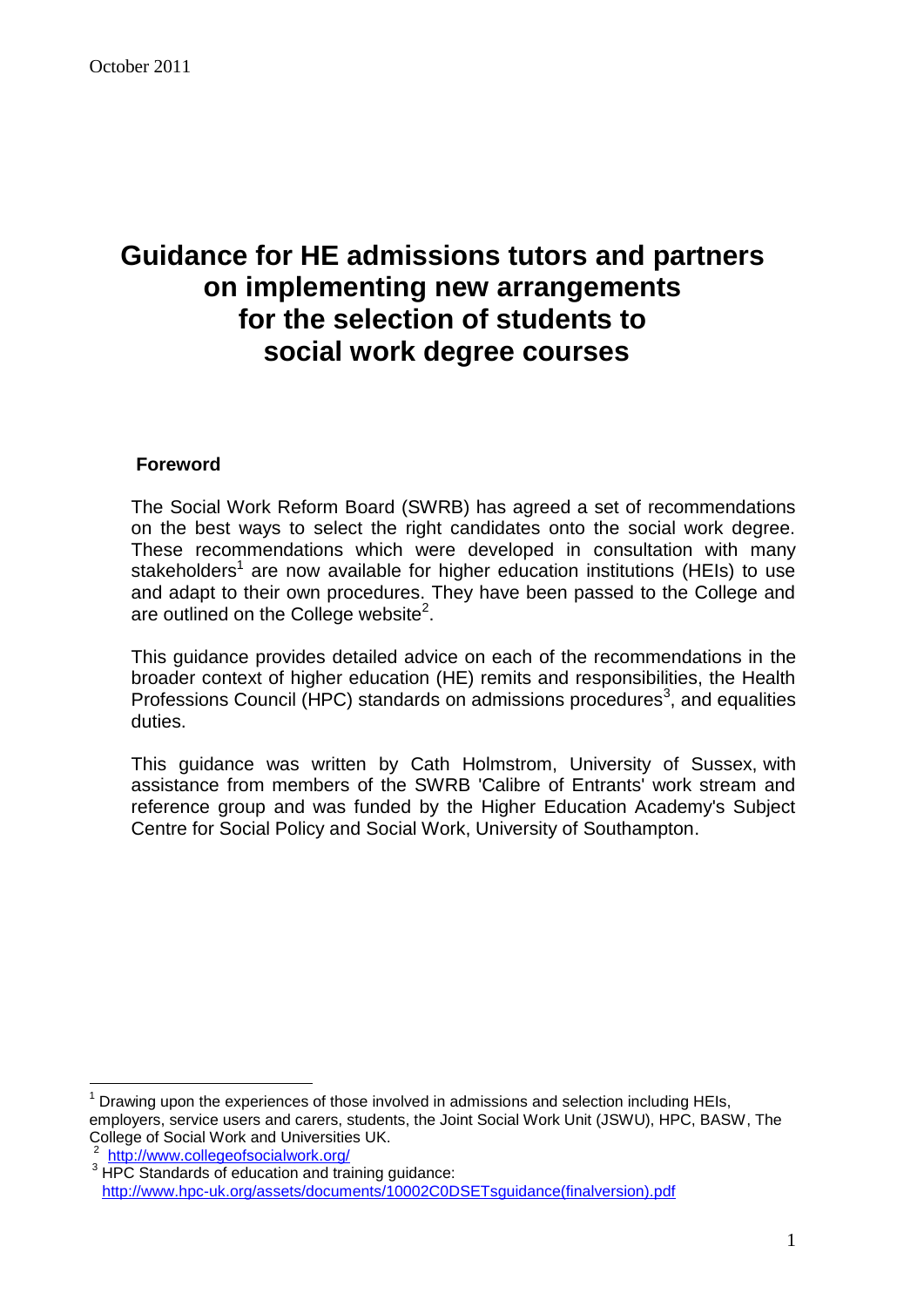## **Contents**

#### **1: Introduction p.4**

- 1.1 The SWRB Proposals
- 1.2 Purpose of this guidance document
- 1.3 Scope of this document
- 1.4 Contextual information<br>1.5 How the quidance has
- How the guidance has been developed

## **2: Legislative and Policy Context p.9**

- 2.1 Introductory comments
- 2.2. Equalities legislation
- 2.3 Data handling and processing
- 2.4 Quality assurance
- 2.5 Wider policy context

## **3: Key Principles in Selecting Social Work Students p.12**

- 3.1 Transparency: in line with Supporting Professionalism in Admissions ( SPA) good practice guides and the Schwartz report<br>3.2 Consistency and minimum standards
- 3.2 Consistency and minimum standards
- 3.3. Assessment of academic and personal suitability for entry to social work programmes should take place in a holistic manner
- 3.4 Design of selection processes and actual selection of students to take place in partnership with service users and carers and employers.
- 3.5 Quality of 'output' is critical and the role of the selection process must be to select those most likely to become effective and safe practitioners
- 3.6 Encouraging diversity whilst maintaining a high degree of competence.
- 3.7 Compliance with university and other requirements.

## **4: Partnership Working in the Selection of Social Work Students p.17**

- 4.1 Involvement of service users and carers and employers
- 4.2 Responsibility for decisions by HEI
- 4.3 Supportive relationship with admissions team

#### **5: Assessing the Academic Suitability and Readiness of Social Work**  Applicants **p.18**

- 5.1 Introductory comments
- 5.2 Academic entry requirements
- 5.3 Basic skills qualifications
- 5.4 English language qualifications
- 5.5 Advanced standing and accreditation of Prior Learning (APL)
- 5.6 AP(E)L in respect of practice learning.
- 5.7 Academically unqualified applicants
- 5.8 Use of 'clearing' in selection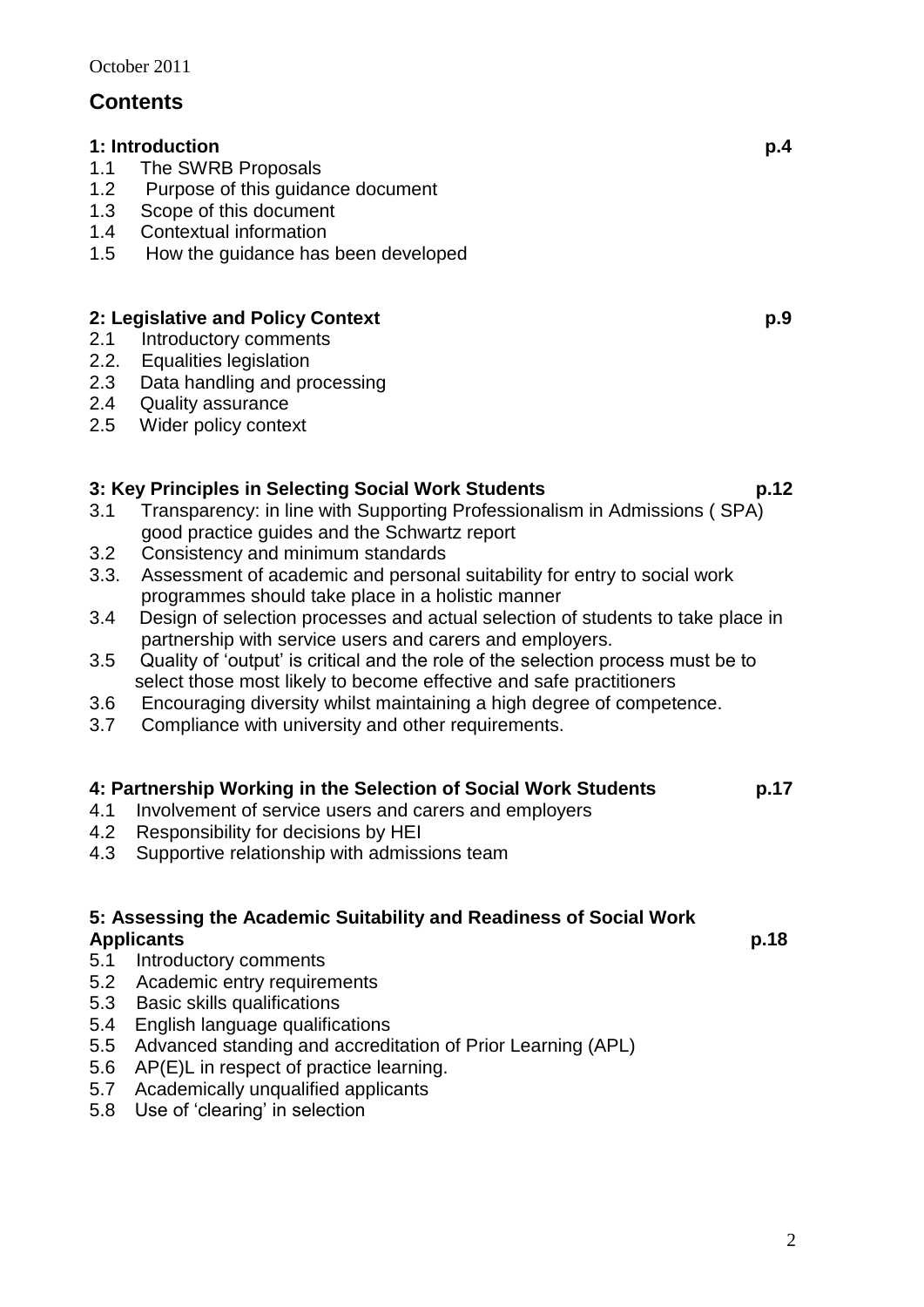3

**6: Issues in the Selection of Personal and Professional Suitability of Social Work Applicants p.23** 6.1 Introductory comments<br>6.2 Selection by skills and a Selection by skills and abilities 6.3 Fair and transparent process 6.4 Avoiding discrimination 6.5 Recommended personal skills and attributes 6.6 CRB disclosures 6.7 Health checks **7:** Modes of Assessment p.31 7.1 Introductory comments<br>7.2 Selection tools Selection tools 7.3 Questions and scenarios used in the test 7.4 The UCAS application form 7.5 References provided for applications 7.6 Pre-interviewing screening 7.7 Mandatory individual interview 7.8 Written tests 7.9 Group tasks and activities 7.10 Postgraduate or 'M' level programmes 7.11 Applicants with disability 7.12 Evaluation of selection processes **8: Particular Issues affecting Seconded/Sponsored Students p.40**  8.1 Retained places for work-based students 8.2 Separate consideration during decision-making 8.3 Appropriate APL policies 8.4 Complaints and appeals.

## **9: Appendices And Exemplar Proformas p.41**

- **Appendix 1:** The professional capabilities framework (PCF) at entry to education and training level
- **Appendix 2:** Key legislative requirements and summary of Equality Act 2012
- **Appendix 3:** Models of service user and carer participation in selection
- **Appendix 4:** Self Declaration form for English, Maths and IT
- **Appendix 5:** Exemplars of interview questions and other tools
	- a) BA interview schedule and scoring sheet
	- b) MA interview schedule and scoring sheet
	- c) BA/MA group exercise scoring sheet.
	- d) BA group exercise
	- e) MA group exercise
- **Appendix 6:** Criminal convictions and suitability declarations exemplars
- **Appendix 7:** Cross referencing admission requirements to modes of assessment
- **Appendix 8:** a) Sample pre-interview and interviewing screening tools
	- a) Supplementary Application Form
- **Appendix 9:** Checklist for design and review of selection process

## **10: References/Bibliography/Websites p.75**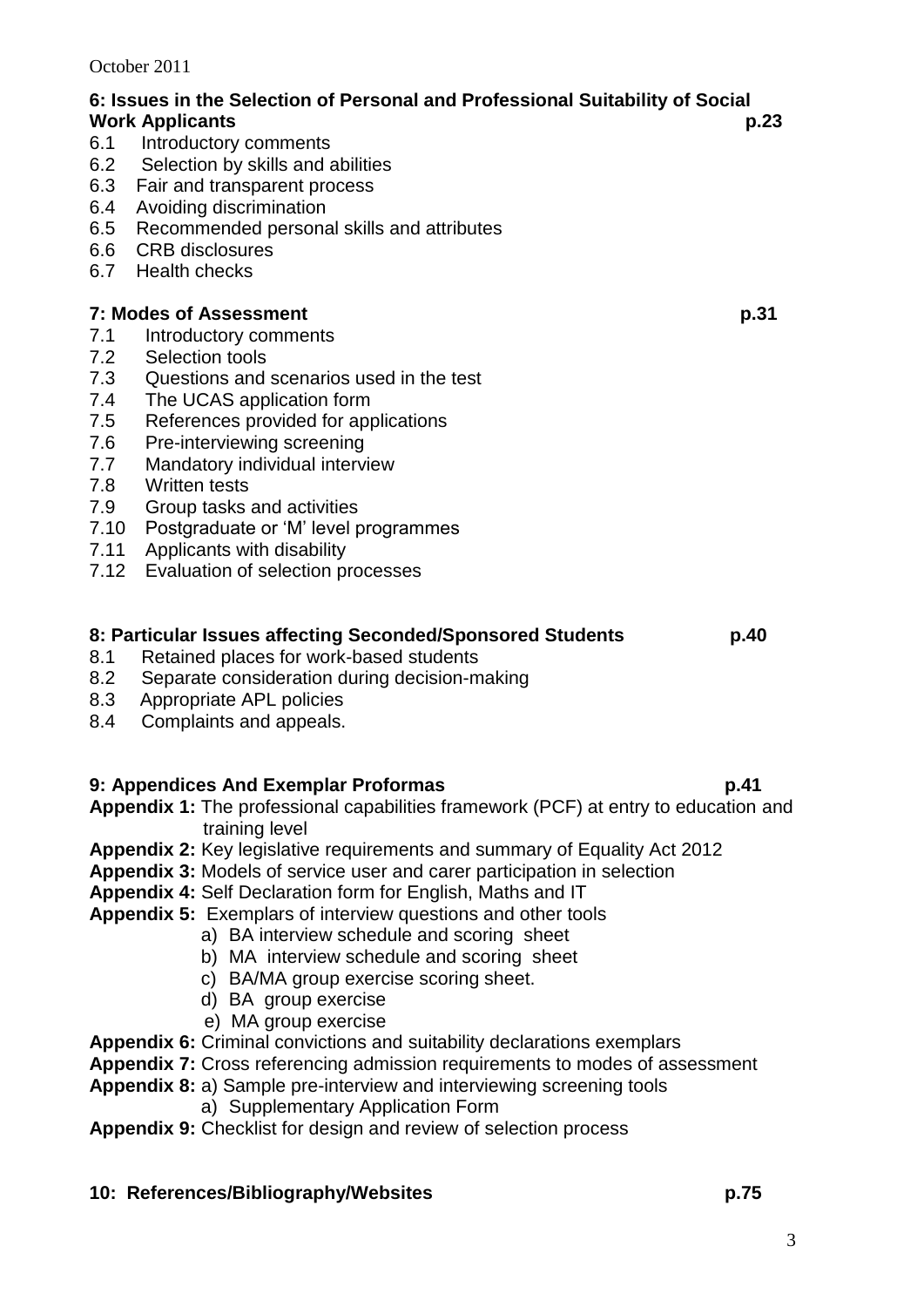## **1. Introduction**

## **1. 1 The SWRB Proposals**

#### **Strengthening the calibre of entrants accepted on to social work degree**

**courses.** Full details at <http://www.collegeofsocialwork.org/practice/educators/>

### **1***.* **Clear information for applicants**

HEIs should clearly indicate that the social work degree is a professional course leading to eligibility to register as a social worker, list their criteria for admission, state what selection processes will be used and the need for enhanced CRB and health checks.

#### **2. The Criteria for selection of applicants for social work training is based on statements at entry level of the professional capabilities framework**

These have been mapped against HPC standards and the outcome standards for qualification and will be subject to alignment through the SCIE PCF project group ( and available in October 2011)

## **3. Written Test**

All candidates should complete a written test, regardless of previous qualification or educational background. This should measure the applicant's ability to write clearly and coherently in the English language. HEI procedures should verify authorship. Some HEIs may wish to use the written test to evaluate the potential to develop reflective, analytical and conceptual thinking. Others will test this in different ways, e.g. through interview.

#### **4. Interviews**

All candidates selected for the social work degree should have performed well in an individual interview to test their communication skills, motivation and commitment, understanding of social work and evaluation of their life and work experience. This includes interviewing of international applicants using equivalent interviewing methods, such as web cams or other video link facilities

## **5. Group activities**

It is recommended that HEIs consider the use of observed group activities/exercises as part of their selection process

## **6. Thresholds for entry**

A minimum UCAS points threshold of  $240<sup>4</sup>$  or equivalents should be applied where applicants come with tariff bearing awards. For those entering via ACCESS routes, HEIs are encouraged to work with colleges to begin to determine equivalence with UCAS points<sup>5</sup>. HEIs should monitor and analyse their progression and achievement rates against candidate selection and should be required to publish these $6$ . For those applying for Masters level courses who already have a degree, a minimum

- 2.1 degree classification should normally be required.
- **7. Basic skills requirements**

 $\overline{a}$ 

<sup>4</sup> Based on the 2009 average across SW providers for qualifying undergraduate programmes

<sup>5</sup> ACCESS courses are now graded, and Distinction/Merit grades are available to distinguish desirable levels of achievement.

 $<sup>6</sup>$  In line with recommendations in the Browne review for more transparent information to inform student</sup> choice.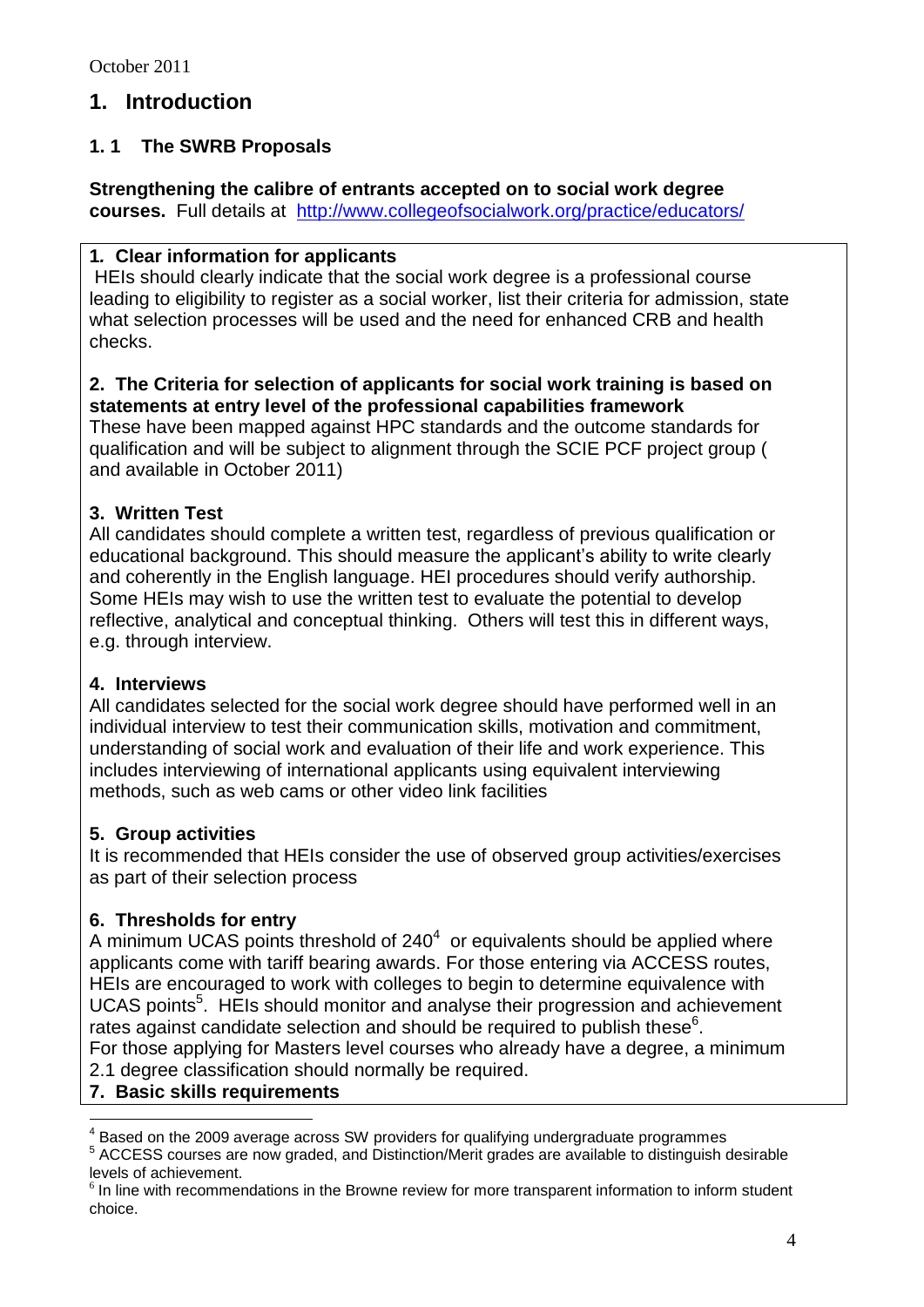All applicants must have GSCE grade C or above in English and Maths or certificated equivalences, regardless of previous educational qualifications.  $^7$  All applicants must show an ability to use basic IT facilities, including word processing, internet browsing and use of email

## **8. Competence in written and spoken English**

Successful applicants must meet communicating and comprehension skills to International English Language Testing Systems (IELTS) at level 7.<sup>8</sup>

#### **9. Involvement of employers and service users and carers in selection processes**

The SWRB and EWG strongly endorsed a proposal that employers and service users are always involved in selection and interview processes.<sup>9</sup> DH is asked to ensure that grants to HEIs to support this inclusion are maintained.

**NB. Pre-requisite for life/work experience:** Following a thorough debate, it is recommended that there should be no **formal** pre-requisite of length of time or nature of life-work experience. However candidates should be asked to demonstrate how life/work experience has helped to prepare them for social work training and to demonstrate their learning from their experiences at the appropriate life stage

## **1.2 Purpose of this guidance document**

This document aims to provide relevant parties with guidance on best practice in relation to the Social Work Reform Board (SWRB) recommendations for the selection of social work students as outlined above. The document provides explanation and further detail helpful to those implementing the proposals. Exemplars and proforma are available in Appendices. This guidance seeks to support those involved in the operational aspects of the selection process. A summary guide for other stakeholders including careers officers and potential applicants is available on The College web-site.

#### **1.3 Scope of this document**

This guidance is limited to the selection of social work students in England, and should be read in conjunction with other guidelines and products agreed by the SWRB e.g. on the new curriculum framework and practice learning arrangements to ensure a 'joined up' approach to planning and developing social work programmes.<sup>10</sup>

#### **1.4 Contextual information**

This document is written at a time of significant change and some uncertainty within Higher Education and within the social work profession. The changes within HE in respect of changing fee and funding structures and a move towards deregulation are as significant as are changes within the social work profession following the work of the Social Work Task Force and, more

 $\overline{a}$ <sup>7</sup> HEIs should no longer run their own equivalence tests for those who cannot provide this evidence.

[www.ielts.org.uk](http://www.ielts.org.uk/) This is already required for lawyers, teachers, nurses, and other health staff 9

This is something which in the future could be arranged through the proposed partnerships

<sup>&</sup>lt;sup>10</sup> [www.collegeofsocialwork.org](http://www.collegeofsocialwork.org/)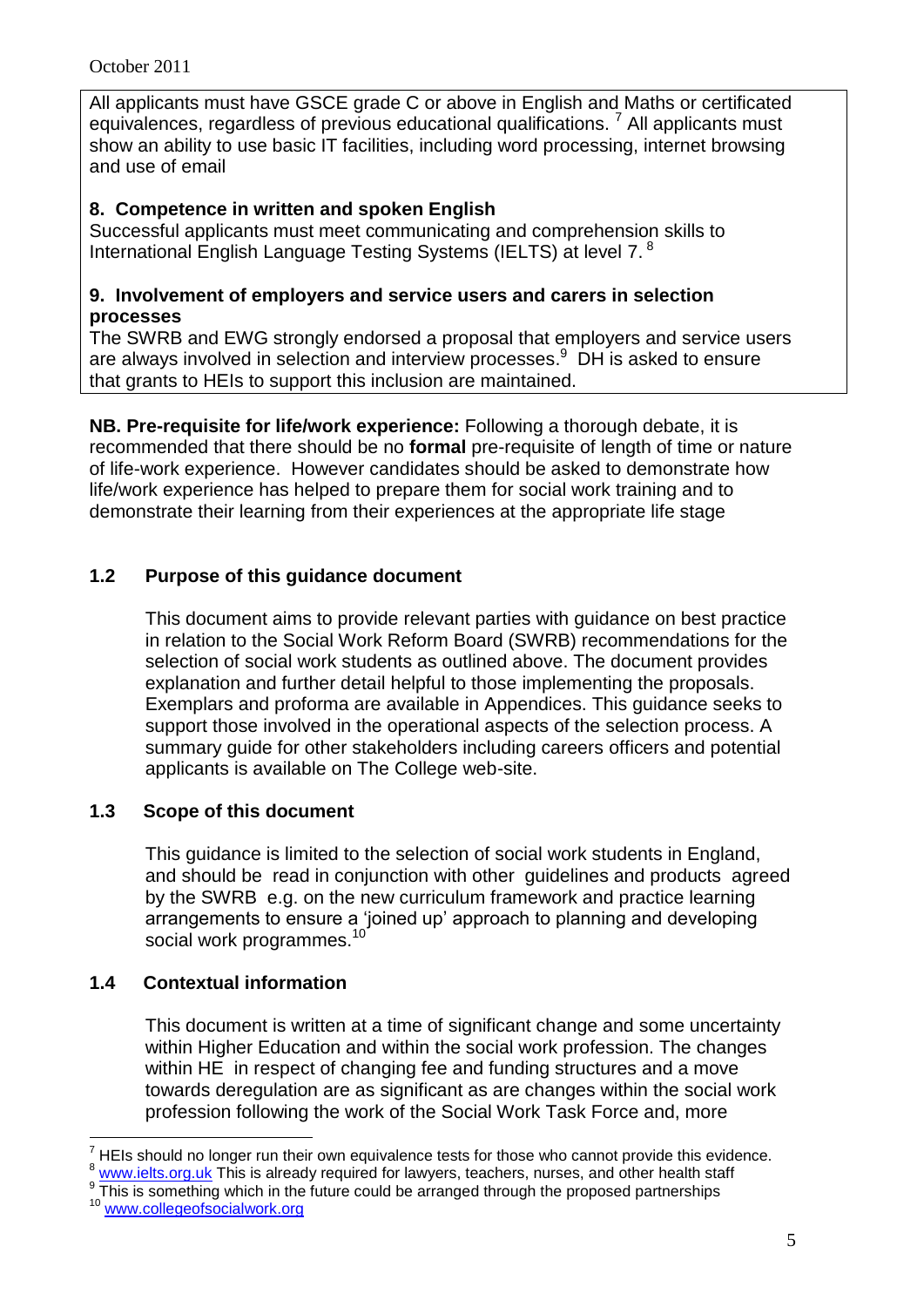recently, the Social Work Reform Board. Together with the transfer of regulatory functions from the General Social Care Council (GSCC) to the Health Professions Council<sup>11</sup> (HPC) currently planned to take place by July 2012, these changes require updated guidance on the complex and challenging process of the selection of social work students.

Following transfer of regulatory functions to HPC, HEIs will need to demonstrate that their processes for selection and admission to social work programmes meet the requirements of HPC's Standards of Education and Training  $\left(\text{SET}\right)^{12}$  as follows:

#### **HPC Programme Admissions – Summary**

#### SET 2.1

Clear information to be provided to applicants regarding costs, programme content and the fact that successful completion of the programme results in eligibility to apply for registration with HPC rather than guaranteeing registration.

Costs associated with practice learning, health and CRB checks should be clarified to all applicants.

Information sought from applicants should be 'fit for purpose' and should be used to enable sound admissions decisions to be made.

## SET 2.2

The admissions procedures must apply the requirement for good command of English in terms of reading, writing and spoken English. International English Language Testing System (IELTS) scores required for those applicants for whom English is not their first language should be clearly identified.

This SET specifies that the level set at the start of the programme in respect of use of English must be such that by the end of the programme students will be able to meet the relevant Standard of Proficiency (SOP) for Social Work.

## SET 2.3

Criminal convictions checks (via CRB Enhanced Disclosure or equivalent) should be completed in respect of all applicants being considered for a place on the programme.

Programme providers should ensure that they have mechanisms in place to deal with declared convictions and that these mechanisms include consideration of HPC Standards of Conduct, Performance and Ethics<sup>13</sup> and consultation with placement providers.

SET 2.4

 $\overline{a}$ 

 $11$  To be renamed as the Health and Care Professions Council once proposed legislation is passed.  $12$  HPC Standards of education and training guidance:

[http://www.hpc-uk.org/assets/documents/10002C0DSETsguidance\(finalversion\).pdf](http://www.hpc-uk.org/assets/documents/10002C0DSETsguidance(finalversion).pdf) <sup>13</sup> HPC Standards of conduct, performance and ethics:

<http://www.hpc-uk.org/assets/documents/10002367FINALcopyofSCPEJuly2008.pdf>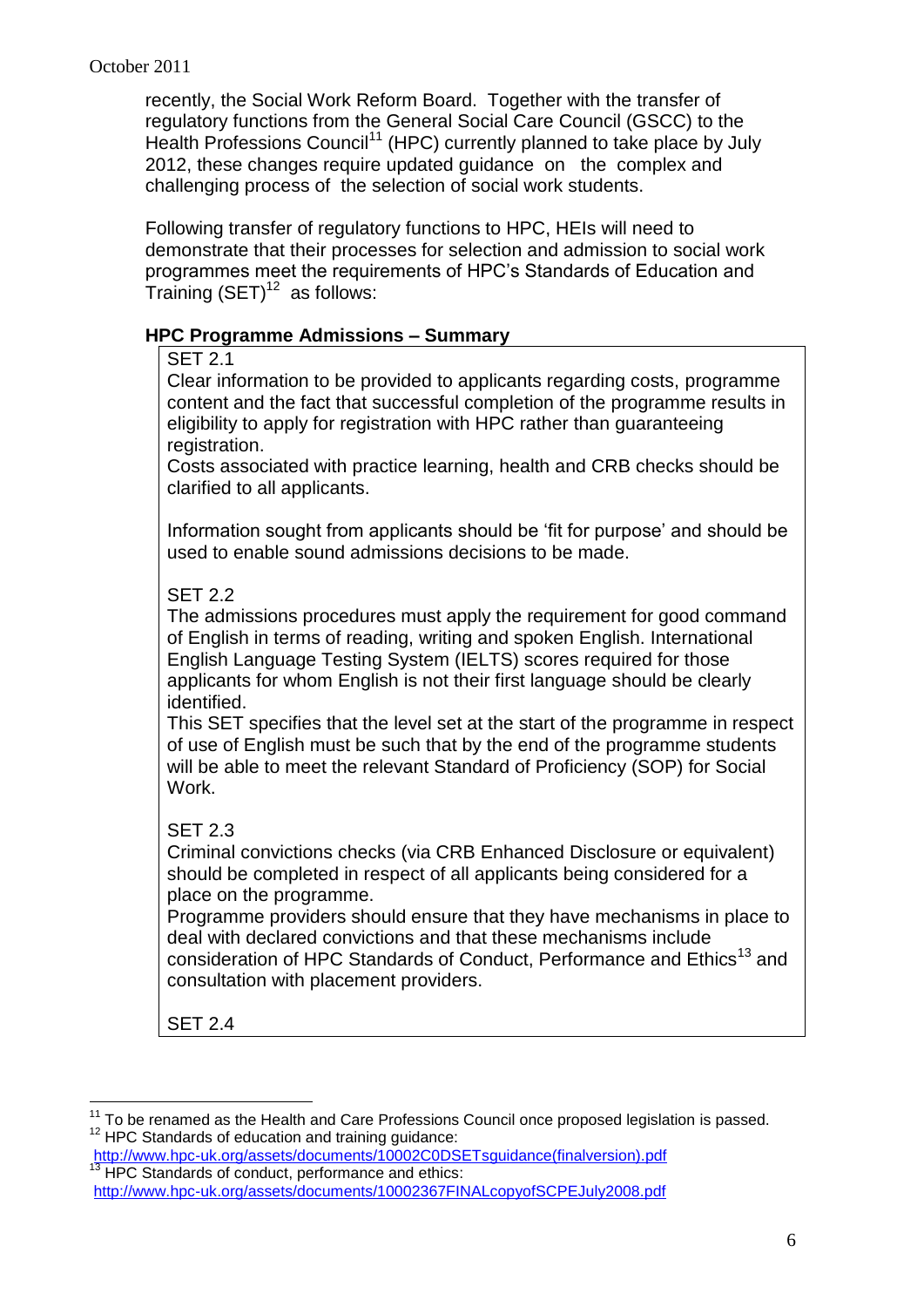Any health requirements should be appropriate to the programme and how it is delivered (including placements) and information to applicants should be clear.

It is the programme provider's responsibility to make sure they have taken all reasonable steps to keep to any health requirements and made all reasonable adjustments in line with equality and diversity law

#### SET 2.5

The appropriate academic and professional entry standards must be applied in the admissions processes. For social work, this will relate to the entry level of the Professional Capabilities Framework (PCF) and a draft summary of this is located at Appendix 1of this Guidance.

#### SET 2.6

Accreditation of Prior (Experiential) Learning AP(E)L and advance standing routes should be explained to applicants and students and must ensure that prior learning is mapped against learning outcomes on the programme concerned in order to evidence ability to meet the SOP for social work upon graduation.

#### SET 2.7

Programme providers must have equality and diversity policies in respect of applicants and students and must monitor these.

In addition to the regulatory and programme approval role of HPC, **The College of Social Work ('The College')** will endorse programmes that demonstrate their adherence to good practice and professional standards of education and training that are in excess of the minimum standards required by HPC.

#### **1.5 How the guidance has been developed**

This document has been developed through a process of consultation with a range of organisations and individuals involved in, or with an interest in, the selection of social work students. The Reform Board's recommendations were taken as the starting point of this document and each of those recommendations was then explored in more detail in order to make proposals about how these could be operationalised. Drawing upon the experiences of those involved in admissions and selection from a Higher Education perspective (from different types of institutions), from a service user and carer perspective, and from the perspective of employers, a reference group has read and contributed to earlier drafts of this document. In addition, contributions have been made by regulatory bodies (including GSCC, The Joint Social Work Unit [JSWU] and HPC) and by The College of Social Work and Universities UK.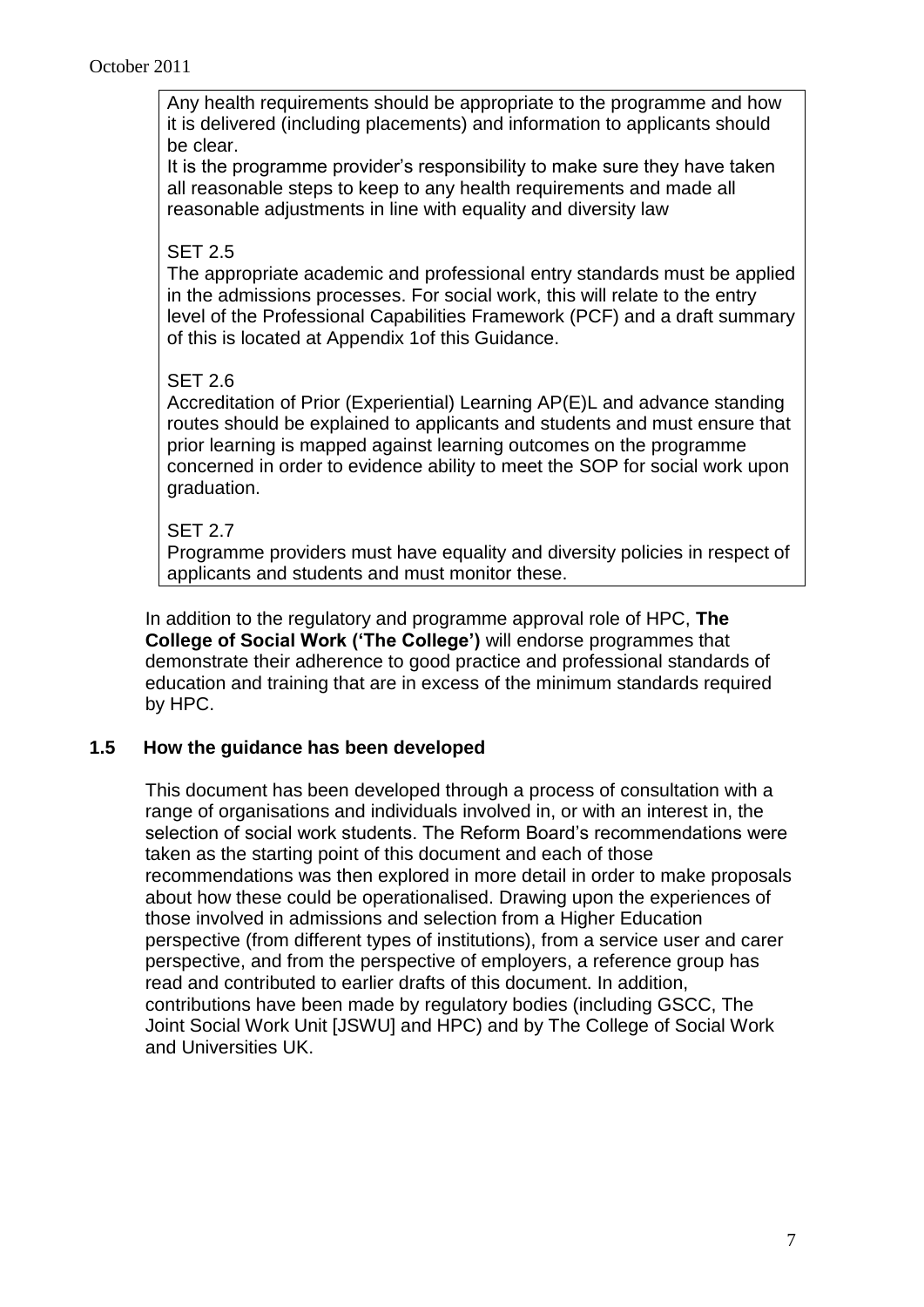#### **The Reform Board proposals in summary**:

- $\div$  Clear information to applicants and transparency regarding the selection process and the professional nature of the programme is required *(Proposal 1A)*
- Mandatory written test to be introduced *(Proposal 1B)*
- $\cdot$  Individual interviews to be mandatory with group and other activities highly recommended *(Proposal 1C)*
- For postgraduate programmes, a minimum of a 2:1 will normally be required as an entry requirement *(Proposal 1D)*
- For undergraduate programmes, a minimum of 240 UCAS tariff points or equivalent should be obtained prior to entry where the applicant is taking or has taken tariff bearing awards *(Proposal 1D)*
- English and Mathematics at Grade C or above or equivalent required prior to enrolment on the programme and basic IT skills should be obtained prior to the start of the programme *(Proposal 1E)*
- $\div$  IELTS score of 7 required where previous language of instruction is not English (*Proposal 1F*)
- $\cdot$  Employer and service user and carer involvement in the selection process is essential *(Proposal 1G).*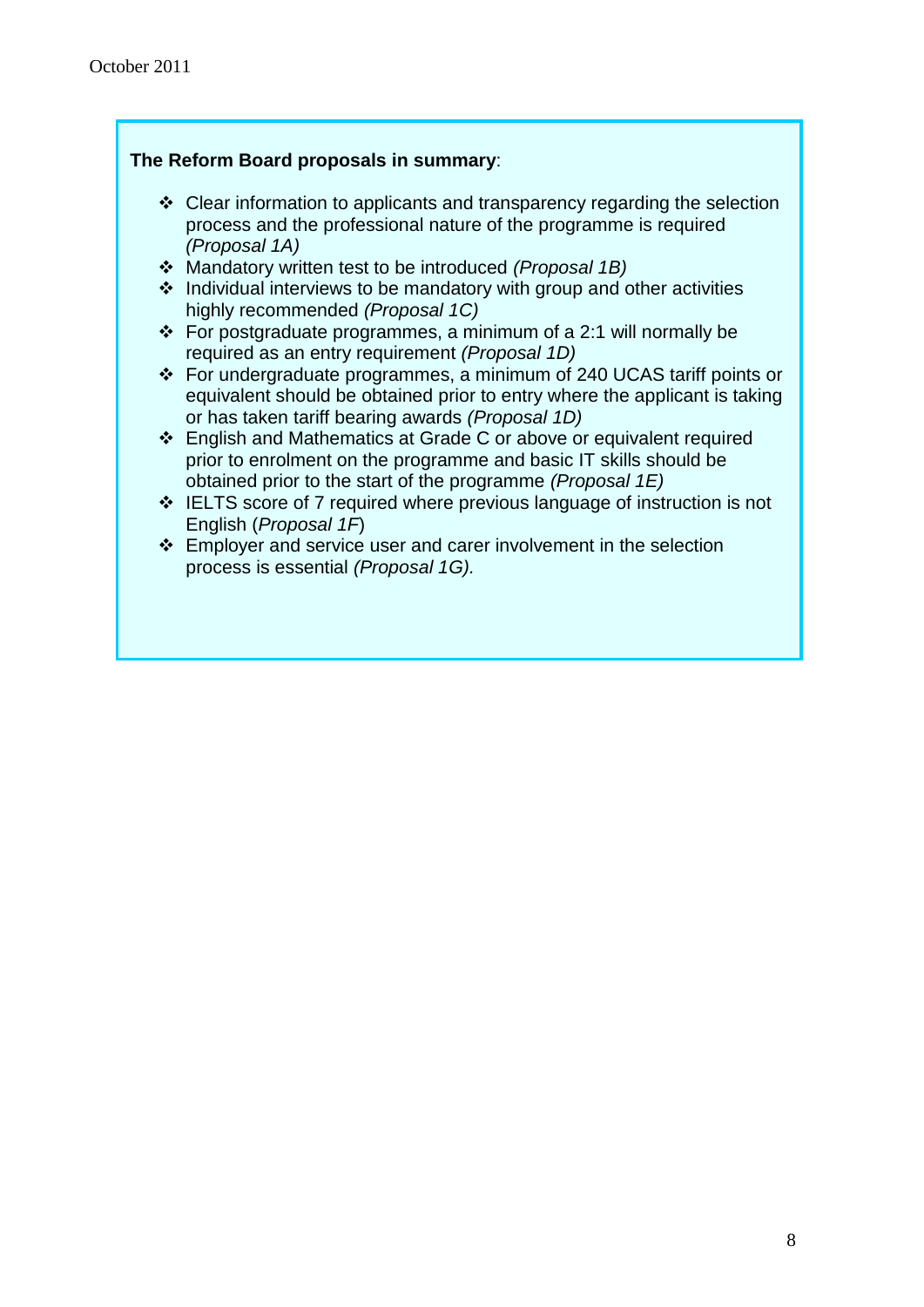## **2. Legislative and policy context relevant to the admission and selection of students**

#### **2.1 Introductory comments**

The main legislative requirements that impact upon the design and implementation of selection processes is summarised with references to sources of further information where this is likely to be helpful. This is not an exhaustive account of legislative and policy matters, but is intended to provide an indication of issues to be considered in a rapidly changing environment.

#### **2.2 Equalities legislation**

- 2.2.1 The Equality Act 2010 replaces and consolidates previous legislation in respect of discrimination. The Act has important implications for Higher Education and for selection and recruitment practices. The Act reinforces the previous requirements for reasonable adjustments in relation to disabled students and applicants as well as detailing 'prohibited acts' and defining additional 'protected characteristics'. Further details are summarised in Appendix 2 .Given the recent implementation of this legislation, lack of case law and delay in publication of guidance documentation, i.e. The Equality Act 2010 Code of Practice for Further and Higher Education [http://www.equalityhumanrights.com/legal-and-policy/equality](http://www.equalityhumanrights.com/legal-and-policy/equality-act/equality-act-codes-of-practice/)[act/equality-act-codes-of-practice/,](http://www.equalityhumanrights.com/legal-and-policy/equality-act/equality-act-codes-of-practice/) programme providers will wish to ensure that their practices are compliant with their HEI requirements, such as those under the **Public Sector Equality Duty**, but may also wish to consult guidance provided by Supporting Professionalism in Admissions (SPA) and the Equality Challenge Unit (ECU), available at: [http://www.spa.ac.uk/good-practice/equality-impact.html;](http://www.spa.ac.uk/good-practice/equality-impact.html) and <http://www.ecu.ac.uk/publications/equality-in-admissions>-
- 2.2.2 Newly identified protected characteristics of pregnancy and maternity and age are likely to have particular implications for admissions decisions and processes. In particular, age limits (lower and upper) previously set for certain professional training programmes will not be legal under the newer legislation where these do not relate directly to professional competencies or capabilities.
- 2.2.3 Discriminatory practice can largely be avoided in the selection processes by adhering to the good practice included in this documentation. In particular, programme providers will wish to ensure that the criteria identified as being required for admission are valid and transparent and that the implementation of these does not result in discriminatory practices. Modes of assessment should be adjusted where this is reasonable and where the applicant has a disability, in order to ensure that the applicant is not unfairly disadvantaged by the selected mode of assessment. Competence standards themselves are exempt from the requirement to make adjustments under Schedule 13, paragraph 4(2) of the Equality Act (2010).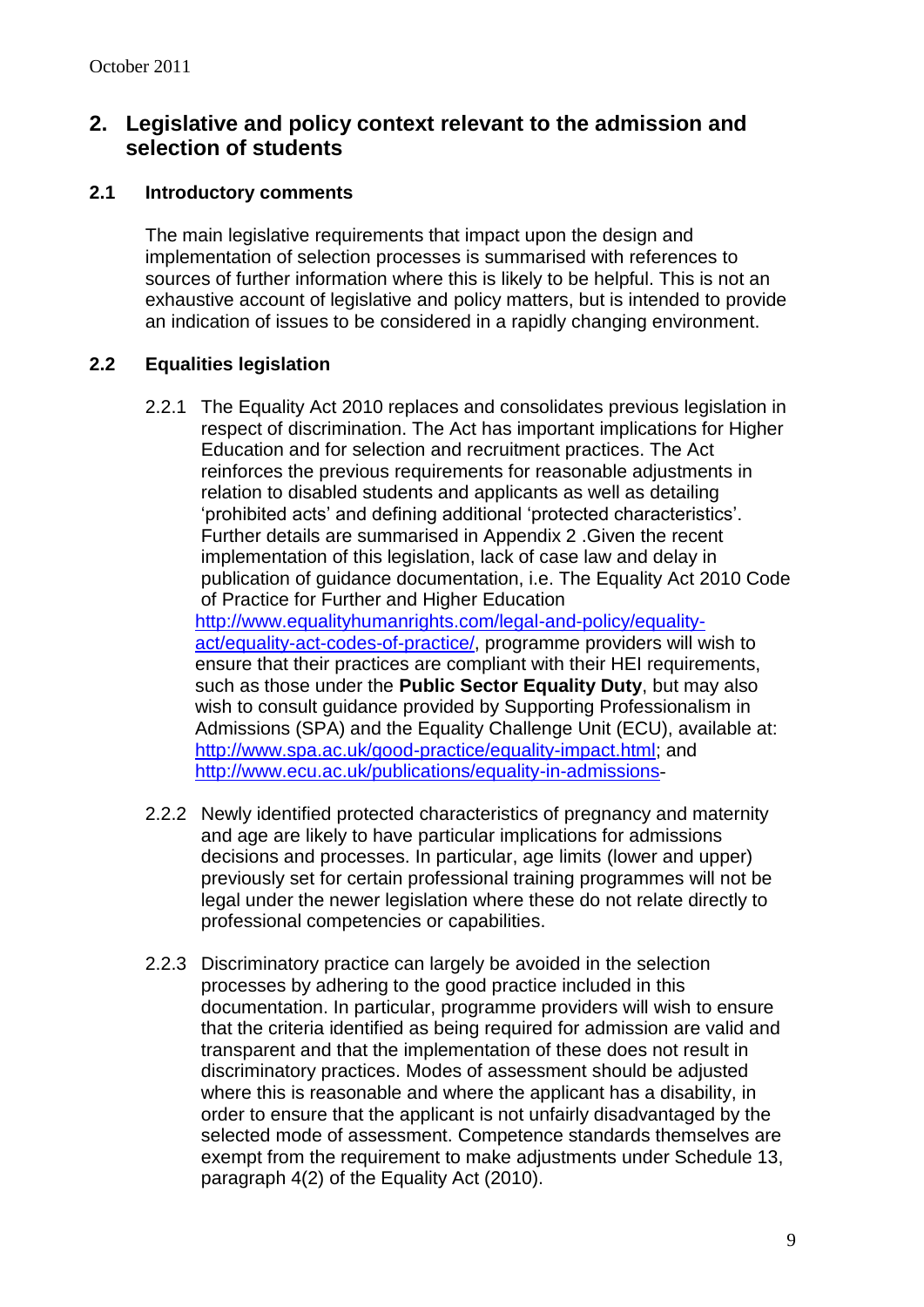#### October 2011

### **2.3 Data handling and processing**

- 2.3.1 The Data Protection Act (DPA) 1988 places requirements and restrictions upon HEIs (and other organisations) in relation to personal and sensitive data they collect and the way in which this is processed.
- 2.3.2 Programme providers should ensure that their HEI is registered with the Information Commissioner as required by the Act in relation to information used in social work admissions. The Act requires that data is processed (used) only in accordance with the purpose for which it was submitted, is kept for only a reasonable period and for no longer than needed, is accurate and up to date and is kept securely. The programme provider will usually have been given consent to process the individual's data and where this is not the case, this must be because of the need to fulfil more onerous obligations (such as information sharing with a regulatory body or to protect the interests of the individual concerned). The requirements become more onerous in relation to the processing and sharing of 'sensitive' personal data such as that relating to health and CRB checks where a lack of explicit consent on the part of the individual concerned can only be justified in very particular circumstances. See [www.ico.gov.uk](http://www.ico.gov.uk/) for further guidance.

## **2.4 Quality Assurance**

- 2.4.1 The Quality Assurance Authority (QAA) guidance in relation to disability and disabled students is available at: [www.qaa.ac.uk](http://www.qaa.ac.uk/) . Whilst this guidance will usually inform the HEI's overall approach to working with disabled students, programmes will wish to ensure that their own selection policies and procedures comply with the good practice included within the QAA guidance.
- 2.4.2 QAA guidance relating to admissions processes and the selection of students can be found at: [http://www.qaa.ac.uk/academicinfrastructure/codeOfPractice/section10/](http://www.qaa.ac.uk/academicinfrastructure/codeOfPractice/section10/RecruitmentandAdmissions.pdf) [RecruitmentandAdmissions.pdf](http://www.qaa.ac.uk/academicinfrastructure/codeOfPractice/section10/RecruitmentandAdmissions.pdf)

The precepts identified within that guidance are reflected within this guidance document and related here explicitly to social work selection processes. This is reflected in the emphasis placed upon the provision of clear information about selection processes and the need for those selecting social work students to be appropriately trained and supported. Transparency of requirements is highlighted as being critical and promotional materials should be up to date. The need to identify processes for providing feedback to applicants is identified as is the need to ensure that complaints and appeals processes are clear.

2.4.3 Although most HEIs do not allow appeals against academic or professional judgment in respect of admissions decisions (as with the marking of academic work), most will allow appeals in relation to procedural irregularities. Usually the test set is whether the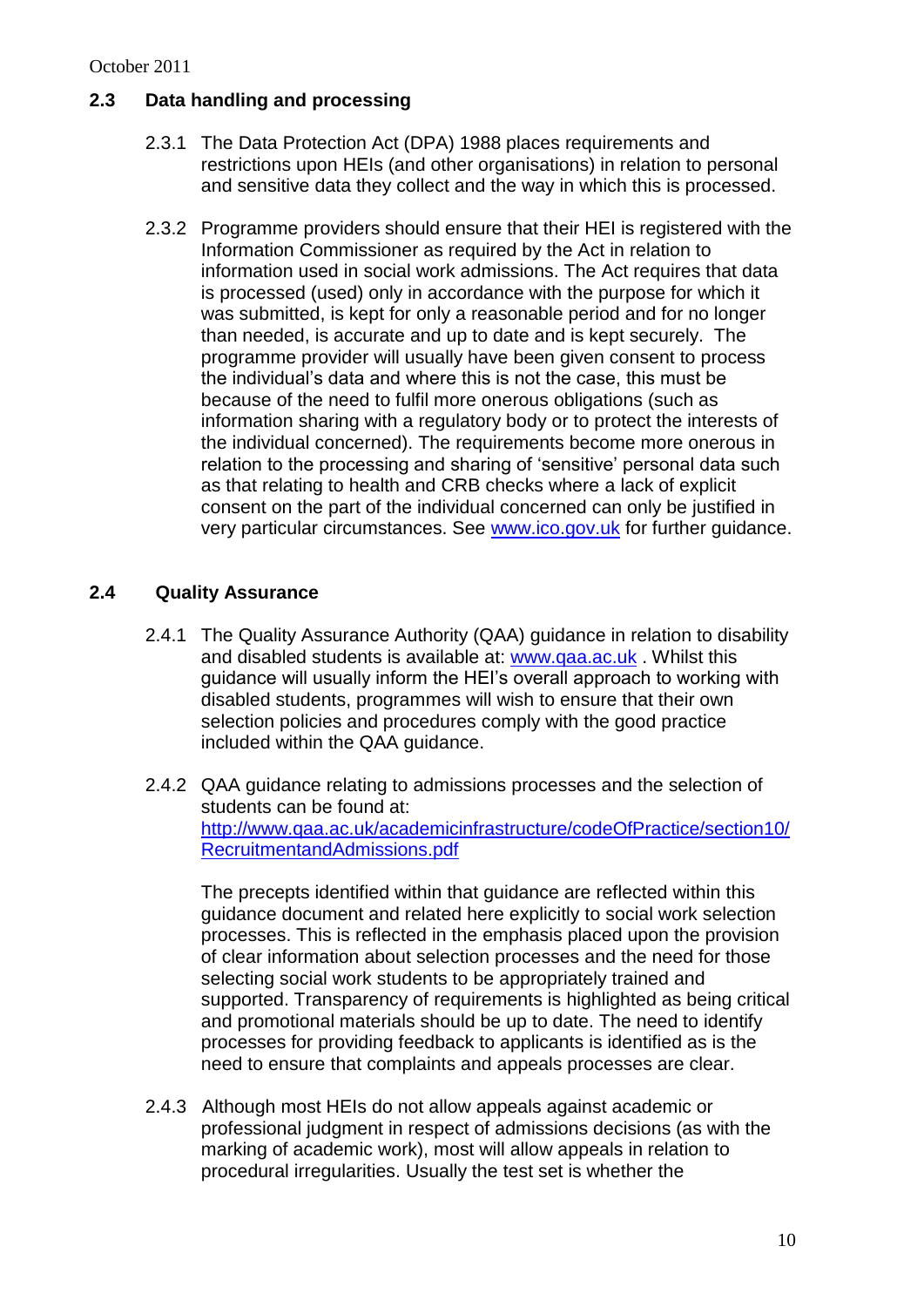programme's/HEI's own procedures have been followed and whether these follow relevant professional body or other guidance.

#### **2.5 The wider policy context**

Recent changes to university funding and fee levels following the publication of the Browne report<sup>14</sup> contribute to the changing context in which social work selection operates. The charging of higher fees for programmes is accompanied by more stringent bursary and scholarship requirements, as well as potential changes in DH student bursaries for social work students.<sup>15</sup> Programme providers will wish to ensure that applicants have access to full information regarding fees and any hidden costs (such as travel to placement) and any financial support provided from within the HEI in order that applicants can make fully informed decisions.

 $\overline{a}$ <sup>14</sup> [http://www.bis.gov.uk/assets/biscore/corporate/docs/s/10-1208-securing-sustainable-higher](http://www.bis.gov.uk/assets/biscore/corporate/docs/s/10-1208-securing-sustainable-higher-education-browne-report.pdf)[education-browne-report.pdf](http://www.bis.gov.uk/assets/biscore/corporate/docs/s/10-1208-securing-sustainable-higher-education-browne-report.pdf)

 $15$  DH will be consulting on these during 2011-12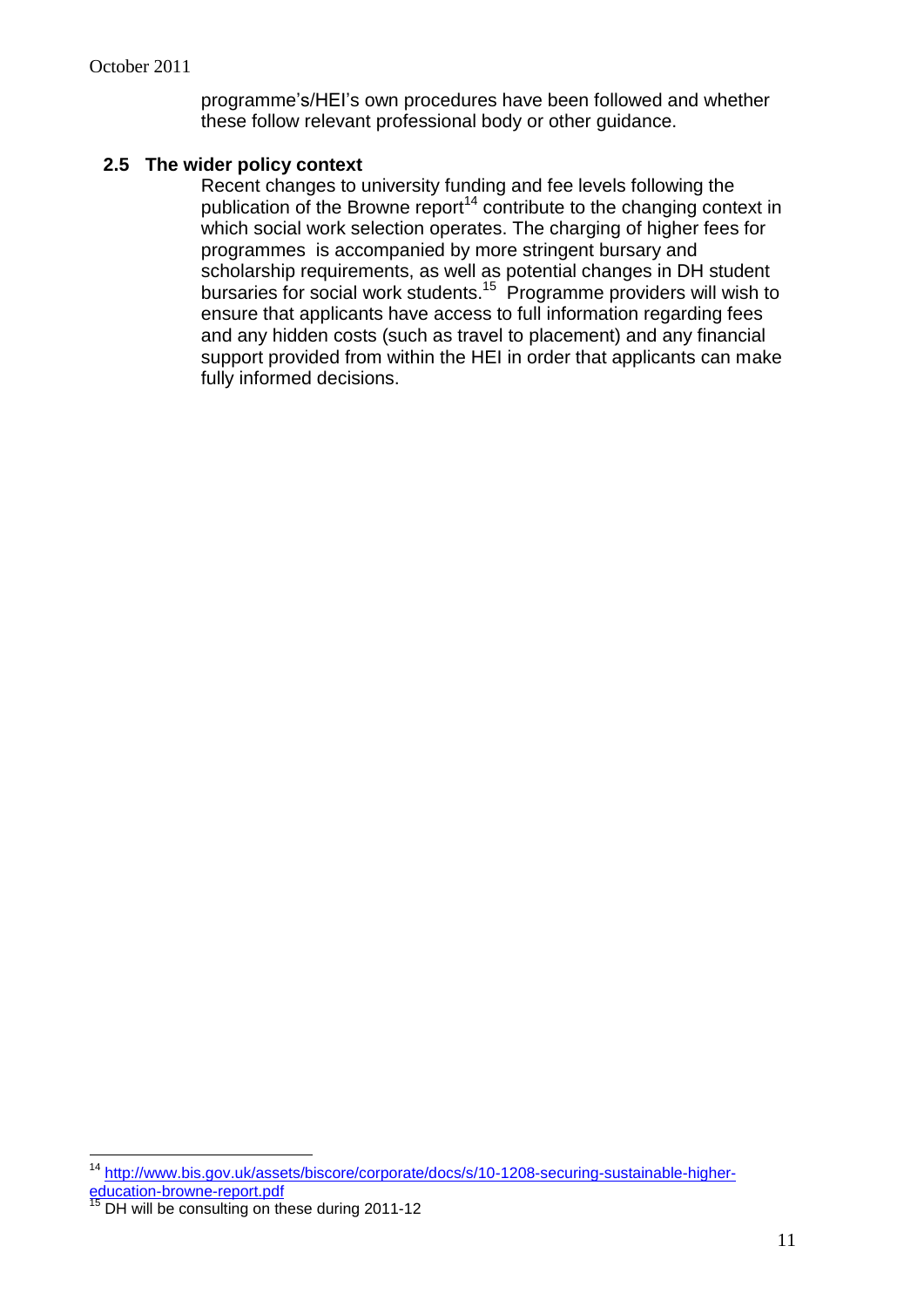## **3. Key principles in selecting social work students**

#### **In summary:**

- a) Quality of 'output' is critical and the role of the selection process should be to select those who are most likely to become effective and safe practitioners who are able to uphold a positive image of the social work profession;
- b) Assessment of academic and personal suitability for entry to social work programmes should take place in a holistic manner;
- c) Transparency is critical throughout the selection process;
- d) The minimum standards set by the SWRB and HPC should be applied consistently;
- e) Design of selection processes and the actual selection of students should take place in partnership with service users and carers and employers;
- f) Diversity of applicants is welcomed;
- g) Programme providers should ensure necessary compliance with relevant legislation;
- h) The process of selection should be carried out in a way which reflects the values that underpin social work as a profession.

#### **3.1 Transparency: in line with Supporting Professionalism in Admissions (SPA) good practice guides<sup>16</sup> and the Schwartz<sup>17</sup> reports:**

- 3.1.1 The importance of reviewing publicity materials on a regular basis to ensure appropriateness of information to potential applicants regarding what is assessed/required and the modes of assessment to be used cannot be over stated.
- 3.1.2 Publicity used to promote social work programmes should ensure that the rigorous selection process is explicit and that the professional nature of the social work role is clearly articulated. Such publicity should ensure that the need for appropriate intellectual and personal skills and abilities is clear in materials used to promote social work programmes in order to enable informed decision making.
- 3.1.3 Publicity materials should highlight the fact that the rigour of the selection process applies to academic qualifications and abilities, but also personal and professional suitability. Applicants should be informed of the need for health and CRB checks and any cost associated with these

 $\overline{a}$ 

<sup>16</sup> <http://www.spa.ac.uk/schwartz-review/schwartz-report-review08.html>

<sup>17</sup> [http://www.spa.ac.uk/documents/Schwartz\\_Report\\_Review\\_Report\\_3\\_Final10.12.08.pdf](http://www.spa.ac.uk/documents/Schwartz_Report_Review_Report_3_Final10.12.08.pdf)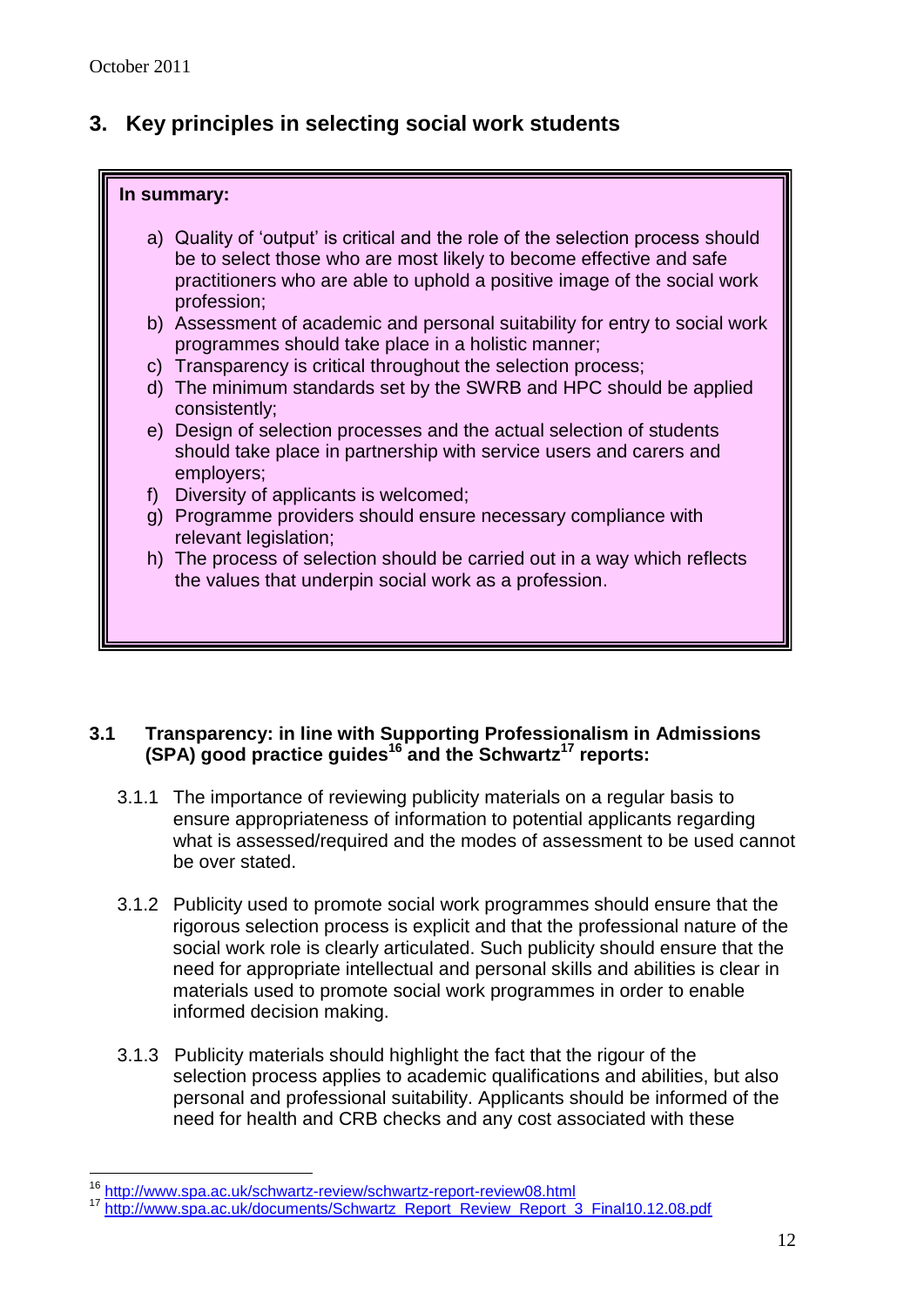processes in a timely manner (see also HPC guidance<sup>18</sup>). Applicants should also be advised that the existence of prior convictions or health or disability is not necessarily a barrier to entry to the profession.

3.1.4 In line with the Schwartz recommendations and Supporting Professionals in Admissions (SPA) good practice guides (see earlier references), all those taking part in interviews and other selection tests should be adequately trained and supported and all selection mechanisms clearly articulated in relevant materials.

### **3.2 Consistency and minimum standards**

- 3.2.1 The concerns highlighted in the Task Force report regarding the lack of consistency in entry standards and quality need to be addressed by operationalising the Reform Board recommendations. At the same time it is recognised that universities and colleges must be able to adapt these general requirements to suit local and/or changing needs. This is also reflected in the wording of HPC SETs referenced earlier in this document. Any requirements in this Guidance document are therefore stated in terms of the minimum thresholds usually expected. The College endorsement criteria will include the requirement to demonstrate how the HEI is implementing the recommendations and, where appropriate, going beyond them.
- 3.2.2 Any application to allow deviation from minimum thresholds must not have increasing student numbers as the primary driver. This reduces the risk of universities placing pressure on social work programmes to recruit for purely financial reasons at the expense of quality of intake.

#### **3.3 Assessment of academic and personal suitability for entry to social work programmes should take place in a holistic manner**

- 3.3.1 The unique blend of intellectual capability and personal attributes, attitudes and abilities needed to demonstrate readiness to enter professional training is best assessed using a holistic approach.
- 3.3.2 This approach recognises that any single method of assessing applicants is unlikely to allow for a fair approach to selecting from a diverse applicant pool.
- 3.3.3 This approach also recognises that applicants demonstrating less strength in one area may show significant strength in another. Research findings regarding the validity of various selection mechanisms (such as interviews), show that the use of a range of selection mechanisms allows for 'triangulation' and decision making based upon the maximum amount of information of different kinds.
- 3.3.4 Applicants for social work programmes should be assessed against the

 $\overline{a}$ 

 $18$  HPC Guidance on health and character: [http://www.hpc](http://www.hpc-uk.org/assets/documents/10002D1AGuidanceonhealthandcharacter.pdf)[uk.org/assets/documents/10002D1AGuidanceonhealthandcharacter.pdf](http://www.hpc-uk.org/assets/documents/10002D1AGuidanceonhealthandcharacter.pdf)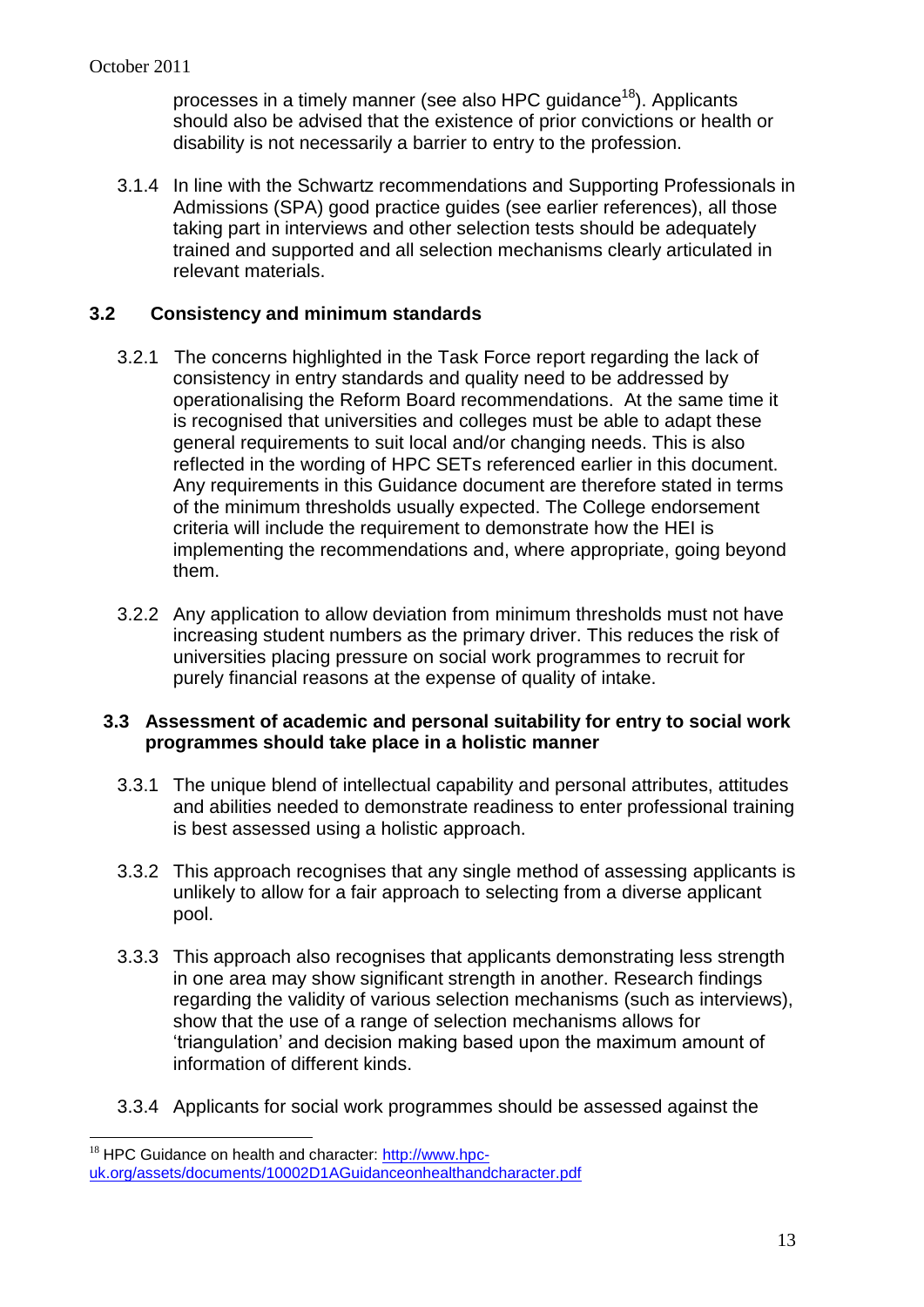relevant elements of the Professional Capability Framework (PCF) for Social Workers specified for admission to social work training. The PCF sets out the profession's expectations of what a social worker should be able to do at each stage of their career and professional development from entry to training to principal social worker. *By the point of entry to SW qualifying programmes*, prospective students/candidates should demonstrate awareness of social context for social work practice, awareness of self, ability to develop rapport and potential to develop relevant knowledge, skills and values through professional training. See Appendix One for details.

#### **3.4 Design of selection processes and actual selection of students to take place in partnership with service users and carers, and employers.**

- 3.4.1 It is important that social work programme providers ensure that employers and service users and carers are fully involved both in the design and review of selection processes and also in the operationalisation of these processes.
- 3.4.2 Programmes should evidence in their approval documentation how partners are involved in the design and implementation of selection processes. Given the real impact of meaningful participation in interview panels upon the process, programme providers should ensure that such participation is prioritised. During the consultation process there was unequivocal support for extending good practice in this aspect of admissions work: involving those who have expertise arising from their use of social work services and their carers is critical in ensuring the need to work in partnership is clear from the very start of our relationships with students and brings added value to the selection process. Good practice examples of they way in which service users and carers have been involved in different ways at different HEIs is located at Appendix 3 of this document.

#### **3.5 Quality of 'output' is critical and the role of the selection process must be to select those most likely to become effective and safe practitioners.**

- 3.5.1 The selection of social work students requires an element of risk taking and prediction, given the absence of indicators of direct correlations between pre-entry characteristics and performance on the programme – and possibly more importantly, performance post-qualification. The purpose of the selection process should be to select fairly from a diverse pool of applicants in order to select students who are broadly representative of the diverse communities they will serve. Additionally there is a need to ensure that those students selected are most likely to complete the rigours of professional training, and become effective and safe practitioners who are able to uphold a positive image of the social work profession.
- 3.5.2 At times, the academic qualifications required as the minimum for entry to social work programmes and/or the additional assessments of suitability required will place social work programmes at odds with the wider university/college in which they are located. In some instances the social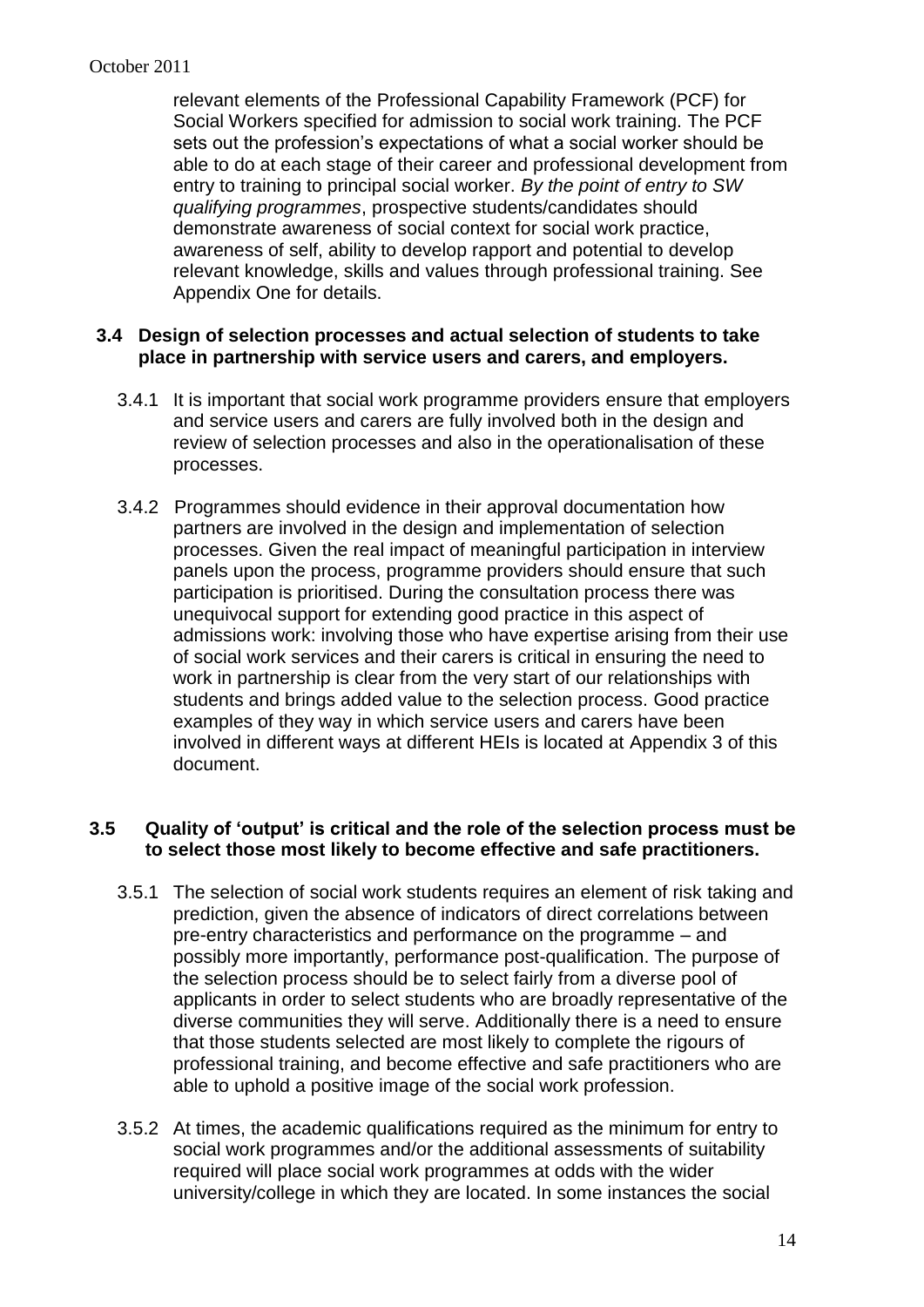work programmes will have higher entry requirements and in many cases will have more involved selection processes that require additional investment of personnel and time compared to those of other programmes within the HEI. Programmes will need to work proactively to ensure that the wider university is able to support this important work and to make a commitment to this effect.

3.5.3 The assessment of potential rather than proven track record will be most significant when assessing the suitability of those changing careers or those with less work experience or less 'traditional' academic qualifications than others. In such cases, the reference made above to weighing up the evidence obtained regarding a range of strengths and weaknesses will be particularly important. This highlights the need for robust selection processes that allow for the consideration of the qualities and abilities of individual applicants within a more holistic context.

#### **3.6 Encouraging diversity while maintaining a high degree of competence**

- 3.6.1 Social work has historically demonstrated a commitment to social justice and to widening access to higher education. There are concerns that this historical commitment will be undermined by a focus upon 'higher calibre' entrants and that selection practice will become more risk averse. Programme providers will need to balance these possible tensions and to demonstrate a real commitment to maintaining a diverse student body whilst striving to recruit those students most likely to become confident and highly competent social work practitioners.
- 3.6.2 It is important that selectors and programme providers appreciate that widening access alone is not sufficient to widen participation. Indeed, many programmes have developed creative and excellent means of providing extended induction and orientation to professional study processes to assist with the transition to degree level study on professional programmes.
- 3.6.3 It is important that programme design includes the creation of appropriate exit points for those who, following admission, are unable to meet the requirements of the programme or wish to pursue other educational or employment routes.
- 3.6.4 Careful monitoring and evaluation will be needed in order to identify groups at risk of poorer progression rates and develop appropriate support mechanisms pre-programme as well as within the programme where needed.

#### **3.7 Compliance with university and other requirements**

3.7.1 The processes devised and implemented by programme providers must be compliant with internal university policies and procedures, or formally approved as being different from those procedures. This is important given the need for transparency and is most likely to be relevant in relation to appeal and complaint processes.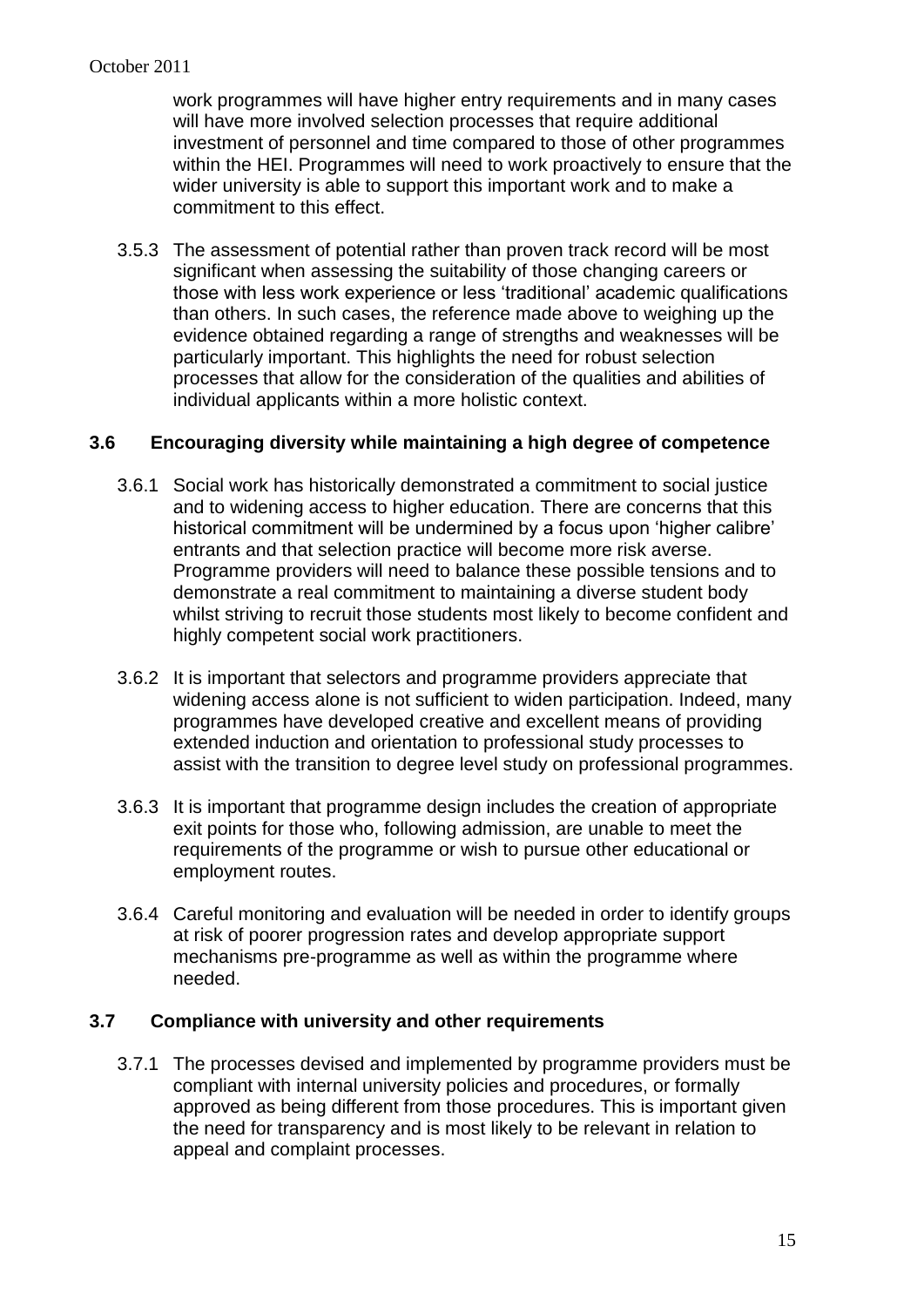- 3.7.2 In addition, the processes that programmes devise and implement should comply with the following:
	- o Data Protection requirements (see: [www.ico.gov.uk\)](http://www.ico.gov.uk/)
	- o Equalities legislation (this now includes age and pregnancy and maternity as protected characteristics)<sup>19</sup>
	- o HPC requirements after July 2012
	- o Quality Assurance Agency requirements and good practice
	- o Supporting Professionalism in Admissions good practice guidance.
- 3.7.3 Programmes will need to ensure that whilst the threshold set as the minimum in respect of entry requirements cannot be adjusted, the process of assessing this must be adjusted in line with disability legislation where this is required. For example, whilst minimum standards must be met in respect of written work, this may be assessed via an adjusted process such as allowing additional time in test situations where appropriate. Disabilities that impact upon speech and performance in group situations will need careful consideration given the stated minimum standards to be evidenced in respect of spoken English, but the legal requirement to make reasonable adjustments to the assessment processes is likely to apply to such requirements.

#### **3.8 Reflecting social work values in how selection is conducted.**

Admissions tutors should ensure that everyone involved in selection procedures (academic colleagues, support staff, practitioners, service users and carers) are aware of the need to manage selection in a way that models a professional social work approach (e.g. respect, maintaining probity and integrity, preventing unjustifiable discrimination, working inclusively). The selection process needs to convey the right messages to applicants about the kind of profession they hope to join.

 $\overline{a}$ 

 $19$  See Appendix 2 and Section 2 of this document for further details.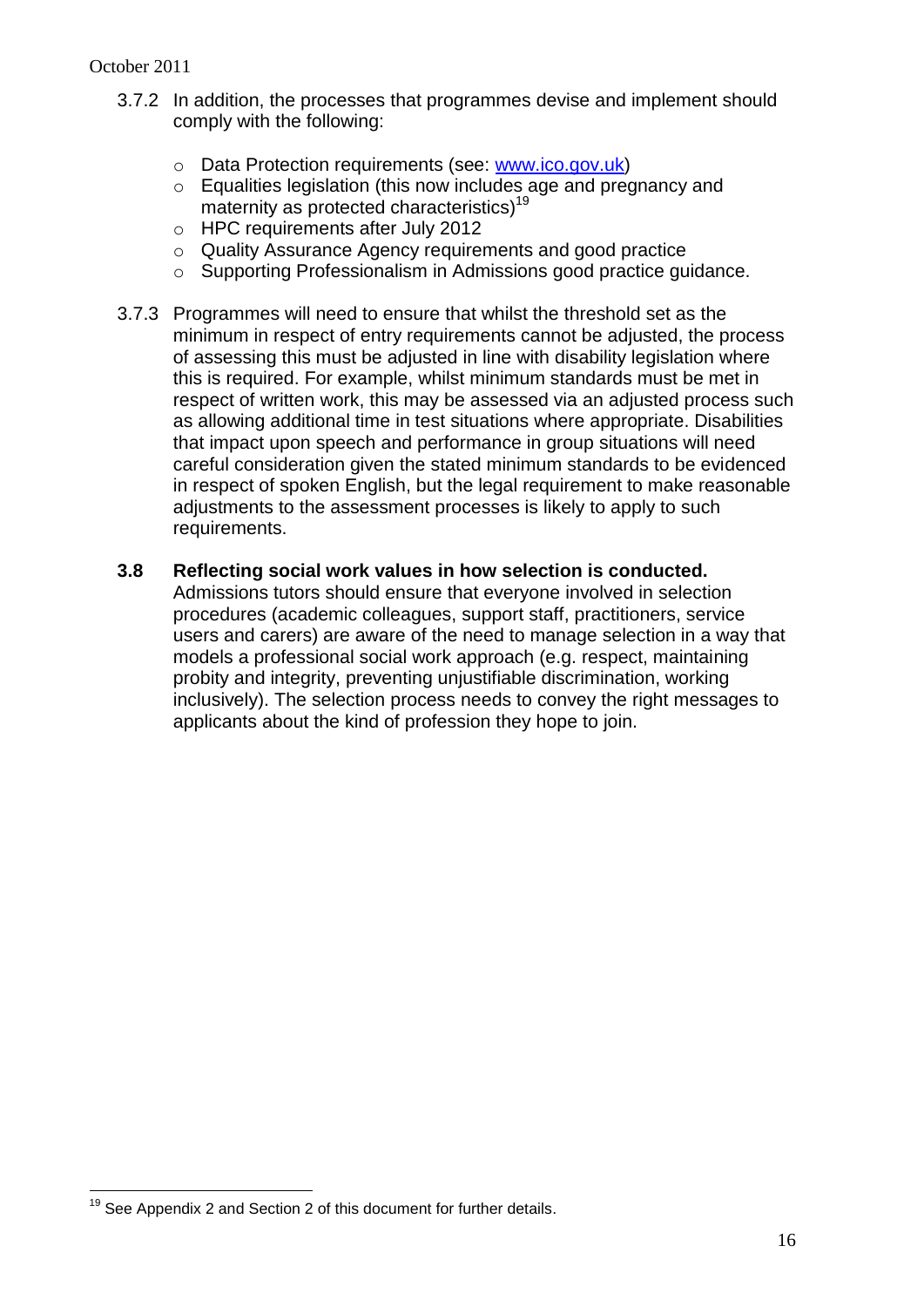## **4. Partnership working in the recruitment/selection of social work students**

#### **4.1 Involvement of service users and carers, and employers**

The existing regulations for social work education require the involvement of service users and carers, and employers in the design and implementation of all elements of social work programmes including admissions processes. HEIs should consult with employers in their partnership and with service users and carers to agree on the methods, process and staffing of all stages of the admissions process. This may entail some preparation and support for all parties, and funding for service users. Ideally, a core group drawn from the HEI, employers and service users groups should working together throughout the process to ensure continuity. For suggestions about possible methods of involving service users please see Appendix 3.This practice should be continued and developed further to ensure full and meaningful participation, as stated at 3.4 earlier in this document.

#### **4.2 Responsibility for decisions by HEI**

When working in partnership with employers, and service users and carers, during the admissions process, the final decision to offer or not will rest with the HEI as it is the HEI that is accountable and is contracting with the student. This does not detract from the importance of shared decision making involving employers, service users and carers, but the HEI will need to take responsibility for the decision made.

#### **4.3 Supportive relationship with admissions team**

Programme providers will need to work, at times creatively, with central admissions and registry colleagues. The different nature of social work admissions processes and requirements will be apparent within many HEIs. For many social work admissions tutors, having a strong and supportive relationship with the central admissions team provides an invaluable source of guidance and support in working to a range of requirements.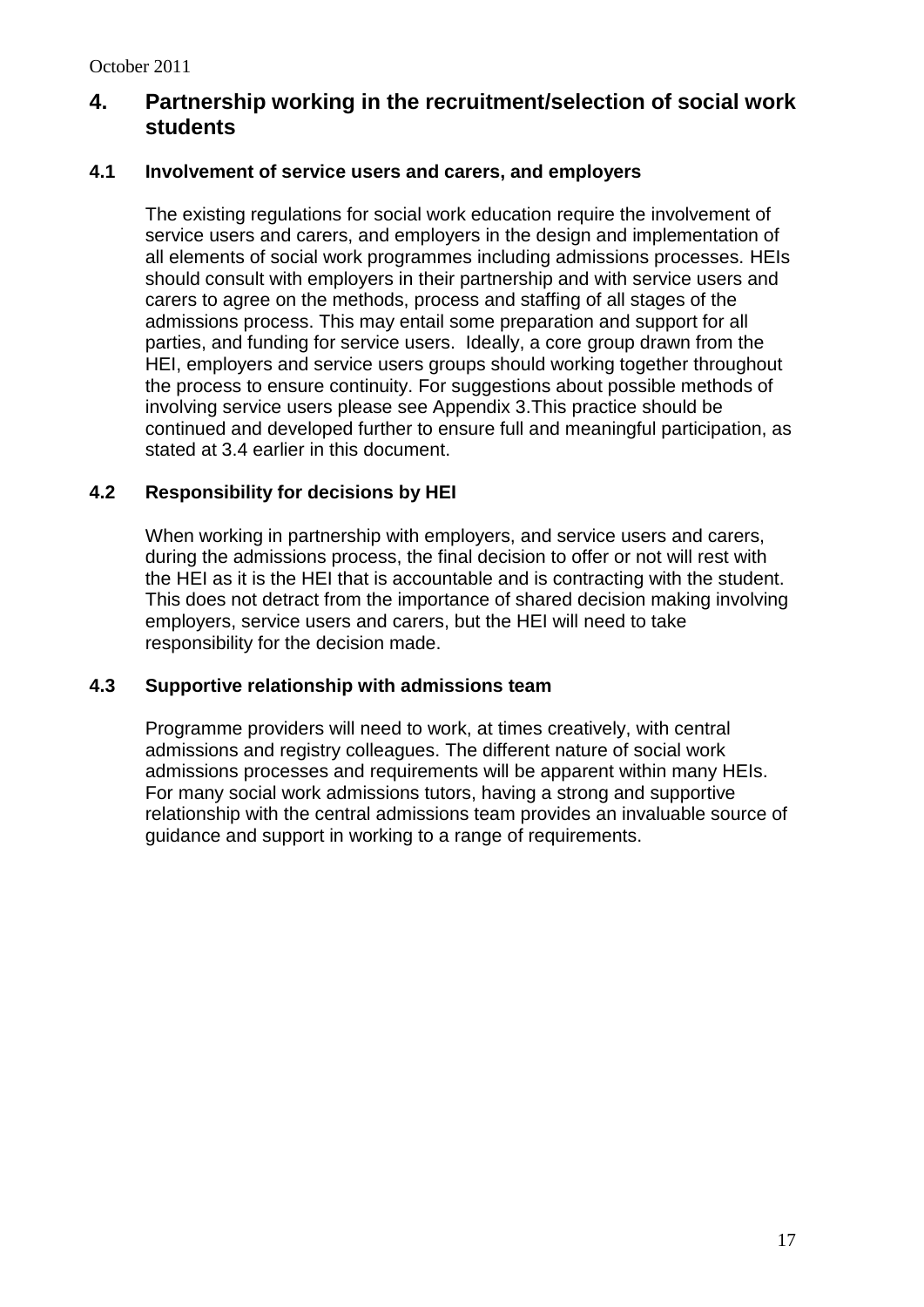## **5. Assessing the academic suitability and readiness of social work applicants**

#### **In summary:**

- The complex and challenging nature of social work requires a particular combination of personal qualities and intellectual ability.
- Whilst a wide range of academic qualifications are welcomed, intellectual capacity is a crucial requirement for effective social work practice.
- Applicants offering recent A levels or equivalent qualifications should achieve a minimum of 240 UCAS tariff points from 3 A levels (or courses equivalent to 3 A levels).
- Where applicants offer non-tariff bearing academic qualifications, admissions tutors will need to liaise with their central admissions team to set an appropriate minimum standard.
- Where qualifications offered by applicants are 'old' or lower than the usual standard required, programmes will need to assess current academic performance of such applicants.
- Applicants for M level programmes should normally have obtained a 2:1 in their undergraduate degree.
- In addition to level three entry requirements, all applicants must have GCSE mathematics and English language at grade C or above (or certified equivalent) prior to the start of their programme.
- All applicants must possess appropriate basic IT skills prior to the start of their programme.
- IELTS 7 (overall score) must be achieved prior to the start of the programme by applicants for whom their previous language of instruction has not been English.
- In line with the wider HE practice, programmes should develop their own AP(E)L procedures in line with HPC requirements.

The use of  $U$  is to be avoided so far as possible so far as possible so far as  $\rho$ 

#### **5.1 Introductory comments:**

5.1.1 Social work is a complex and demanding profession that requires a particular combination of intellectual ability, analytical skills, and personal qualities such as emotional resilience, empathy and the ability and willingness to use role-based authority when needed. In addition, whilst social justice considerations are significant, it is important that we select students who are most likely to complete the programmes and enter the workforce as competent and confident professionals. This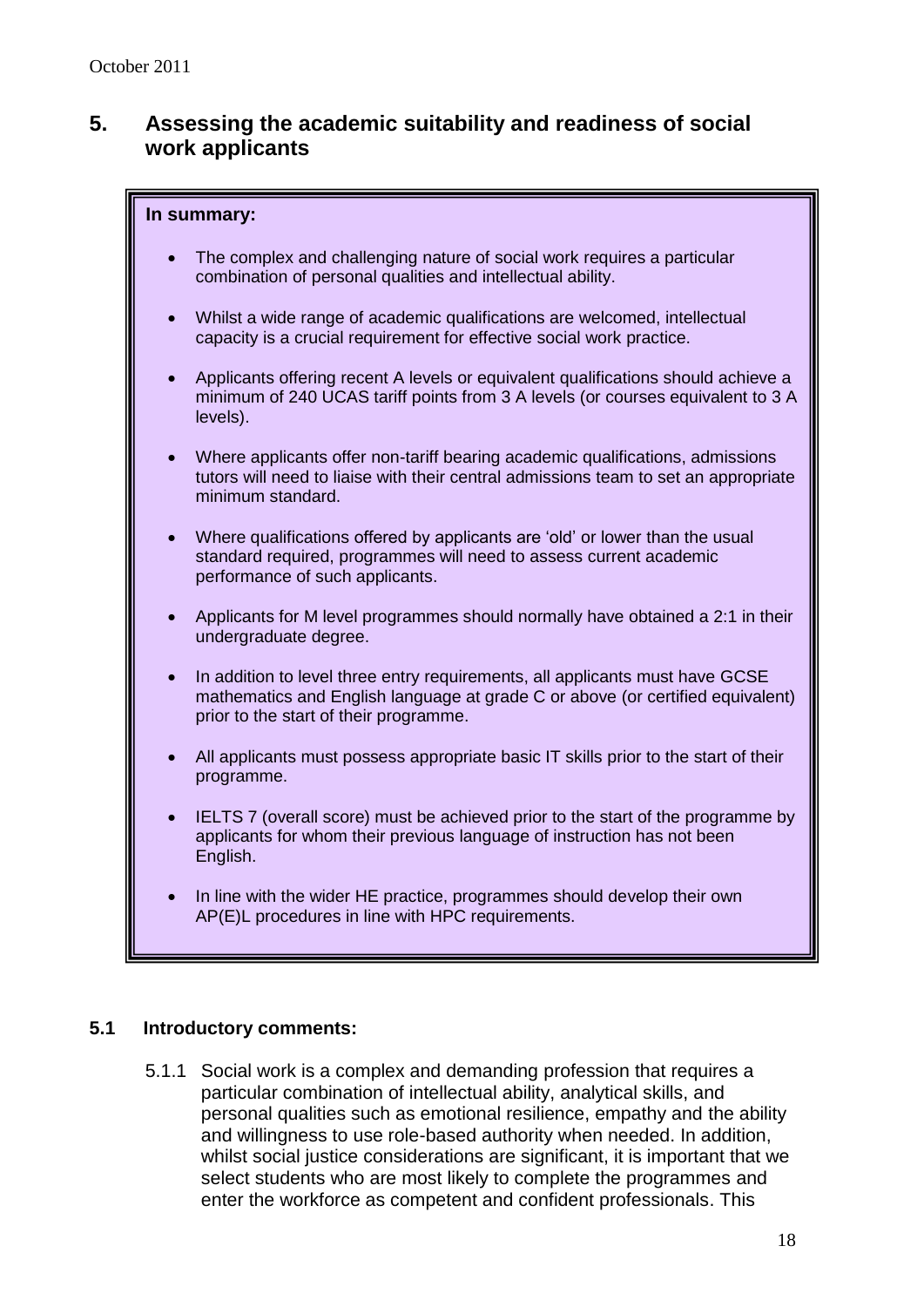means that admissions and selection decisions cannot be divorced from the wider programme design processes. It is important not to set up students to fail who are not ready or not suitable to successfully undertake the programme.

- 5.1.2 Academic/intellectual ability is one of several strands to be taken into account when assessing applicants, albeit one about which significant specific concern was expressed during the Task Force process. The personal skills, qualities and attributes outlined later in this document are equally important.
- 5.1.3 The complexity of this process should not be underestimated: academically able students may go on to fail social work academic or placement work. Equally, those with few or no academic qualifications may demonstrate significant development within the particular mode of learning on a social work programme. For this reason, academic criteria alone will not be sufficient indication of professional capability. At the same time however, academic, or more accurately intellectual capacity, evidenced through academic certification, is deemed necessary for the demands of modern social work practice.
- 5.1.4 The variety of routes through which applicants come to social work training is a clear strength and this rich variety contributes to the dynamic learning groups on professional degree programmes.

## **5.2 Academic entry requirements**

- 5.2.1 The fact that across the country relatively few undergraduate applicants arrive on social work degree programmes with 'standard qualifications' (such as A-levels and equivalent qualifications) should not prevent universities from making robust statements regarding the usual/standard entry requirements for those with such qualifications. Whilst some universities express offers in terms of tariff points, others refer to grades, and so it is important that each programme works with the relevant admissions office to interpret the Reform Board's recommendations appropriately. The most significant of these are as follows:
- 5.2.2 The **standard offer for those offering A-levels or equivalent** (and where they are applying from school or college or have only recently completed) should be no lower than 240 tariff points. This is equivalent to CCC where three A-levels are taken. Best practice will require that programme providers ensure that applicants' 240 points come from level 3 qualifications rather than being made up from a compilation of non-academic qualifications (such as practical music examinations). Details of the tariff points awarded to various qualifications can be found at: [http://www.ucas.com/he\\_staff/quals/ucas\\_tariff/tariff.](http://www.ucas.com/he_staff/quals/ucas_tariff/tariff)
- 5.2.3 Where applicants offer only two A-levels (or equivalent), HEIs must satisfy themselves that an appropriate explanation is provided for this and that the grades required are adapted accordingly to compensate for the lack of breadth in the studies.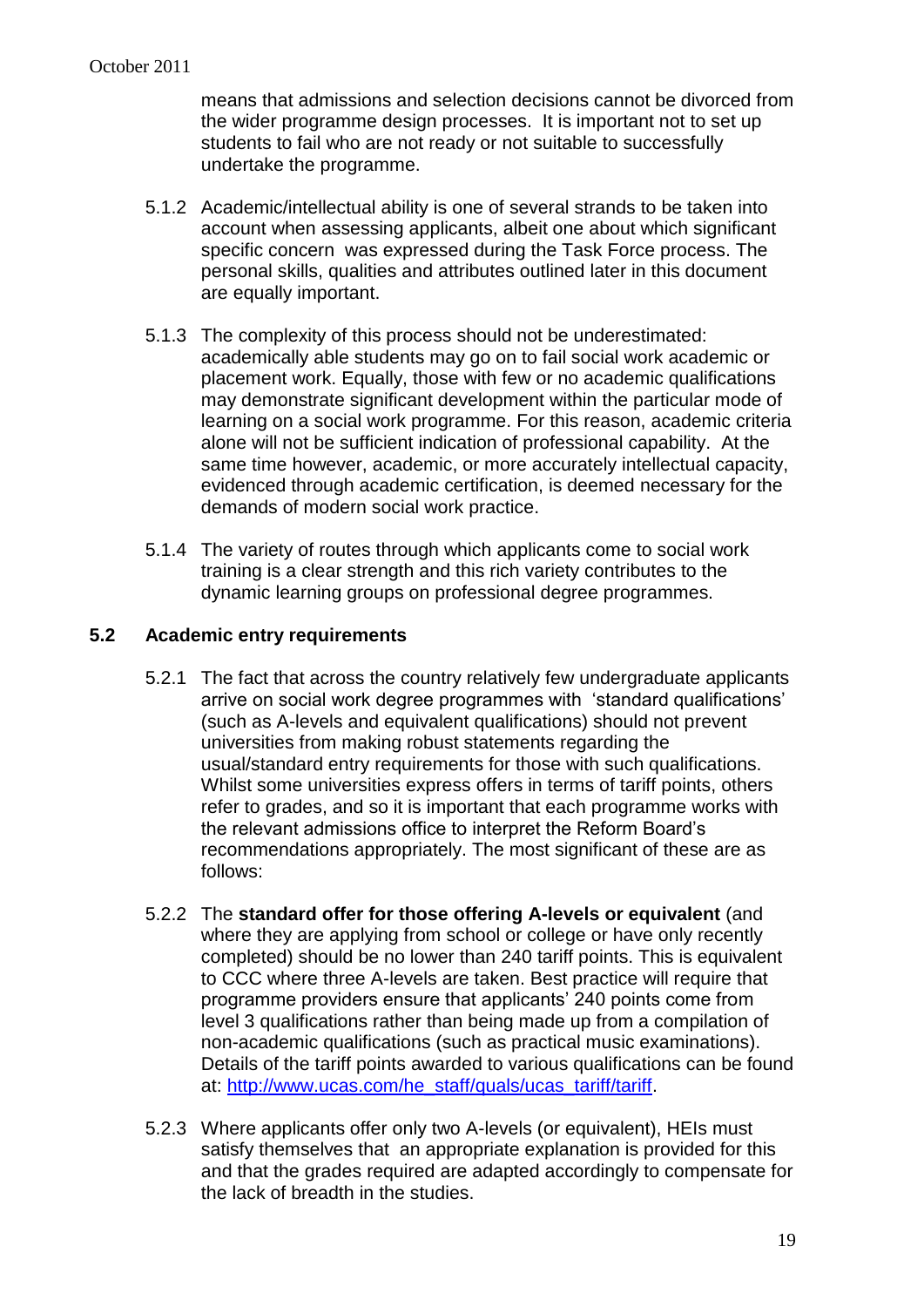- 5.2.4 Where applicants offer A-levels (or equivalent qualifications**)** but **there has been a significant gap** since these were obtained, programmes should follow their institution's usual practice, but are advised that the usual standard (if above CCC) applied to those who have recently obtained their qualifications does not always need to be adhered to strictly for a range of reasons. However, programmes are strongly advised to set additional written work, such as an essay, in such cases, specifically in order to ascertain current academic writing ability where qualifications are more than 5 years old and/or fall below the CCC/240 points threshold. This 'equivalency' testing should be in addition to the written test referred to elsewhere in this document.
- 5.2.5 Where applicants offer **non-UCAS tariff bearing qualifications**, then programmes should work with their admissions office to agree the most appropriate equivalent standard offer and the extent to which this can be varied in the light of particular sets of circumstances (such as widening participation criteria), without lowering expectations in respect of

intellectual potential. The most usual example of such an award is identified below.

- 5.2.6 Many social work students on undergraduate programmes have completed **Access Diplomas** and these are welcomed as providing routes into Higher Education for those who may otherwise not have the opportunity to obtain the required qualifications. However, the way in which the grading of these courses varies from A-levels and other equivalent qualifications means that programmes should ensure that their offer levels reflect this in a way that ensures a degree of parity with A-level grades required and yet recognise the different nature of these courses and the reasons students are taking them (such as working long hours whilst studying, etc) as well as the 'exit velocity' associated with these courses.
- 5.2.7 For postgraduate programmes the standard offer should normally require a minimum of a 2:1 upon entry. This reflects the fact that the more intensive masters level programmes require students to arrive ready to move rapidly through academic learning and also to enter placement sooner than on undergraduate programmes. There is currently no evidence to suggest that particular first degrees provide a more appropriate basis than others for postgraduate social work training, although many programme providers currently require social science disciplines to have been studied at higher education level.

#### **5.3 Basic skills qualifications**

In addition to the academic entry requirements detailed above, all applicants to both undergraduate and postgraduate programmes must demonstrate prior to enrolment that they have obtained the following basic skills qualifications:

5.3.1 A basic ability to **use IT effectively**. As a minimum, programmes should satisfy themselves that applicants are able to use email, the internet,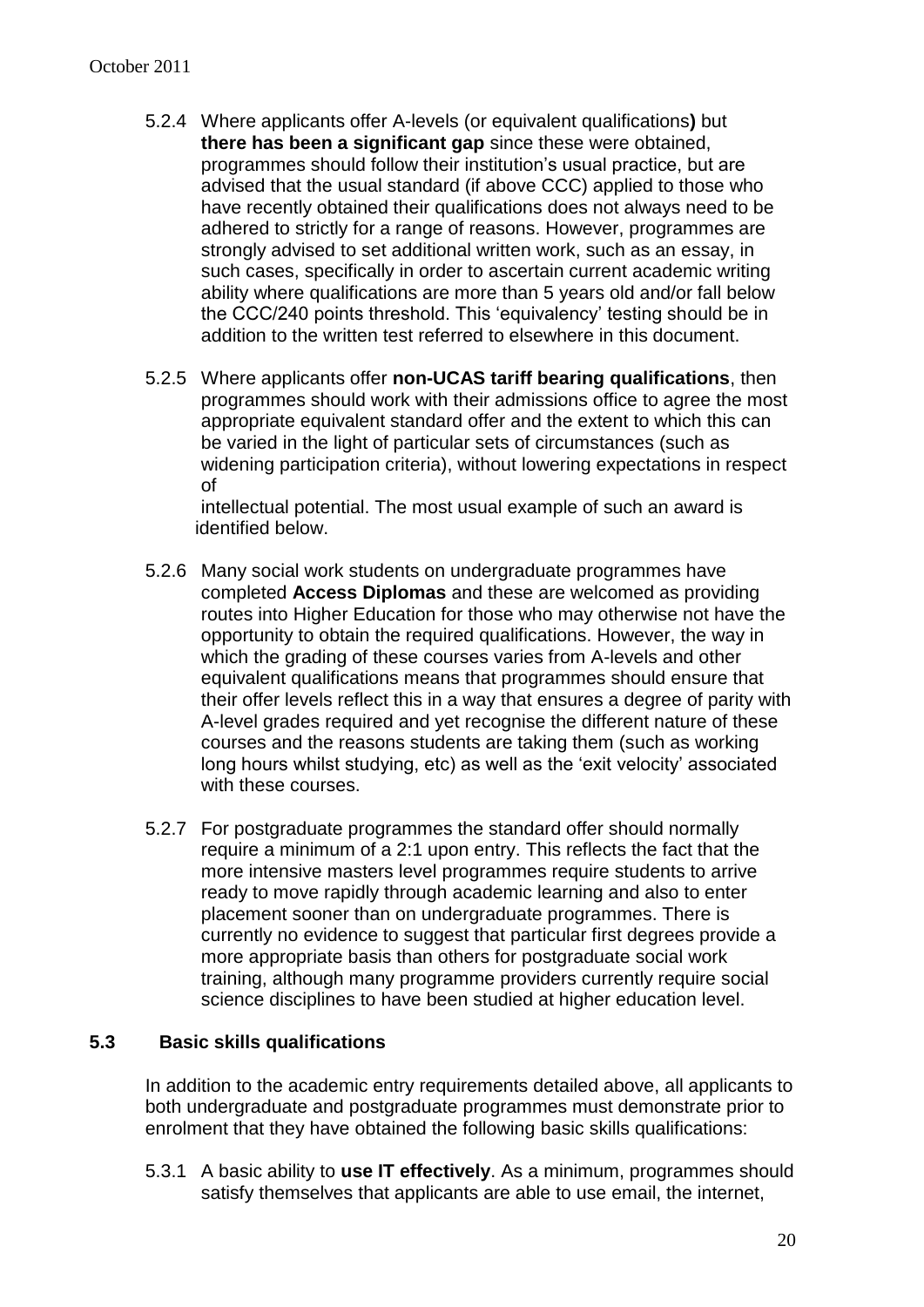word processing tools and have an understanding of the issues of data storage and protection. This does not need to be evidenced through certification as this may result in indirect discrimination or provide a further barrier to access, but programmes should ensure that students enrolling have sufficient IT ability and awareness. The most likely way to implement this is to ask applicants to confirm that they have these skills prior to interview/offer decision making and to ask them to specify how skills have been obtained. A sample self-declaration form is located at Appendix 4.

- 5.3.2 **Maths at GCSE grade C** or above (or certificated equivalent).
- 5.3.3 **English Language at GCSE grade C** or above (or certificated equivalent). [See 5.4 for details of additional English Language requirements for applicants for whom English is not the language of previous educational instruction].

A full directory of recognised qualifications and their levels within the national framework can be found at: [http://register.ofqual.gov.uk/.](http://register.ofqual.gov.uk/)

- 5.3.4 It is important to note that these qualifications are required **prior to enrolment** on the social work programme. If an applicant does not hold these qualifications at the time of interview, any subsequent offer of a place must be conditional upon obtaining these qualifications prior to the start of the programme.
- 5.3.5 Universities should **no longer be testing for equivalence** of key skills in Mathematics and English. This is to ensure that assessment of key skills is based upon accredited and certificated examination rather than more disparate and potentially less valid or reliable assessments.
- 5.3.6 In addition, even applicants with degrees or other post-GCSE qualifications must obtain the Maths and English qualifications as specified. It is not sufficient that an applicant with a first degree can be 'assumed' to meet the required literacy thresholds.

#### **5.4 English language qualifications**

English language qualifications for applicants where English is not their first language should be required at the level of an IELTS (International English Language Testing System) score of at least 7 overall with no less than 6.5 in any one section of the test. (See<http://www.ielts.org/default.aspx> for further details of this testing system.)This is important given the concerns that international students themselves have expressed in relation to the level of qualification they feel is needed (after being admitted with a lower score), as well as recognising the concerns of employers. The requirement to obtain a score of 7 brings social work in line with the requirements of professions such as law and medicine.

Social work requires an appreciation of the subtleties of communication and language in a way that is not required to the same extent in other areas of academic study.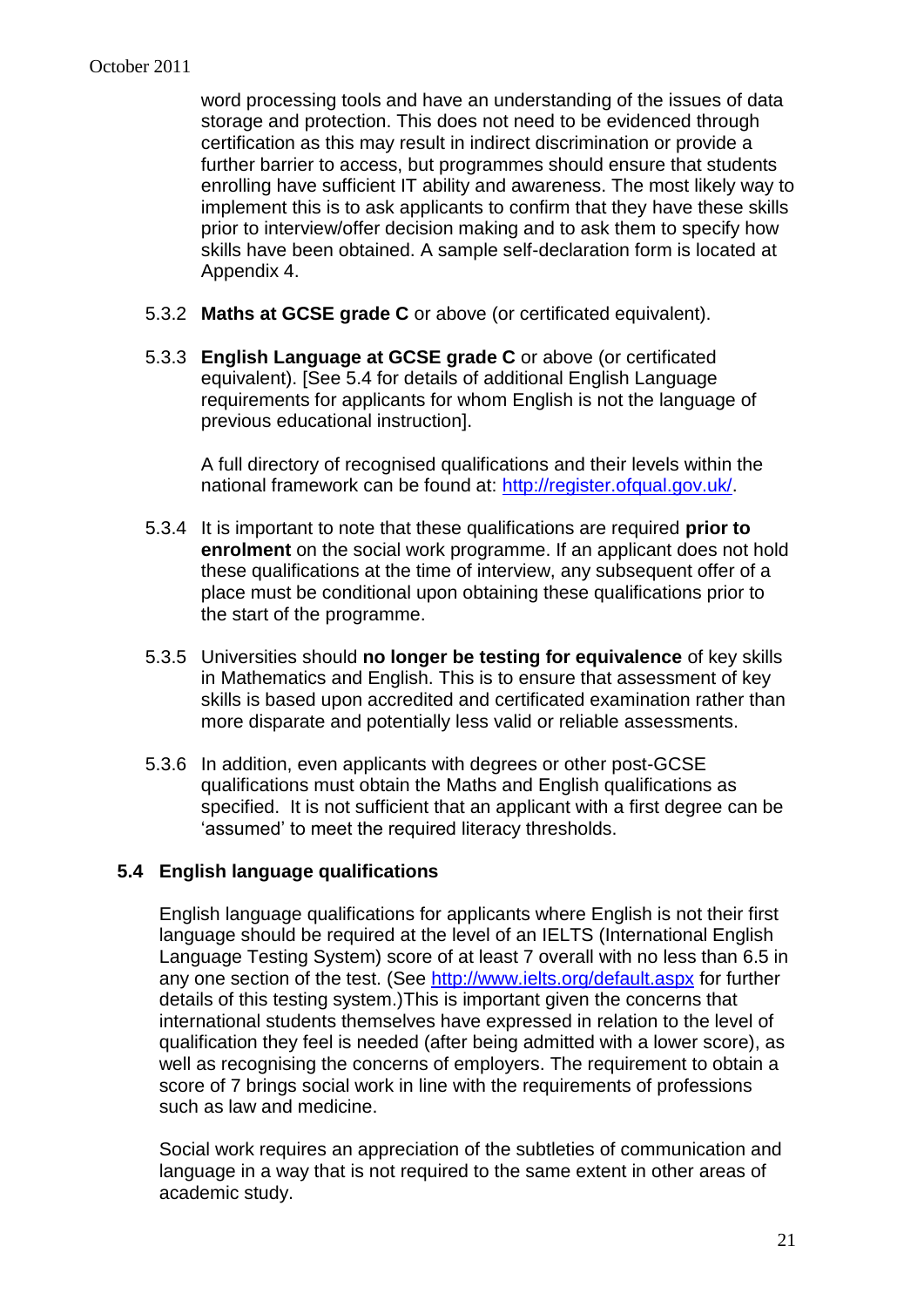## **5.5 Advance Standing and Accreditation of Prior Learning (APL**)

Many universities and colleges have procedures for allowing admission with advance standing linked to prior academic achievement. The existing regulations require universities to have these in place as do the HPC SETs (2.6). Programme providers must clarify in their approval documentation the extent to which APL is possible on that programme and how it is assessed. In particular, careful attention must be paid to the currency of learning and the level of learning and assessment that is being allowed to carry forward credit into the degree. This is particularly so where the relevant area of learning is one of those specified as being mandatory in the social work curriculum.

## **5.6 AP(E)L in respect of practice learning**

HPC allows for AP(E)L in respect of practice learning. Further guidance will be issued on this given the previous bar in respect of APEL in respect of the practice learning components of social work programmes. It will be important to ensure that the practice being recognised in this way is of the appropriate nature and level and up to a maximum threshold, so that the majority of the students' practice learning still takes place within the context of them being social work students.

#### **5.7 Academically unqualified applicants**

Academically unqualified applicants are accepted by some universities through the use of set essays or portfolio assessment. This relates specifically to means of assessing academic ability where students lack (for reasons associated with lack of opportunity) formal academic qualifications, but where there are grounds to assess the academic capacity through alternative means. Where programmes wish to use such approaches in order to comply with wider institutional widening access policies, they should still ensure that all applicants have the English, Maths and IT requirements referred to above. In addition, when using a portfolio assessment, this should be used to assess academic ability rather than, for example, short work based reports alone. HEI's will need to be confident that their modes of assessment are rigorous and assess the ability to write extended pieces of work without support at the appropriate level and careful monitoring will be required.

#### **5.8 Use of 'clearing' in selection**

Use of 'clearing' often creates difficulties for social work programmes given the need to interview applicants prior to making offers of places and the requirement to assess motivation and commitment. Programmes are advised to avoid the need to enter clearing so far as possible given the difficulties associated with carrying out a full assessment of readiness and suitability to enter professional training within clearing time scales. However, where clearing is used, programmes should ensure that they apply the same standards used earlier in the application cycle and must carry out individual interviews prior to making offers.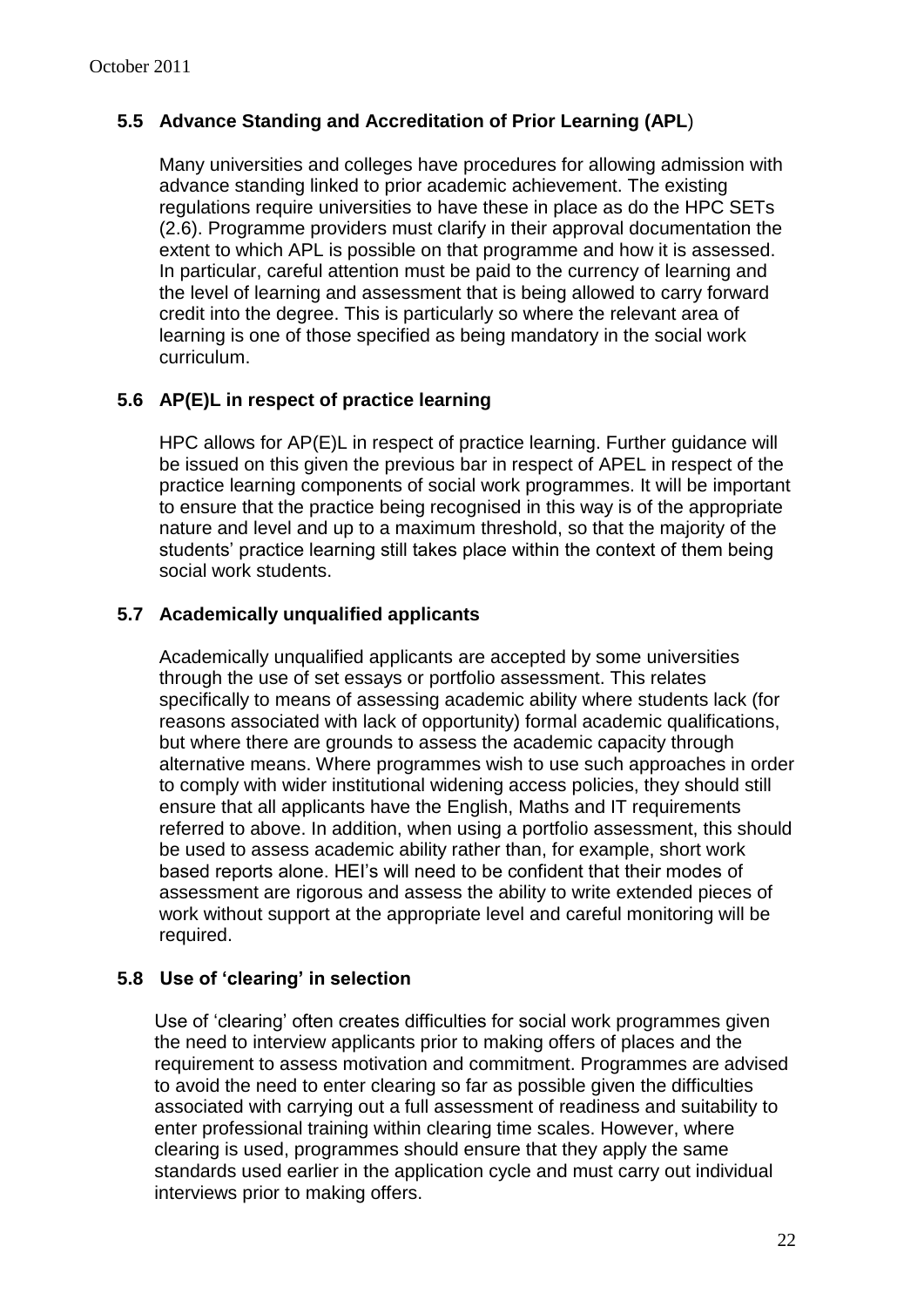## **6. Issues in the assessment of personal and professional suitability of social work applicants**

# **In summary:** Although important for a range of reasons, academic qualifications are not in themselves sufficient for entry to social work training. Programmes must ensure that appropriate information about the criteria they select against is available to applicants. No personal characteristic or attribute should be deemed essential if doing so results in direct or indirect unlawful discrimination. All applicants must take part in an individual interview prior to being made an offer of a place on a social work degree. Successful applicants will be required to have satisfactorily completed the appropriate and relevant CRB checks, (normally at enhancement level) prior to enrolment on the course. (HPC SET 2.3) • The admissions process must include compliance with health requirements as detailed in HPC SET 2.4 HEI's must ensure that they have in place fair and robust processes for dealing with the evaluation of sensitive information on CRB and health disclosures, and processes for making decisions regarding suitability with reference to and in line with HPC Guidance on Conduct and ethics for students and Guidance on Health and Character.

#### **6.1 Introductory comments**

It is unclear whether social work students will be 'registered' by the regulatory body following transfer of functions from GSCC to HPC. If this is the case there will be no separate assessment of suitability for registration prior to completing the programme and the need for robust assessment prior to entry becomes important on two additional counts. Firstly, programmes need to minimise as far as possible the likelihood of students being selected who cannot then be found placements for reasons related to their personal suitability, as highlighted in HPC requirements. Similarly, as far as possible, programmes will wish to minimise the risk of taking students who will then not obtain registration with HPC upon completion of their programme. Universities are advised to indemnify themselves against any claims in respect of this by the use of suitably worded disclaimers in correspondence with applicants and/or in relevant programme documentation. HPC SETS and Health and Character guidance state that programme providers should assess suitability to enter the programme and that the HPC carry out an assessment of suitability to join the register upon graduation. Most importantly, whilst as a profession a belief in the possibility of people changing (attitudes, values, etc.) is critical, our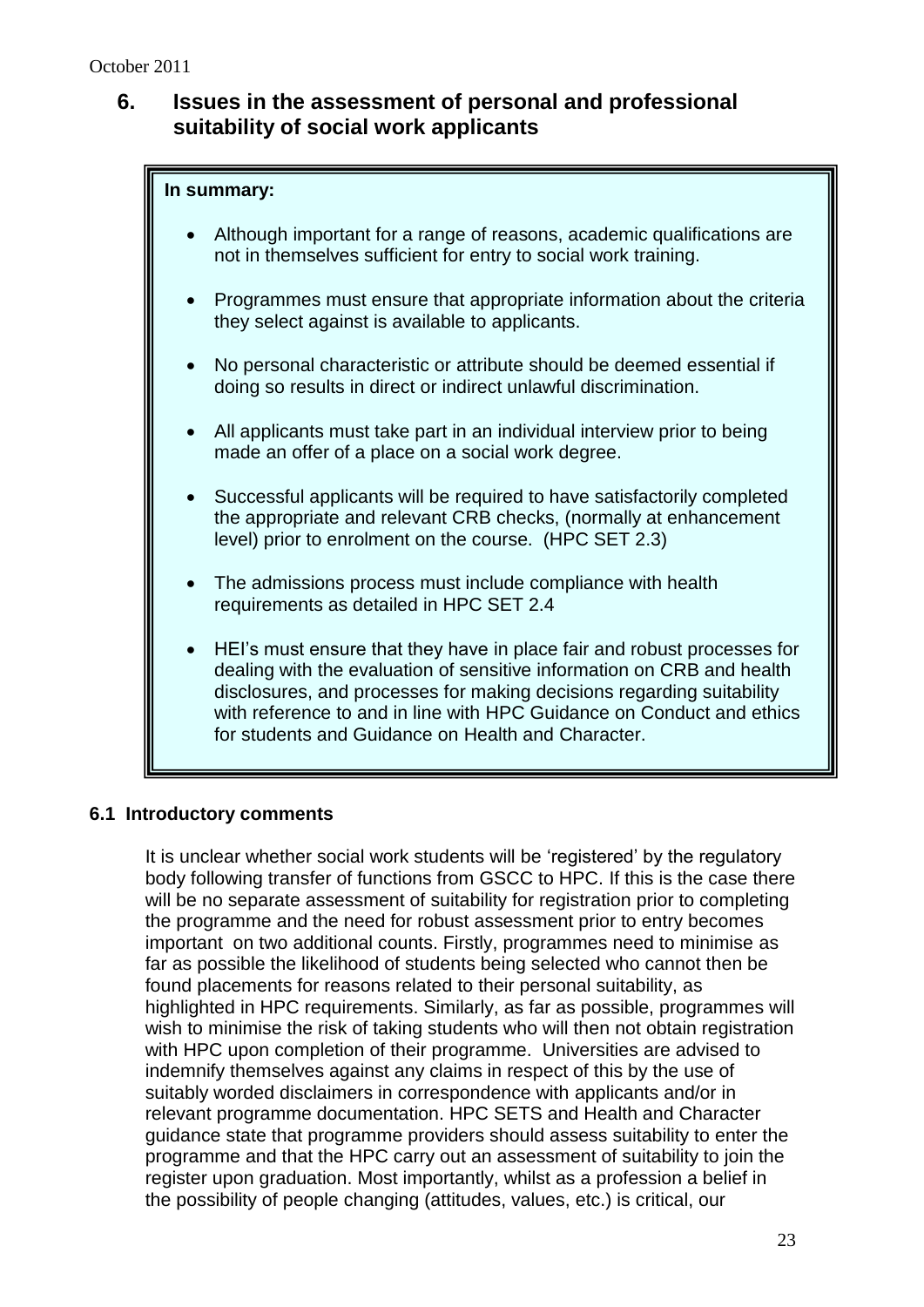students have access to people at vulnerable times in their lives. Our responsibilities to ensure the safety of those who receive services from social workers must take priority where a potential conflict exists.

### **6.2 Selection by skills and abilities**

Given the references made above to academic or intellectual abilities being necessary, but not in themselves sufficient, in the selection of social work students, care must be taken to design and implement selection processes that assess the personal and pre-professional skills, abilities, characteristics and attributes that are most likely to lead to successful outcomes on the programme and in practice. The assessment of these issues is both crucial and yet a very sensitive task. Without great care, skill and transparency, this can become a highly contested aspect of the selection process and lead to discriminatory practices. The PCF at entry level provides the basis for these criteria.

#### **6.3 Fair and transparent processes**

In order to design a fair process, programmes will need to ensure that they are clear about the required characteristics and skills and/or what is not acceptable. It is important that what is sought and any grounds for rejection can be clearly articulated in order that it can be assessed fairly and transparently and to allow programmes to make clear and confident decisions without risking challenges relating to the fairness of the processes.

### **6.4 Avoiding discrimination**

Personal skills and attributes must not be identified as 'required' if they risk discriminating unfairly (rather than being demonstrably required at the initial stages of social work training) against particular groups of applicants. The impact of any requirement that may result in indirect discrimination must be considered with appropriate care and attention. This means that direct discrimination in relation to age or any of the 9 protected characteristics included in the Equality Act  $2010^{20}$  must be avoided, as must any requirement that may have an indirectly discriminatory impact upon a particular group of applicants, whether this relates to the proposed timing of lectures or specified criteria for entry. In addition, whilst competency requirements are fixed, the **mode of assessment** of required personal qualities, as with the academic criteria detailed above, must be adjusted where disability needs require this.

#### **6.5 Recommended personal skills and attributes**

Personal skills and attributes recommended for inclusion in a list of those required for entry, have been mapped against the Professional Capability Framework (see Appendix 1) and were drawn from extensive consultation with representatives of all stakeholder groups. These include:

 $\overline{a}$  $20$  See Appendix 2 and section 2 of this document for further information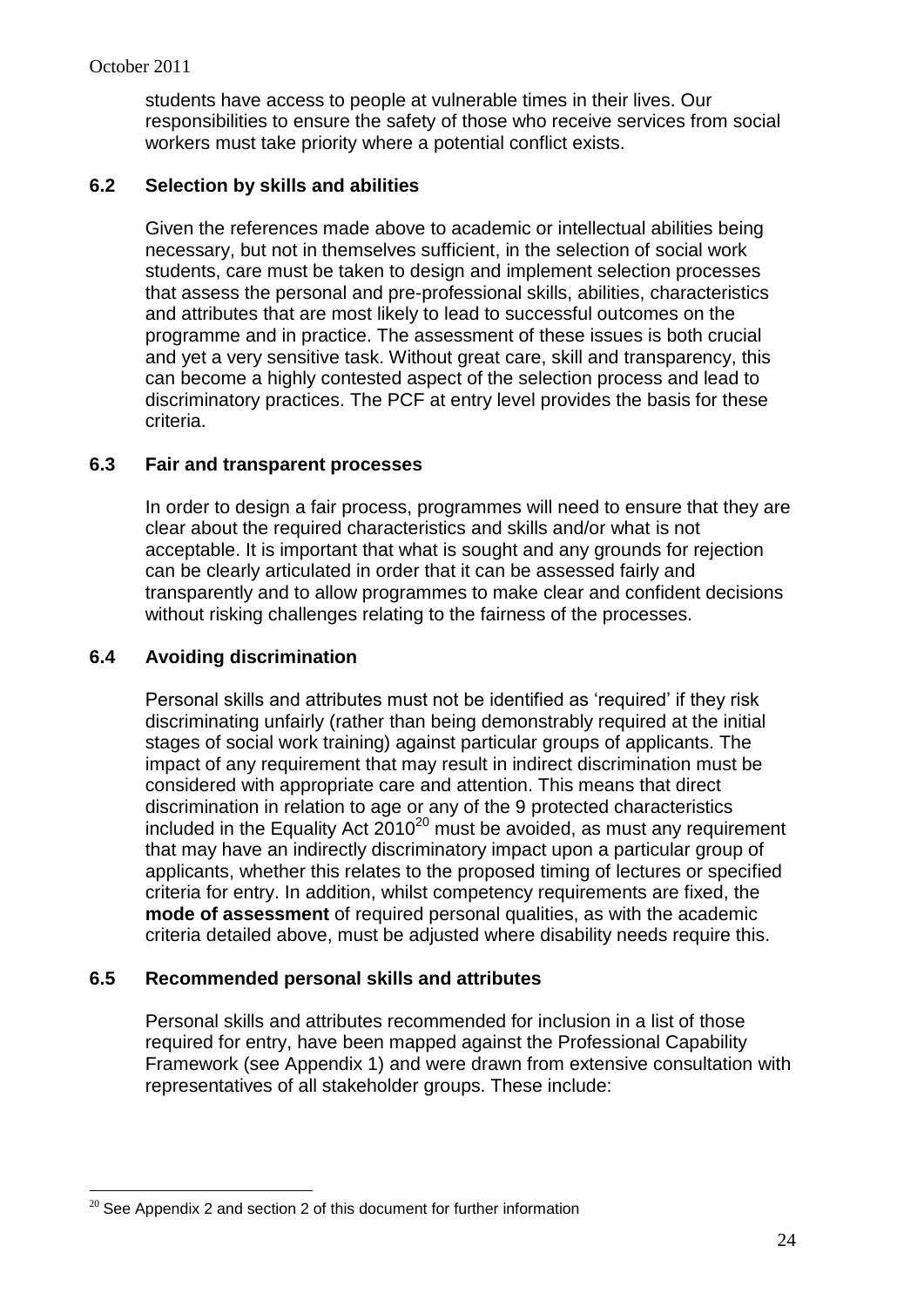- An ability to demonstrate motivation and commitment to enter the social work profession (this will require an initial understanding of what social work is)
- Self awareness and an initial understanding of the importance of personal resilience in social work
- An ability to identify strengths and weaknesses that they bring to the social work role
- An appreciation of the impact of their own values and attitudes upon others
- An awareness of social work values
- An understanding of the importance of seeking views of service users and carers
- A recognition of the need to deal with conflict and to use the authority that is invested in their professional role
- Being open and responsive to the views of others
- An understanding of difference and diversity and the relevance of this for social work practice
- Showing an initial awareness of the potential conflicts in social work practice when rights and responsibilities conflict
- Demonstrating how own learning (whether formal or informal) helps understand the social work role
- Showing an initial ability to reflect upon own experience in an analytical way
- Communicating clearly in a range of modes
- Showing a capacity to form relationships
- An understanding of oppression and discrimination
- A commitment to an evidence based approach to social work practice
- Self awareness
- A commitment to relationship based practice.

#### **6.6 CRB disclosures**

In addition to the above, all applicants must obtain satisfactory Enhanced CRB disclosures. Whilst good practice is to only process CRB applications once applicants have accepted offers of places so that they are not required to do one for each programme applied to, it is important that these are completed in as timely a way as possible. See HPC SETs referenced earlier in this document for HPC requirements.

- 6.6.1 The HEI should ensure that no student is sent out onto a placement where they may be left unsupervised with service users or carers, or have access to sensitive data, until a satisfactory check has been received.
- 6.6.2 In the undesirable event that a student is due to commence placement before a disclosure has been received, full agreement must be made with the placement provider about the need to ensure that the student does not commence lone working prior to receipt of the disclosure and an appropriate risk assessment must be carried out. Indeed, universities may wish to take the additional precaution of only allowing students to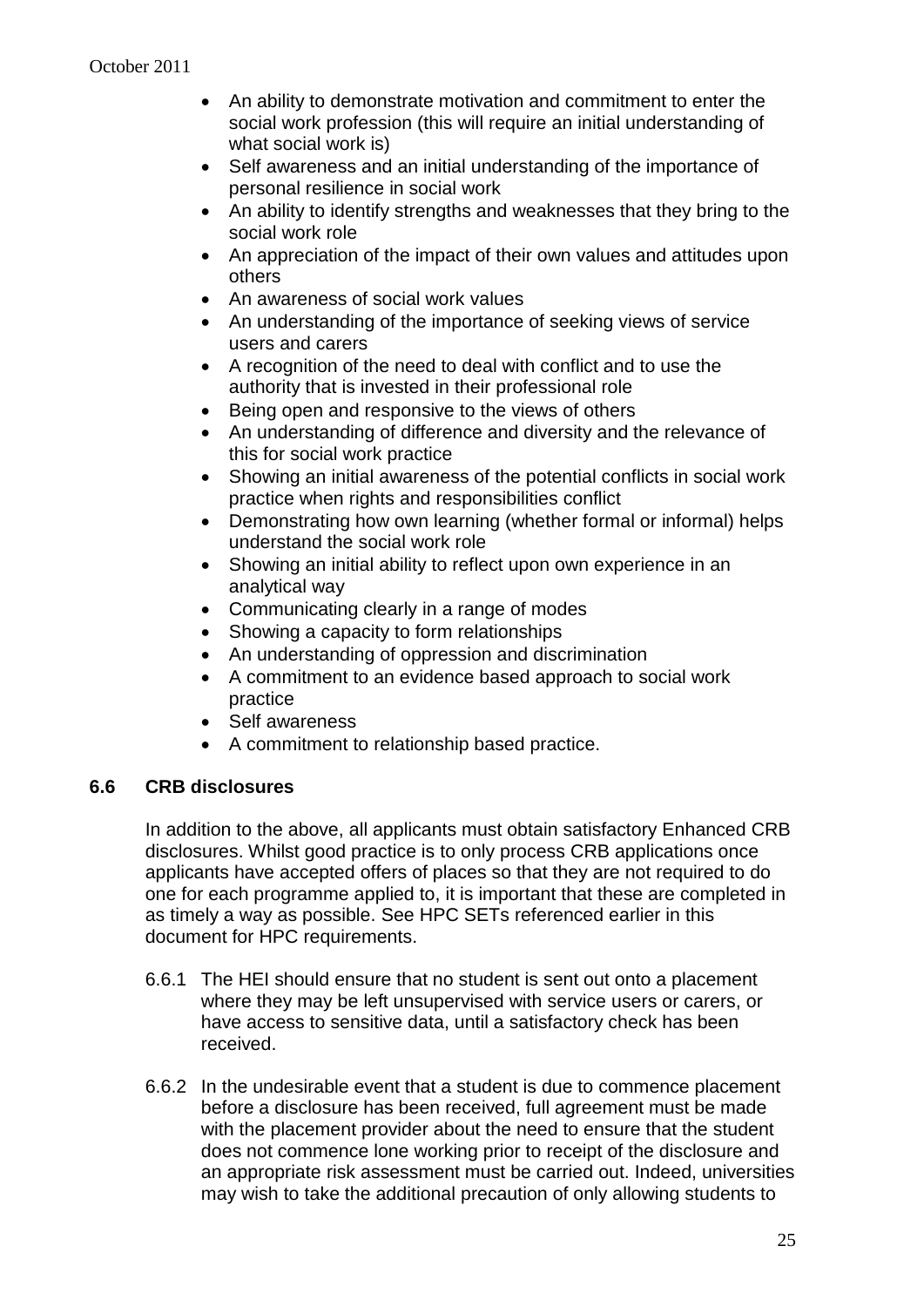enrol with *provisional* registration status on the programme until such a time as the check is completed.

- 6.6.3 The meaning of 'satisfactory' here is open to interpretation and this will vary in time and location. However, the consistent factor is the requirement that programmes develop, in conjunction with stakeholders, an agreed way of assessing whether or not a disclosure is satisfactory. It is recommended here that this process relates to an assessment of self declared issues (see below) rather than simply those confirmed by a CRB disclosure.
- 6.6.4 An unsatisfactory CRB is likely to be one in which there is different (and more concerning) information than that disclosed by the applicant at the interview stage and/or one in which details of a particularly worrying matter are confirmed, whether or not this was previously disclosed. Subject to agreed processes, programmes are advised to withdraw the offer from such applicants where the difference between what had been disclosed and what is evident in the CRB disclosure is material and for which no satisfactory explanation is provided.
- 6.6.5 The processes developed will require a careful balance between the need not to admit students that the HEI has good reason to believe will not obtain placements given the financial loss that such students may experience, and the need to not discriminate against those with criminal records. Three examples of different approaches to managing criminal record issues are provided at 6.7.11. Whichever process each HEI designs, it must be agreed with local placement providers (or their HR colleagues), be transparent, and must be explained to applicants so that it is clear that a criminal record is not an automatic bar to training. HEI's are advised to ensure that any offer of a place following consultation is made subject to a standard disclaimer that recognises the shifting nature of views about the significance of a particular offence or other history and the fact that placement provider views may change over time. Thus it is advisable to ensure that all offers are made subject to the receipt of express confirmation from the applicant that they agree that the HEI will not be held liable for any failure to provide a placement if:
	- a) proper processes have been followed to consult with placement providers prior to an offer being made
	- b) proper processes are followed to seek a placement for the **students**
	- c) the failure to secure a placement relates directly to the issue of concern (criminal or other record).
- 6.6.6 Where rejected as not yet suitable, then ideally HEI's should give feedback as to how the applicant can improve their situation in the future, if this does not relate to an issue likely to result in permanent barring from the profession.
- 6.6.7 For international applicants, or those who have lived overseas for periods of 6 months or more in the previous 5 years, appropriate checks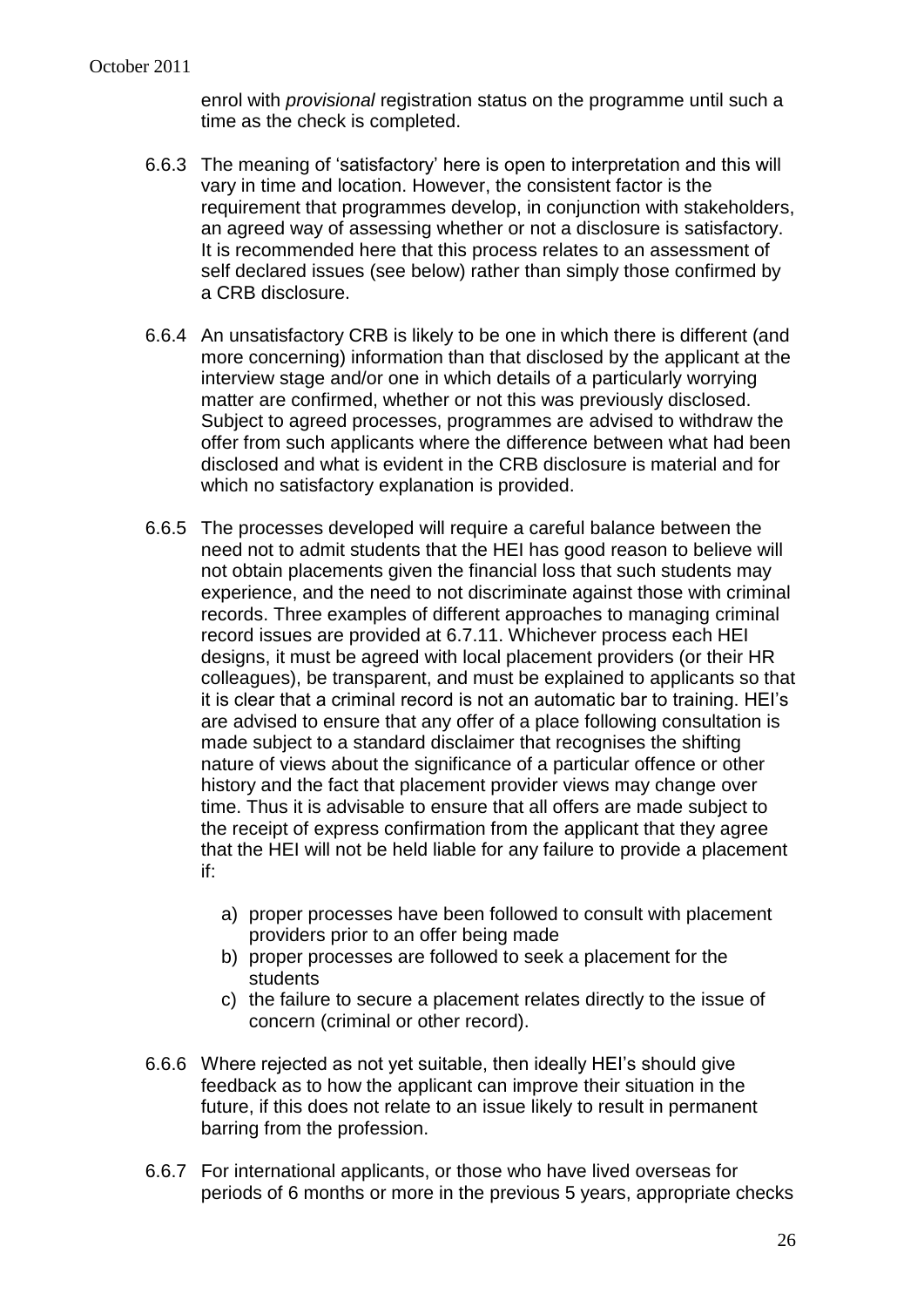should be made in respect of police or other relevant records, in addition to CRB checks being undertaken. For example, an international student never having lived in the UK and not resident in a country with whom we have reciprocal arrangements, will require checks to be carried out in respect of their home country and depending upon the nature of those checks, additional steps such as the gathering of character references may be required. Once resident in the UK, and prior to placement, a CRB disclosure should be conducted in addition to the previous checks, given the reluctance on the part of placement providers to accept alternative assessments of suitability on the grounds of past contact with the police and criminal justice system.

- 6.6.8 It is important to note that as Enhanced CRB disclosures may also report information other than cautions, reprimands and convictions, programmes must ensure that they have processes in place for responding appropriately to such information. Where this relates to the reporting of a crime (without prosecution), particular care should be taken to ensure that the applicant has the opportunity to explain the matter rather than this being interpreted negatively without further investigation. Indeed, the relevance of the issue recorded may be minimal where there is no other history of cautions or convictions, but this needs to be balanced against the knowledge that certain crimes (such as domestic abuse) may be serious and relevant, and yet may frequently result in a lack of prosecution. In such cases, as when evaluating criminal records themselves, programme providers should adopt an approach to assessing suitability that considers these matters holistically and gives appropriate weight to applicant accounts of the matters, rather than focusing entirely upon past 'evidence'.
- 6.6.9 For the above reasons, programme providers should ensure that, a preoffer declaration of suitability that covers criminal convictions, warnings, cautions and reprimands as well as declarations as to whether any children in their households have been subject to child protection plans and any disciplinary matters (see Appendix 6 for sample proformas).
- 6.6.10 Applicants should always have the opportunity to expand upon information disclosed in this way, prior to a decision being made, if the circumstances may be material to the final outcome. This is an important component of any fair assessment of suitability prior to admission, or during a course of study. The professional judgment about such matters should also take place after the usual processes have been followed to assess academic and personal suitability through interviews and other means. The decision to offer of a place must separate out the assessment of academic suitability and readiness from the possible unsuitability arising from any declared matters as clearly as possible.
- 6.6.11 Programmes should agree with local placement providers, ideally taking advice from service users and carers too, how such assessments of suitability will be made and the relationship between such assessments and the likelihood of placement opportunities being available to particular applicants. In some programme-placement partnerships, the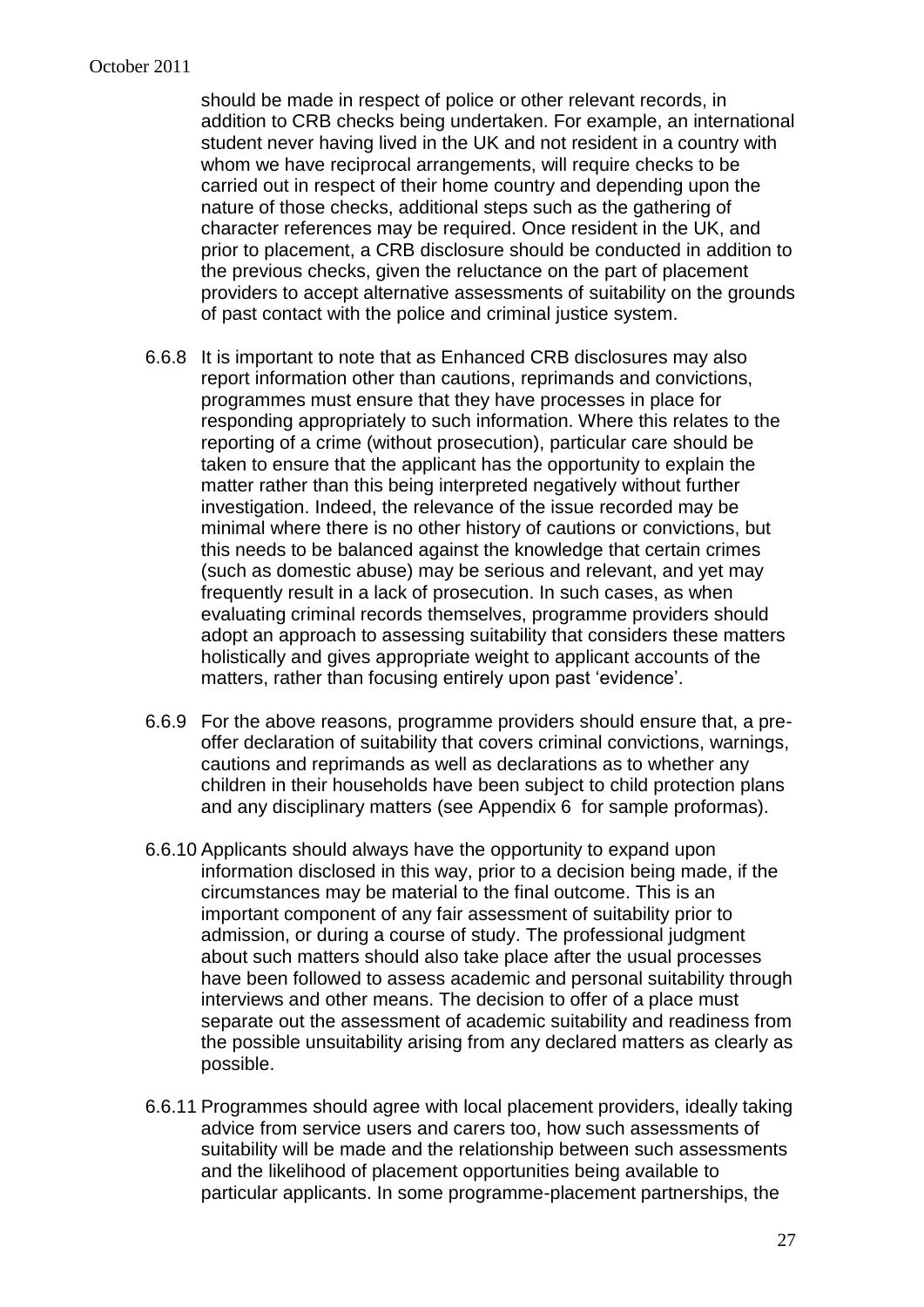$\frac{1}{21}$ 

preference may be to consult partner agencies in respect of each individual (anonymous) applicant situation. In others, the process agreed may be that if the applicant is deemed acceptable by the employer representative on the selection panel then no further consultation will be needed. A middle approach may require the programme to agree a risk assessment schedule with partners similar to that appended to the GSCC Suitability document  $(2007)^{21}$  whereby certain offences and other matters are only consulted upon in agreed sets of circumstances, whereas other lower risk issues are agreed upon through the production of the agreed risk assessment tool and the identification of high and low risk scenarios. In such situations it is important that any assessment of suitability includes applicant accounts of the matters disclosed and their reflections upon these in relation to the offence or other issue concerned and their suitability for social work training at the point of assessment, rather than a merely technical assessment based upon the nature of the offence and the time elapsed since the offence.

- 6.6.12 Clearly, where an applicant has been barred from working with children or vulnerable adults, their unsuitability is evident given the generic nature of the training of social workers. However, where not barred, but offences are of a highly relevant nature (such as child cruelty or neglect), consultation regarding the likelihood of placements being available will be significant.
- 6.6.13 In addition, where discretionary information has been included on the disclosure, it is important to ascertain the fact that this has been shared with the applicant and programmes must ensure that they are able to adequately assess suitability, particularly where this relates to the applicant's children being subject to protection plans and similar scenarios. Such processes must be devised in partnership with placement providers. In addition, not necessarily at the point of selection, but prior to placement, all students should be asked to disclose any services where it would be inappropriate to place them without further discussion, given their past or present use of those services. This is not to unfairly disadvantage those who have experience of using services, but to protect them from any difficulties and conflict of interests that may occur.
- 6.6.14 Programme information and publicity material should make it clear that having previous convictions or offending history is not an automatic bar to entering social work, and that every applicant is considered on an individual basis, but that equally no offence is regarded as 'spent' for the purposes of our assessment process.
- 6.6.15 The 'currency' of CRB disclosures is a contested issue. Although not initially 'portable' from one employment setting to another, students would normally only be expected to obtain one disclosure to cover the three years of a full time degree programme at the very least, as their

[http://www.gscc.org.uk/cmsFiles/Education%20and%20Training/Suitability%20for%20social%20work](http://www.gscc.org.uk/cmsFiles/Education%20and%20Training/Suitability%20for%20social%20work%20reportsml.pdf) [%20reportsml.pdf](http://www.gscc.org.uk/cmsFiles/Education%20and%20Training/Suitability%20for%20social%20work%20reportsml.pdf)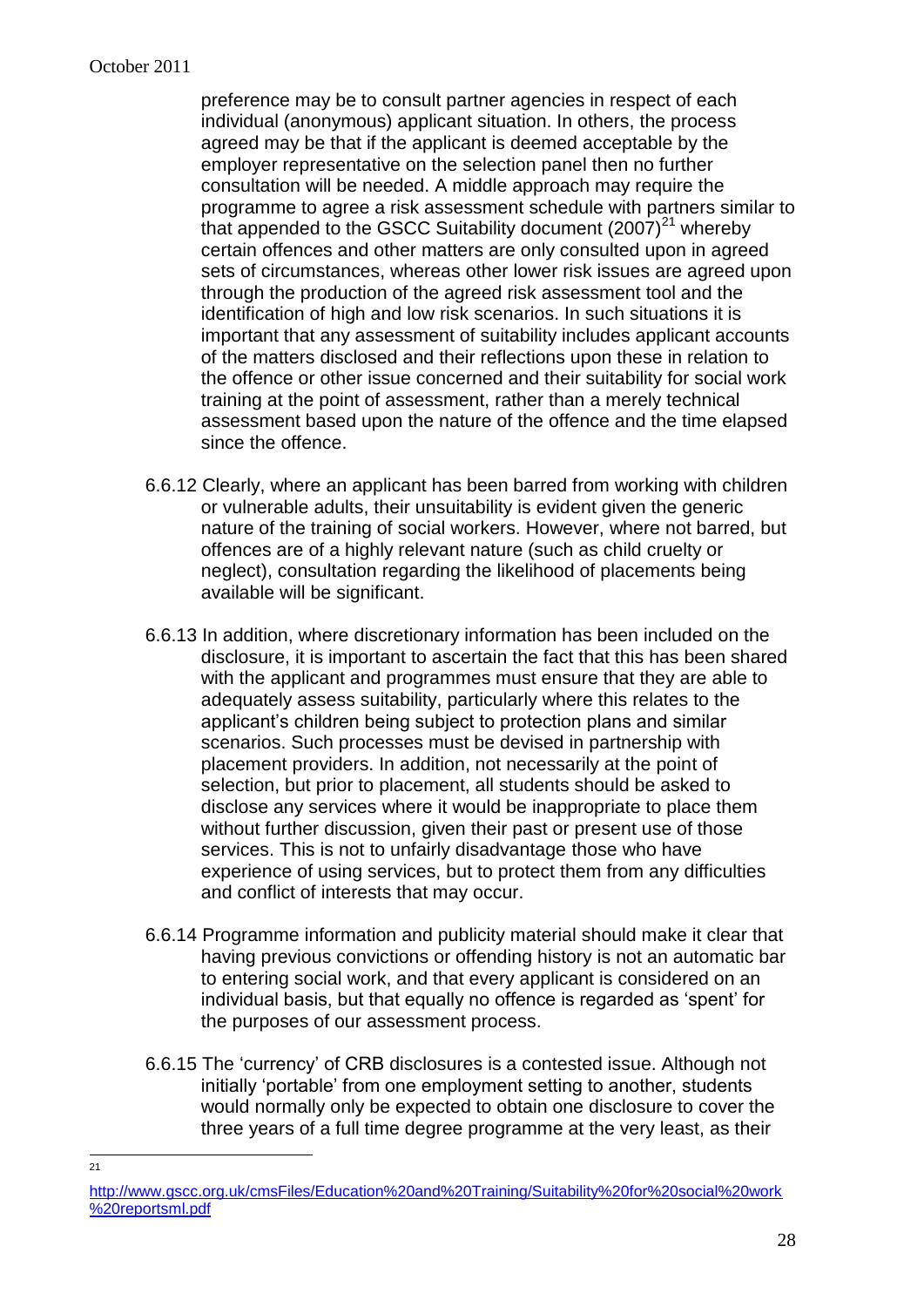employment has not changed as such by moving from one placement to another. However, it is recognised that increasingly placement providers are requiring students to complete a new application for their own purposes. In general, however, one disclosure prior to the course should only require replacing if the student takes time out of the programme or is following an extended programme of study, in which case a new disclosure should be sought every 3 years. Ensuring that the 'contract' with students commencing programmes requires that they notify GSCC (for the time being) and the programme of any subsequent criminal record issues or other suitability related matters via selfreporting as close to the event as possible should be sufficient. Where new issues are disclosed by the student, the programme must obtain a new disclosure to verify the information shared by the student.

6.6.16 Within these processes it will be important that HEI's adhere to the requirements of the CRB, including following required processes when applicants challenge information supplied on their disclosure. Further information is available at: [http://www.homeoffice.gov.uk/publications/agencies-public-](http://www.homeoffice.gov.uk/publications/agencies-public-bodies/CRB/about-the-crb/crb-code-of-practice/crb-cop)

[bodies/CRB/about-the-crb/crb-code-of-practice/crb-cop](http://www.homeoffice.gov.uk/publications/agencies-public-bodies/CRB/about-the-crb/crb-code-of-practice/crb-cop)

## **6.7 Health checks**

#### 6.7.1

 $\overline{a}$ 

Programmes will already have their own processes for ensuring medical fitness to practice. The admissions process must include compliance with health requirements as detailed in HPC SET 2.4. Decisions about what is 'satisfactory' in relation to individual applicants should be agreed by HEIs and placement providers with reference to and in line with HPC Guidance on health and character.<sup>22</sup>

Programme providers should ensure that the checks themselves are valid, proportionate and relevant to the programme and profession and are used in an including rather than excluding manner. Helpful guidance for applicants and programme providers is contained within HPC's document 'A disabled persons guide to becoming a health professional' and their 'Managing Fitness to Practice' guidance<sup>23</sup> and in The Equality [Act 2010 Code of Practice for Further and Higher Education](http://www.equalityhumanrights.com/legal-and-policy/equality-act/equality-act-codes-of-practice/) ( awaiting publication).

6.7.2 Programmes will need to specify how these checks are to be carried out. In these matters, perception is critical as for many people with long term health conditions and disabilities, the way in which the process is implemented will greatly affect their sense of inclusion or exclusion and the safety experienced in disclosing sensitive and personal information. Good practice will include the separation of clinical judgment regarding

<sup>&</sup>lt;sup>22</sup> <http://www.hpc-uk.org/assets/documents/10002C16Guidanceonconductandethicsforstudents.pdf> <http://www.hpc-uk.org/assets/documents/10002C17Guidanceonhealthandcharacter.pdf>

<sup>23</sup> [http://ww\\*w.hpc-uk.org/aboutregistration/healthanddisability/](http://ww*w.hpc-uk.org/aboutregistration/healthanddisability/)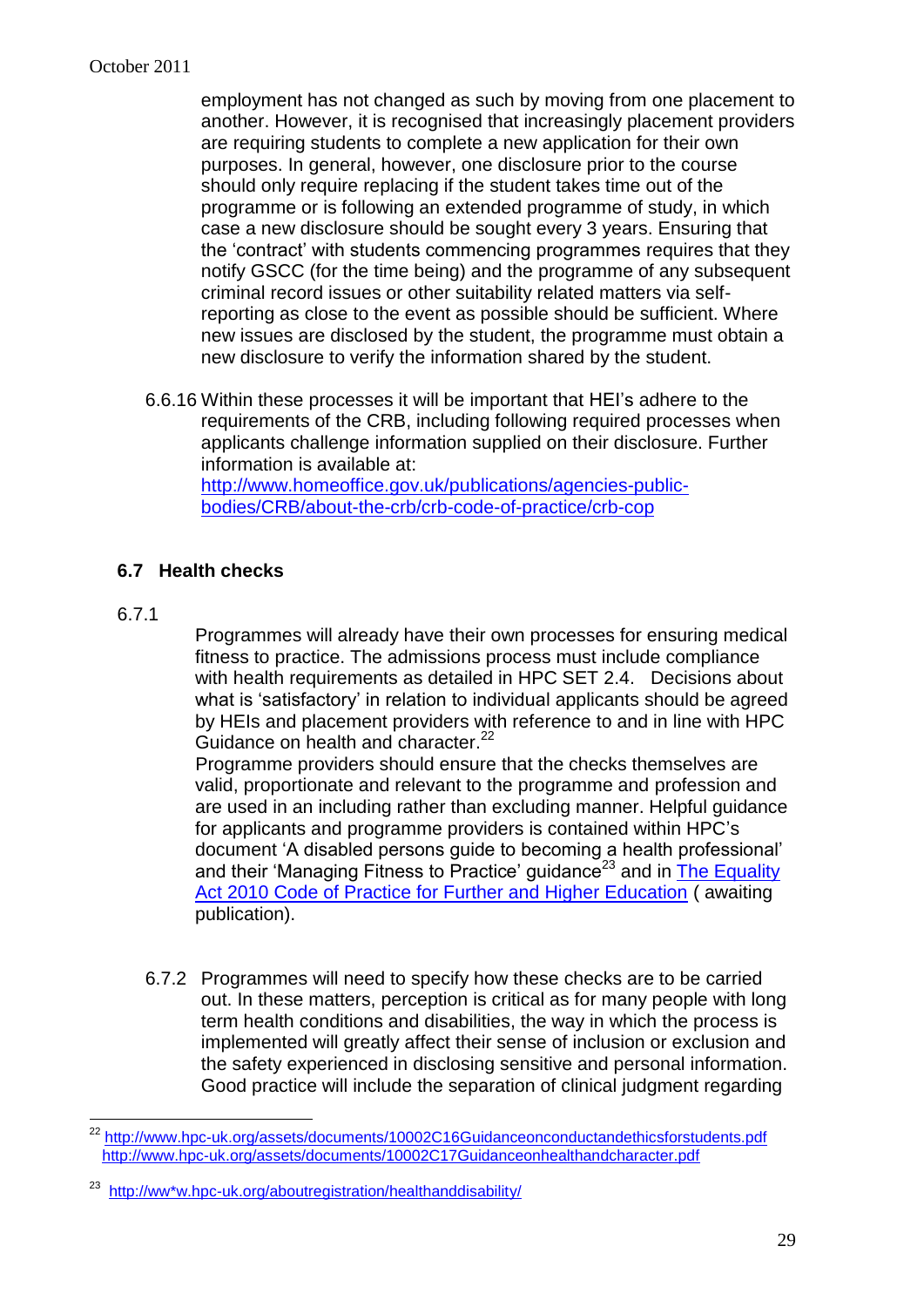'fitness' to study on a professional programme from academic and other judgments. Questions asked must be sufficiently clearly linked to health and professional practice that the relevance of questions is clear.

- 6.7.3 Programmes are advised to separate the process of assessing reasonable adjustment needs from the initial health assessment as far as possible. Where the assessment form or process is used for dual purposes this must be made clear on the relevant documentation and the applicant should be informed as to the confidentiality or otherwise of their disclosures. In particular, they should be advised of the extent to which detailed information is shared with the relevant programme team and encouraged to engage or take the lead in this process.
- 6.7.4 Where the health check and assessment of disability needs and assessment of adjustments are separate processes, care should be taken to ensure a lack of repetition within these processes as far as possible to minimise the impact of multiple disclosures upon applicants.
- 6.7.5 Where health checks are carried out at a cost that is passed on to applicants, HEI's will need to ensure that students with disabilities are not treated in an unfair way through charging additional amounts for the assessing of any disclosed health or disability related matters. Where such costs arise, they should be borne by the HEI or by charging higher standard amounts for all applicants, whilst ensuring that costs do not themselves become exclusionary for applicants.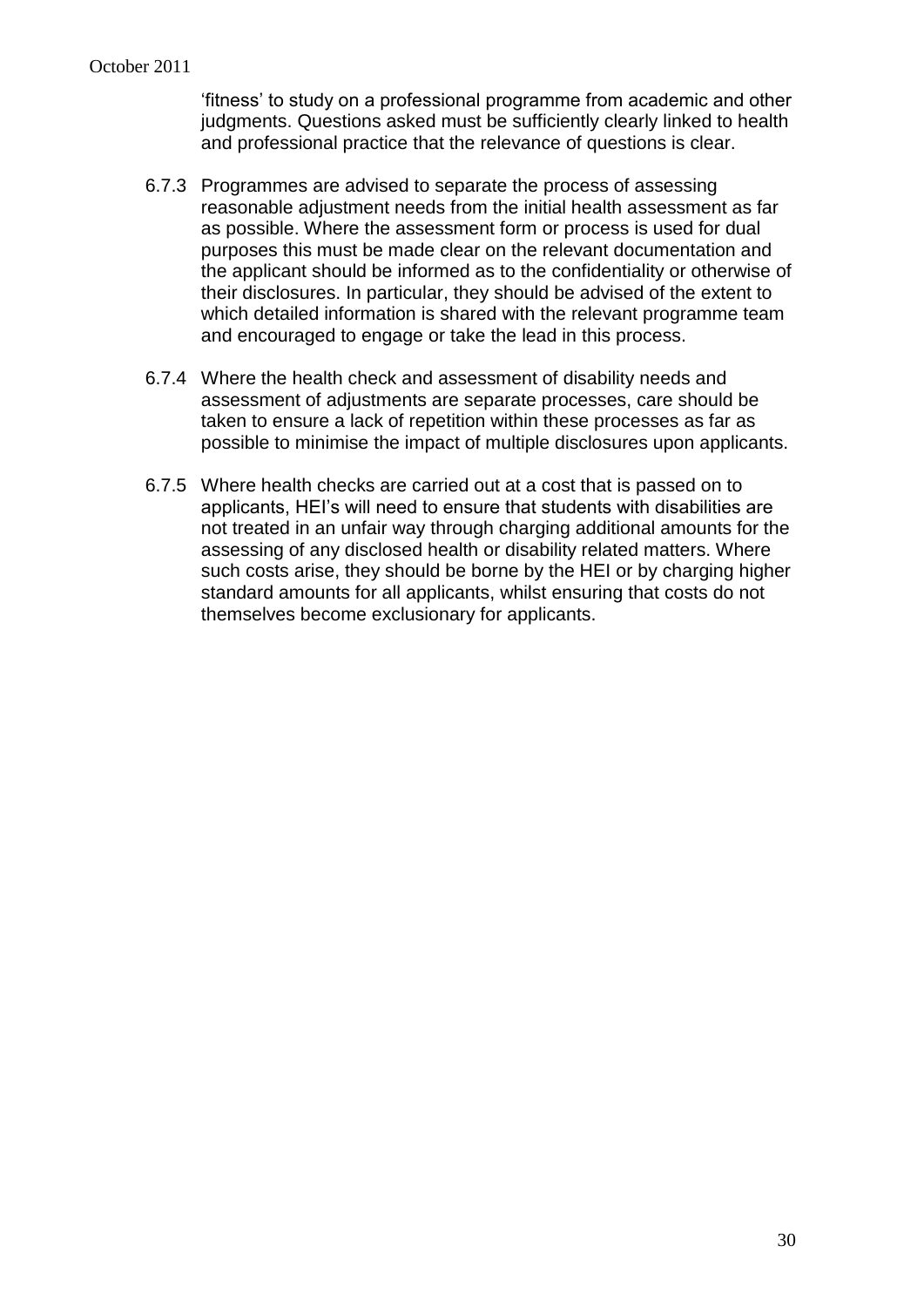## **7. Modes of assessment**

#### **In summary:**

- HEI's should develop holistic approaches to the design and implementation of selection processes for social work programmes.
- Tests and selection tools must be fair and valid and should not unfairly advantage or disadvantage particular groups within society, particularly applicants with protected characteristics.
- Selection materials and test materials should be updated and revised on a regular basis to prevent plagiarism and collusion.
- The design of the selection process as a whole should be reviewed regularly, based on applicant and selector feedback.
- References should be checked for authenticity and be evaluated with care.
- **All** candidates selected for the social work degree should have performed well in an individual interview. Programme providers should ensure that the interview process is designed to be as reliable and valid as possible by ensuring that interviewers are trained and supported.
- **All** candidates should complete a written test, regardless of previous qualification or educational background. This should measure the applicant's ability to write clearly and coherently in the English language
- Programme providers are encouraged to consider the use of additional selection tools such as the use of group exercises or the completion of other tasks where this adds to the information already available and where the task is relevant.
- The modes of assessment should be adjusted for disabled students where not doing so could lead to the applicant experiencing substantial disadvantage.
- Programme providers will need to be able to articulate clearly the nature of the assessment process and identify the appeals and complaint routes open to applicants in respect of procedural irregularity.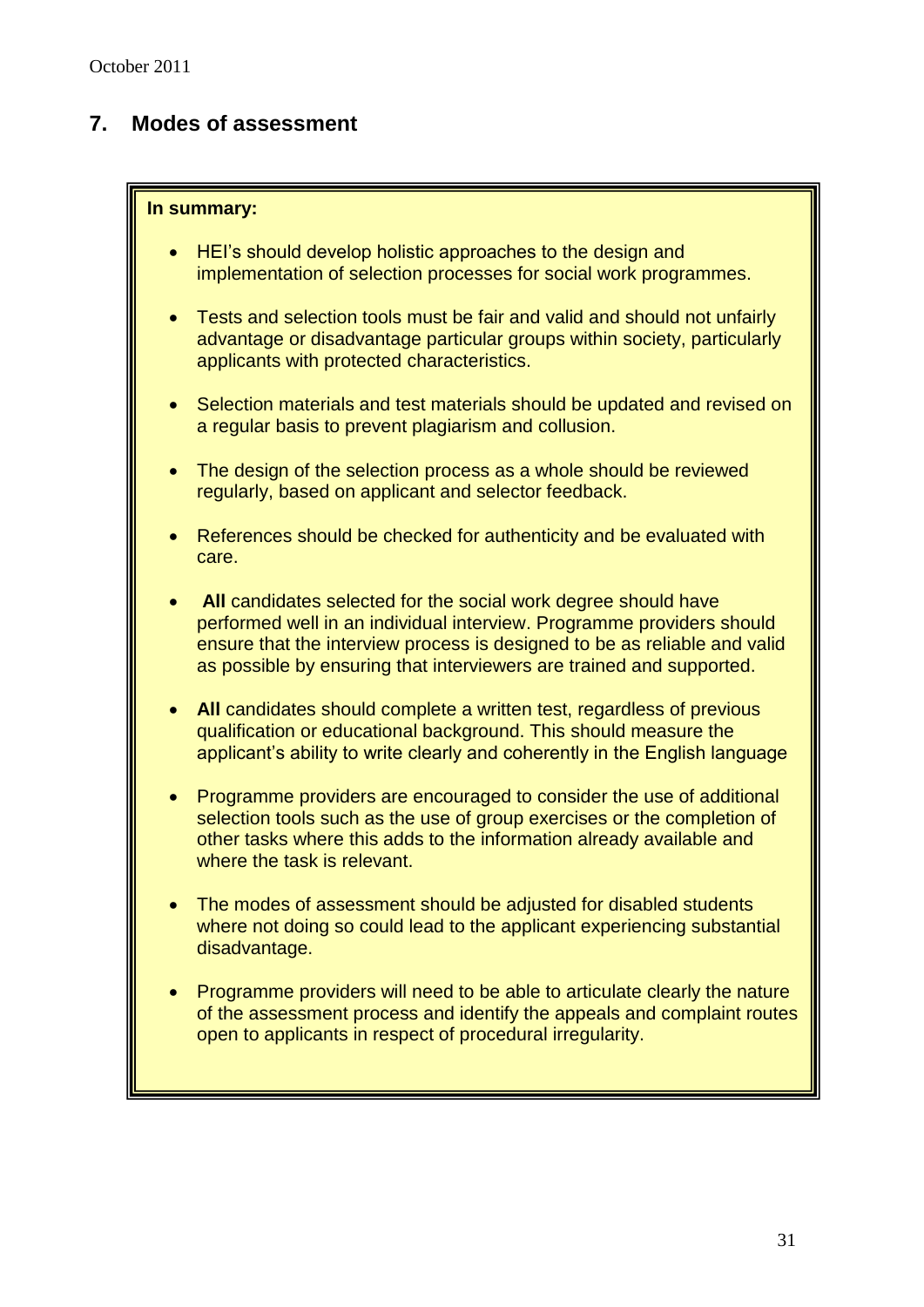#### **7.1 Introductory comments**

It is important that a holistic approach is taken to assessing the suitability and readiness of an applicant to enter professional social work training. Assessment of their academic ability and potential forms one element of that process, whilst an assessment of their personal readiness and suitability forms another. In order to assess such different elements robustly, it is important that programme providers use a range of methods that assess required elements in different ways. This allows applicants who come from different backgrounds and experiences a range of opportunities to demonstrate their strengths. Good practice also involves inter-linking the different elements of the assessment process. For example, applicants might demonstrate their initial reflective ability by being asked in their individual interview to reflect on their role in the group task (where held) or some other element of the selection process. Such multi-dimensional approaches also allow selectors the opportunity to triangulate information obtained in different ways as well as indirectly assessing the validity of different tests used. Programmes may wish to use a chart such as the one included at Appendix 7 to demonstrate how each criterion is assessed and by which test or activity.

#### **7.2 Selection tools**

 $\overline{a}$ 

It is important to ensure that any selection tools and tests are fair and valid. In line with guidance from Supporting Professionalism in Admissions Programmes (SPA) and following the Schwartz recommendations, if a 'test' of any kind is not reasonably certain to be valid, then it should not be used. Therefore additional tests should be introduced only where these are required to test a professional competence standard or are a fair and valid way of assessing a set of criteria or requirements. SPA states the following in relation to the use of admissions 'tests':

"SPA believes admissions tests should:

- Have rigorous validation and reliability testing
- Be supported by statistical and research evidence
- Ensure the minimum of bias in the test questions so the test is valid for applicants from all backgrounds in a UK context
- Be readily available and accessible to those with evidence of specific requirements in a timely way
- Provide exemplar materials and tests with answers
- Be fairly and professionally administered
- Be able to demonstrate they are fit for purpose and add value as part of holistic decision-making
- Be approved for use through the institution's relevant structures and processes. Additionally, institutions should ensure their appeal and complaint mechanisms cover queries about admissions tests." <sup>24</sup>

<sup>24</sup> <http://www.spa.ac.uk/admission-tests/what-admissions-test.html>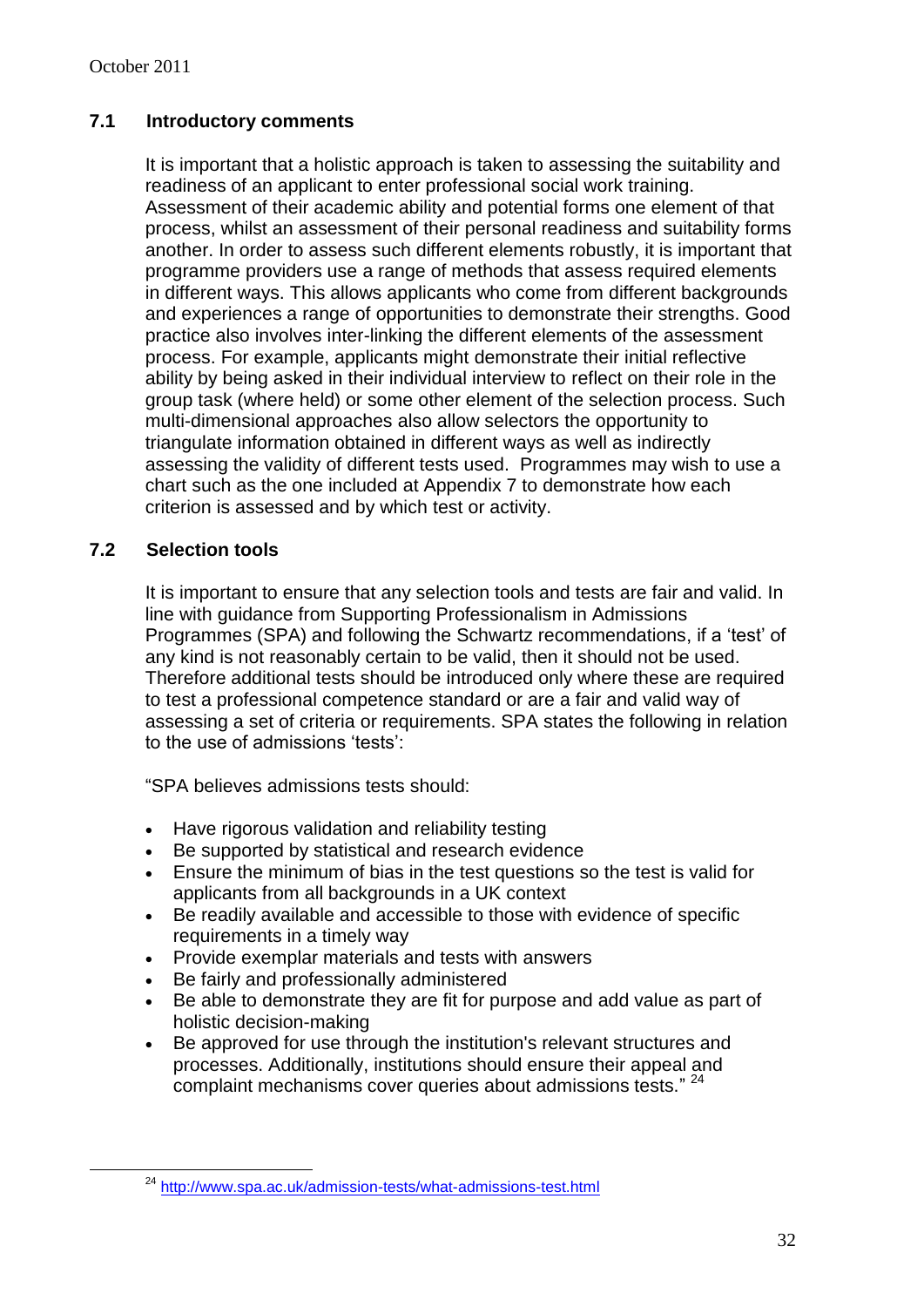### **7.3 Questions and scenarios used in the test**

It is also important, given the proliferation of student 'chat rooms' that questions and scenarios used in any tests are updated on a regular basis in the interests of fairness and equity and to prevent plagiarism and collusion.

#### **7.4 The UCAS application form**

This form is the first 'screening point' for applications. In many HEIs, it is this application form alone that results in the decision to invite the applicant to interview or to reject at this stage.

- 7.4.1 Many Admissions Tutors report finding the standard UCAS form difficult to use for this purpose in a fair way and this is for a range of reasons. Many applicants receive substantial coaching by schools and colleges regarding the content and style of their application and this can work against them in some cases where those advising know little about social work programmes. In addition, in some cases where the applicant has been well advised, it is then hard to compare their form with one written by an applicant not currently in education and not receiving such guidance. This is particularly the case within social work given the diverse routes through which our applicants come.
- 7.4.2 In order to manage this difficulty, programme providers may wish to consider sending out supplementary application forms to those not rejected at the initial stage, but prior to decisions about invitation to interview. This has the advantage of ensuring all applicants respond to the same instructions and questions and so are more easily comparable. Such tools should only be used where the questions are fair and the rationale for using them clear.
- 7.4.3 In addition, HEIs opting to use such tools (see Appendix 8 for examples), are advised that such approaches may reduce 'no shows' at interview, as those who complete the additional task will by definition be the most motivated applicants. However, the use of such additional stages builds delay into the selection process and so programme providers will need to consider ways to mitigate this.

#### **7.5 References provided for applications**

References provided on UCAS applications are open references and so are visible to the applicant. This may affect the level and nature of information provided and therefore the reliability, sufficiency and validity of this information.

7.5.1 Programme providers are advised to conduct checks upon a sample of application forms to verify that the named referee actually wrote the reference supplied. This is particularly important where personal characteristics and attributes are critical in a profession such as social work.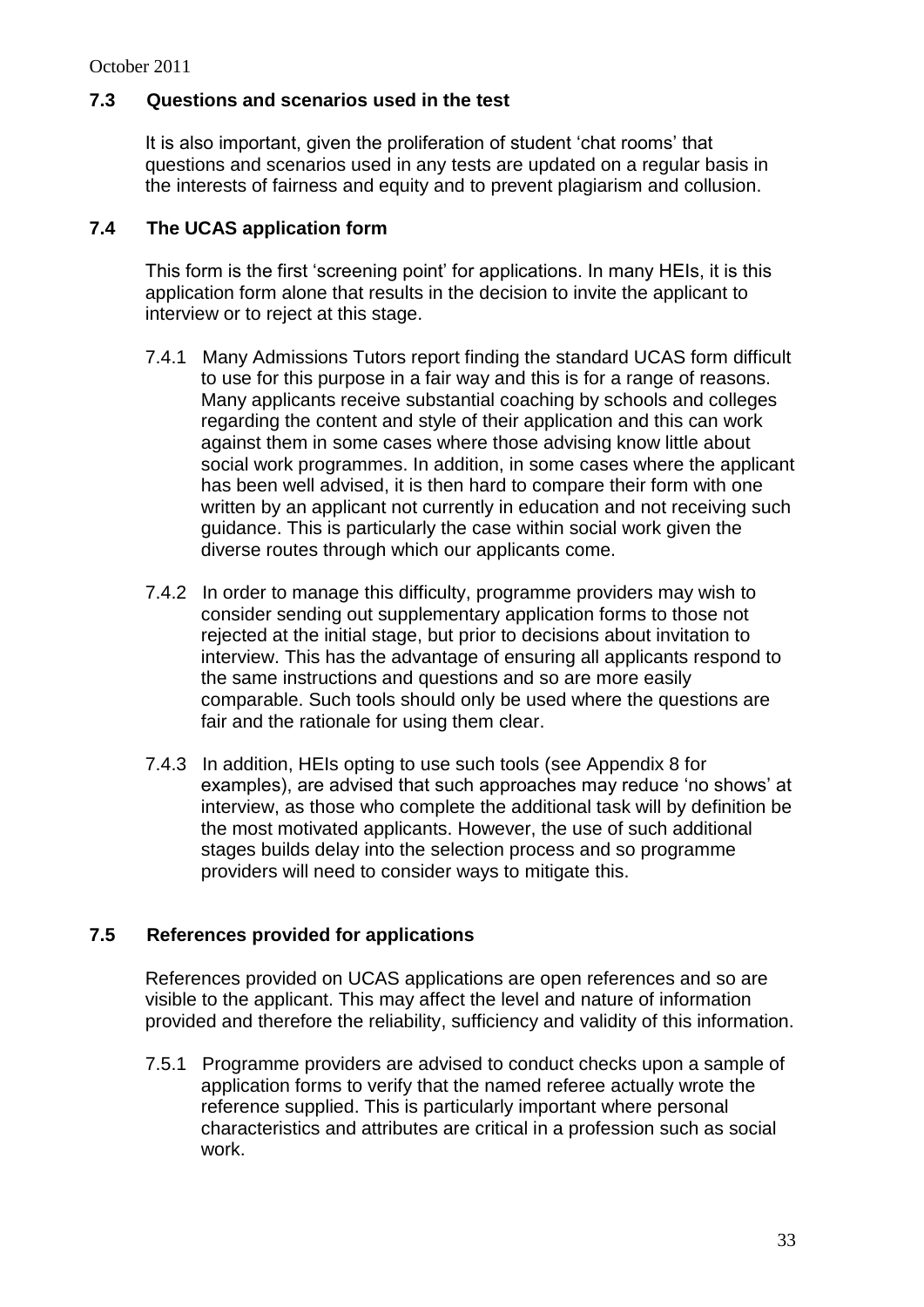#### October 2011

- 7.5.2 In addition, programme providers should bear in mind that in terms of equality and fairness, in some cases applicants have no choice who is named as their referee whereas in others it is completely within their choice (and as such they are unlikely to name someone who will not give a positive reference). This applies particularly to those at school and college where they are usually required to name a particular member of staff as their referee. This may result in it being more likely to contain references to 'occasional lateness' or academic work 'still being under development' in a way that is less likely for those not at school and college.
- 7.5.3 Alternatively, referees from educational establishments may feel the need to inflate grade predictions and the likelihood of securing offers for a range of reasons.
- 7.5.4 In order to work towards greater equity in decision making, programme providers may wish to require an additional reference to complement the one provided on the UCAS application form. It may be helpful to specify that the UCAS reference is an academic reference, then the second reference must be personal or employment related. Where no educational reference is available, HEIs will need to be clear about what is acceptable instead. If requiring additional references, this should be made clear in recruitment literature and should take place before a decision to interview.

#### **7.6 Pre-interview screening**

Pre-interview screening after assessment of the UCAS application is used by some HEIs (as mentioned in 7.4.2) to provide an additional opportunity for applicants to demonstrate their readiness and suitability for social work training by completing tasks such as biographical questionnaires or focused extended personal statements with questions relevant to social work included in these documents.

- 7.6.1 An advantage of such tools is that they can be more easily compared than UCAS forms. However, these tools must also be subjected to scrutiny for fairness before being used. Questions such as those referring to life experience or other factors indirectly associated with age or any other protected characteristic in equalities legislation will require particular care and attention.
- 7.6.2 It is important that the purpose of this additional 'layer' of the application process is clear to applicants in order to meet the requirement for transparency.
- 7.6.3 Such tasks were the subject of some concern during the consultation phase of the Reform Board proposals. Some felt that such tasks could be problematic if they prioritise one skill over another, such as writing, and because of not doing well in this the applicant did not progress to the interview. However, carefully designed tools that are accompanied by clear guidance regarding their purpose and use may present an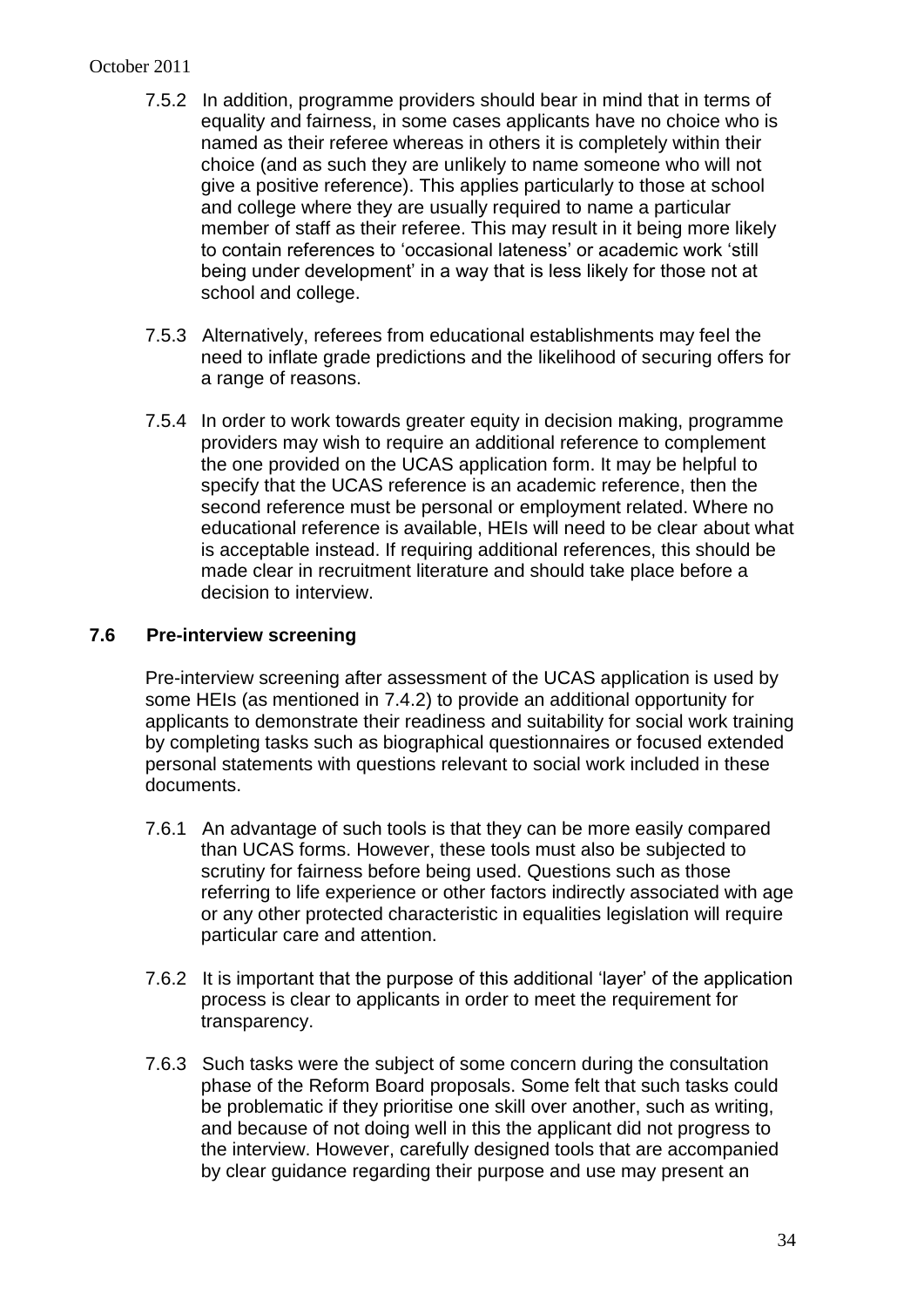additional opportunity for applicants to demonstrate their motivation and commitment.

#### **7.7 Mandatory individual interview**

Programmes should ensure that all students have been assessed as suitable for entry through participation in a selection day that includes an **individual interview**. The Reform Board proposals include a recommendation that no applicant should be offered a place on a social work degree, at undergraduate or postgraduate level, without having performed well in an individual interview.

- 7.7.1 Whilst evidence regarding the efficacy of interviews is rather mixed, most selectors for social work programmes (and all service users and carers and employers consulted) argue that an interview is essential for social work selection. Frequently there is a noticeable difference between the apparent strength of an applicant on paper and how they are assessed by an interview panel. Indeed, assessing appropriate personal qualities is challenging without conducting interviews. Service users and carers have expressed particularly strong views about the need to include an interview as part of the assessment process.
- 7.7.2 It is recognised that interviews are time-consuming and costly to run and administer. This may be particularly the case where HEIs have previously only conducted group interviews. In such cases, the introduction of the mandatory individual interview will require careful planning. Programme providers are encouraged to consider how they might validly and fairly limit the numbers invited to interview using preinterview screening tools referred to above. This also ensures that interview resources are directed at the most motivated applicants.
- 7.7.3 The content and focus of the interview will vary according to the range of other selection tools used in any one context. However, it will be important to clarify what the interview seeks to assess, both in the interests of transparency and fairness, but also to enable fair and equitable assessments and comparisons.
- 7.7.4 The Reform Board proposals refer to the interview being used to assess communication skills, motivation, understanding of social work and to show an initial level of reflective ability when evaluating any relevant life experiences that may help or hinder their development as professionals. In respect of the last point, it will be important that no group of applicant is disadvantaged by such questions. For example, many younger applicants may feel they have no relevant experience when compared with other applicants they have met. Indeed, at face value, interviewers may agree. In such cases, it will be important to work with a broad definition of 'life experience' and for this to include working with others in sports or academic settings and personal challenges faced during a range of experiences rather than being more narrowly defined.
- 7.7.5 In line with HE sector good practice guides produced by SPA, all selectors involved in interviews and any element of the selection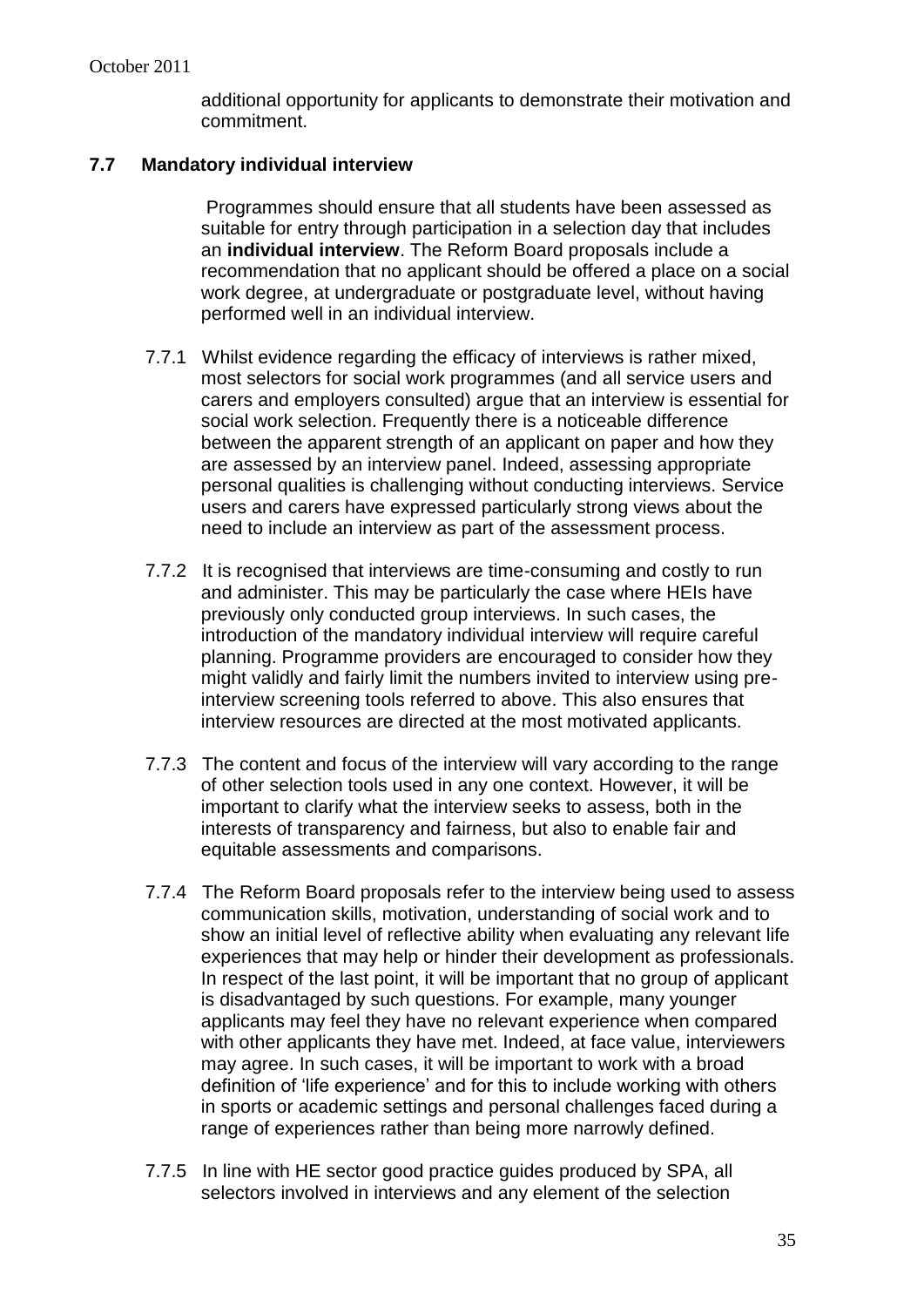process should receive appropriate training for their role. The training should include, at a minimum the following issues:

- i) The application process to HE programmes
- ii) Key equalities issues
- iii) Accountability
- iv) Decision making processes
- v) Data storage, recording and confidentiality
- vi) Relevant regulatory and institutional requirements.
- 7.7.6 The validity and equity of interview processes can be improved by the following guidance:
	- i) Design questions with fairness in mind. Test whether any particular group of applicants may be unfairly advantaged or disadvantaged by the content of the question or the way in which it is asked and what is sought in response.
	- ii) Ensure that all applicants are questioned about equivalent matters.
	- iii) When prompting or probing, ensure that this is taken into consideration when answers are compared with each other.
	- iv) Descriptively anchored rating scales are less open to interpretation and variation from one assessor to another. Programme providers should consider whether they wish to use such approaches to increase inter-assessor consistency (although training may also help with this).
	- v) Interviewers work on different days in different combinations so that some moderation takes place over time. In addition, many programme providers make use of discussions between different panels to ensure greater consistency.
	- vi) Ensuring that only one person, the Admissions Tutor, or where needed, a small number of people make the final decisions regarding offers based upon panel feedback will also ensure consistency as well as helping to keep track of numbers of offers being made.
- 7.7.7 The requirement to perform well in an individual interview applies to international as well as 'home' applicants. International applicants should be invited to attend an in person interview. Where this would be impossible for visa or severe financial reasons, interviewing via web camera or Skype will be acceptable and any limitation of these methods (such as time delay) will need to be carefully factored in to any assessment of the applicant's performance. Interviews via telephone and email are not sufficient to meet this criterion.

#### **7.8 Written tests**

These are regarded as being important so that applicants' ability to write clearly and logically is tested at the application stage. These factors are not uniformly evident from the more generically designed UCAS form and so additional testing is required given the serious levels of concern expressed by employers, service users and carers and some HEIs. The written test may be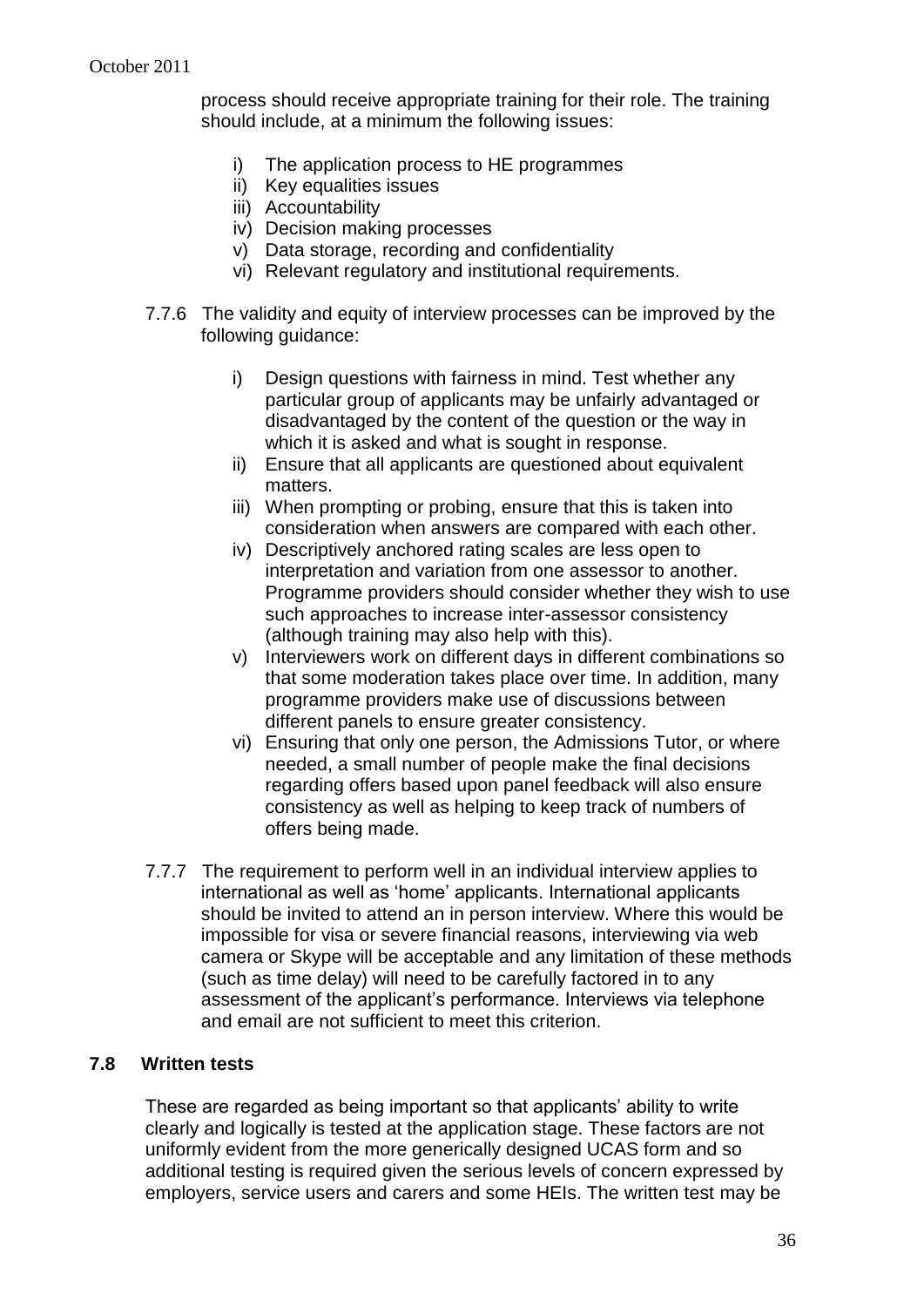used to assess other required skills or elements of the initial stage of the Professional Capabilities Framework, depending upon the configuration of assessment tools used by any particular programme. Where used to assess additional skills and capabilities, applicants should be informed of the purpose of the test.

- 7.8.1 Written tests should be completed prior to offers being made, regardless of prior qualifications that applicants have and regardless of whether they are applying for undergraduate or postgraduate social work training.
- 7.8.2 The level and nature of the writing required should be carefully considered prior to test design. If, in addition to assessing the applicant's ability to write clearly and logically, the test is used by HEI's to assess reflective capacity or particular knowledge as well as technical skills in writing correctly in English, this must be set at an appropriate level for this point in the student life cycle. Here it is potential that is being assessed in relation to things that form part of social work training, rather than students being required to commence their studies already able to write highly reflective pieces of work or be able to produce writing in court report format. Conversely, applicants should not be commencing their training where significant inabilities to write correctly are discovered and where these do not relate to a known disability.
- 7.8.3 Written tests may be set on the day of the interview or may involve the student completing a set task prior to interview. Where the latter option is selected by programme providers, they must ensure authenticity of authorship through appropriate means such as including detailed questions about the task or its preparation within the interview.
- 7.8.4 Whilst consideration was given to the setting of national tests, this was not pursued at the time for resource reasons and also because of the expressed wish by many HEIs to retain flexibility in how they design the assessment tools used so that these 'fit' more appropriately with other tools and tests used. This is also appropriate in order to ensure that applicants are not then subjected to multiple tests that may appear to be similar but serve different purposes. Where local programme providers wish to pool resources and to offer shared assessments to applicants applying to any one or more HEI in that region it will be important that each member HEI retains responsibility for the final decision making and that applicants to all participating HEIs receive the same information regarding the testing.

### **7.9 Group tasks and activities**

The inclusion of group tasks and activities that allow for additional opportunities for applicants to demonstrate relevant skills and abilities is encouraged within the design of the overall selection strategy where the inclusion of such 'tests' offers added value to the process. Such activities should not merely replicate the opportunities provided elsewhere, but include opportunities for required characteristics or abilities to be assessed and demonstrated.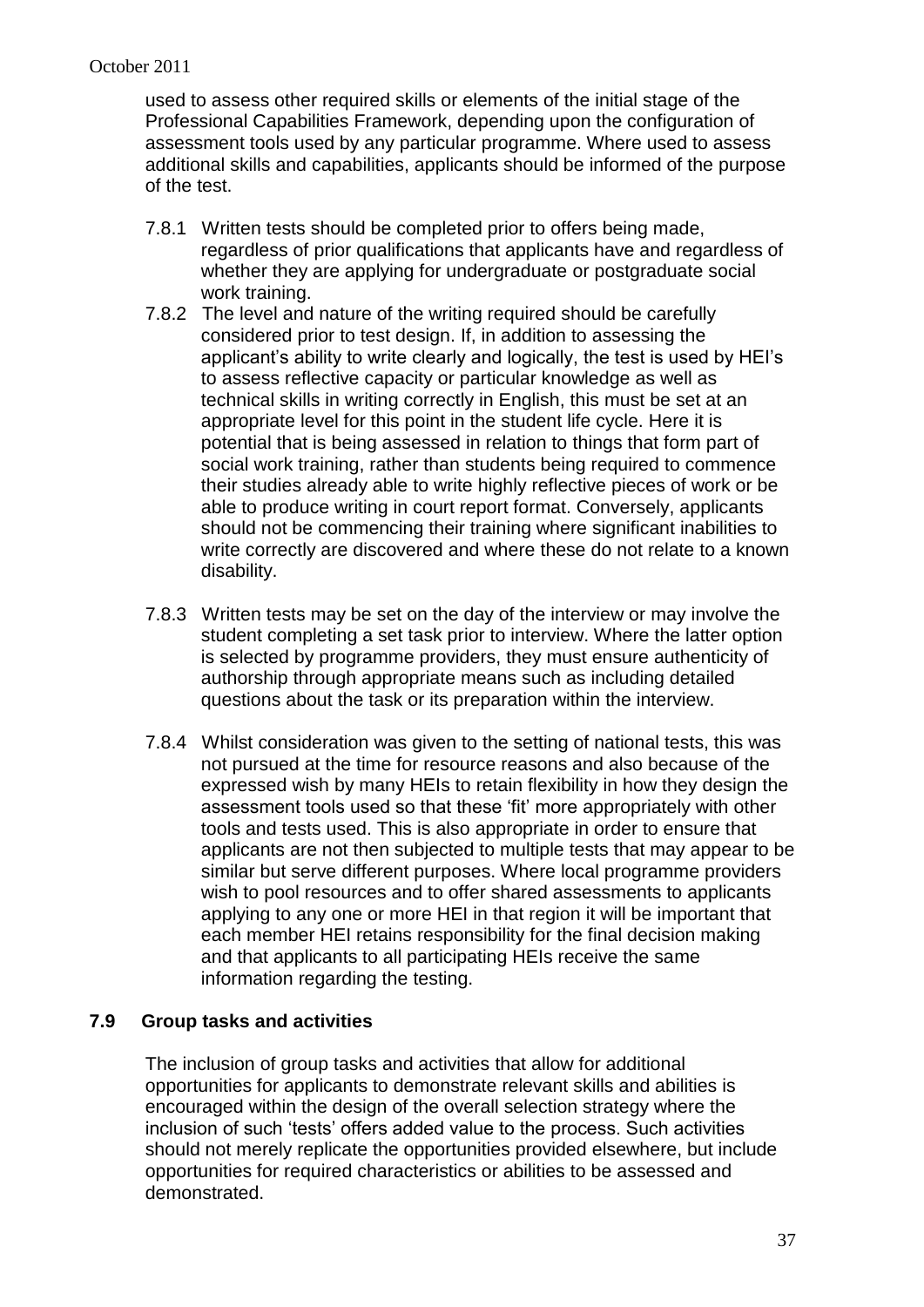- 7.9.1 Examples of group and other activities that HEIs have recently included as part of their selection process are included in the appendices to this document.
- 7.9.2 Where group activities are used to assess interpersonal skills, attitudes and personal characteristics in addition to content factors and communication skills, this should be made clear to applicants prior to the selection day. In addition, those evaluating performance will need to control for factors such as only one group member being male/female or from a particular demographic group or where the behaviour of one group member adversely affects the ability of others to participate.
- 7.9.3 Good practice includes an element of cross reference from one element of the selection process to another, such as asking in an interview how someone perceived their own behaviour in the group task as this tests initial reflective abilities and self awareness and also allows for comments relating to any inhibiting factors to be elicited.

### **7.10 Postgraduate or 'M' level programmes**

Whilst sharing many of the features of undergraduate programmes, postgraduate or 'M' level programmes have different requirements in relation to the level of academic study and also the speed with which students must demonstrate their readiness to enter practice learning. For this reason, programme providers may wish to differentiate between not just academic capability and potential at the two different levels of study, but also in respect of the personal attributes and characteristics that are required for practice learning and for which more time may be allowed in terms of development on an undergraduate programme.

#### **7.11 Applicants with disabilities**

In respect of disabled applicants, the process of assessment during any stage of the selection process should be adjusted in line with legislative requirements to ensure that such applicants do not experience direct or indirect discrimination. Where a disability may adversely affect performance in any element of the process, HEIs will need to consider how the mode of assessment may be adjusted, rather than the level of attainment itself requiring adjustment as noted earlier in this document.

- 7.11.1 Additional time may need to be allowed for written tests where applicants have a disability which makes this appropriate, such as dyslexia related difficulties or conditions causing chronic pain, when breaks as well as additional time may be required. Disabilities may require adjustments, such as the ability to word process rather than handwrite responses to written tests, the use of a scribe in some cases, or the provision of information on paper of a particular colour or typed in particular fonts.
- 7.11.2 In addition to the need to make adjustments in relation to disabilities disclosed on the original UCAS application form, applicants invited to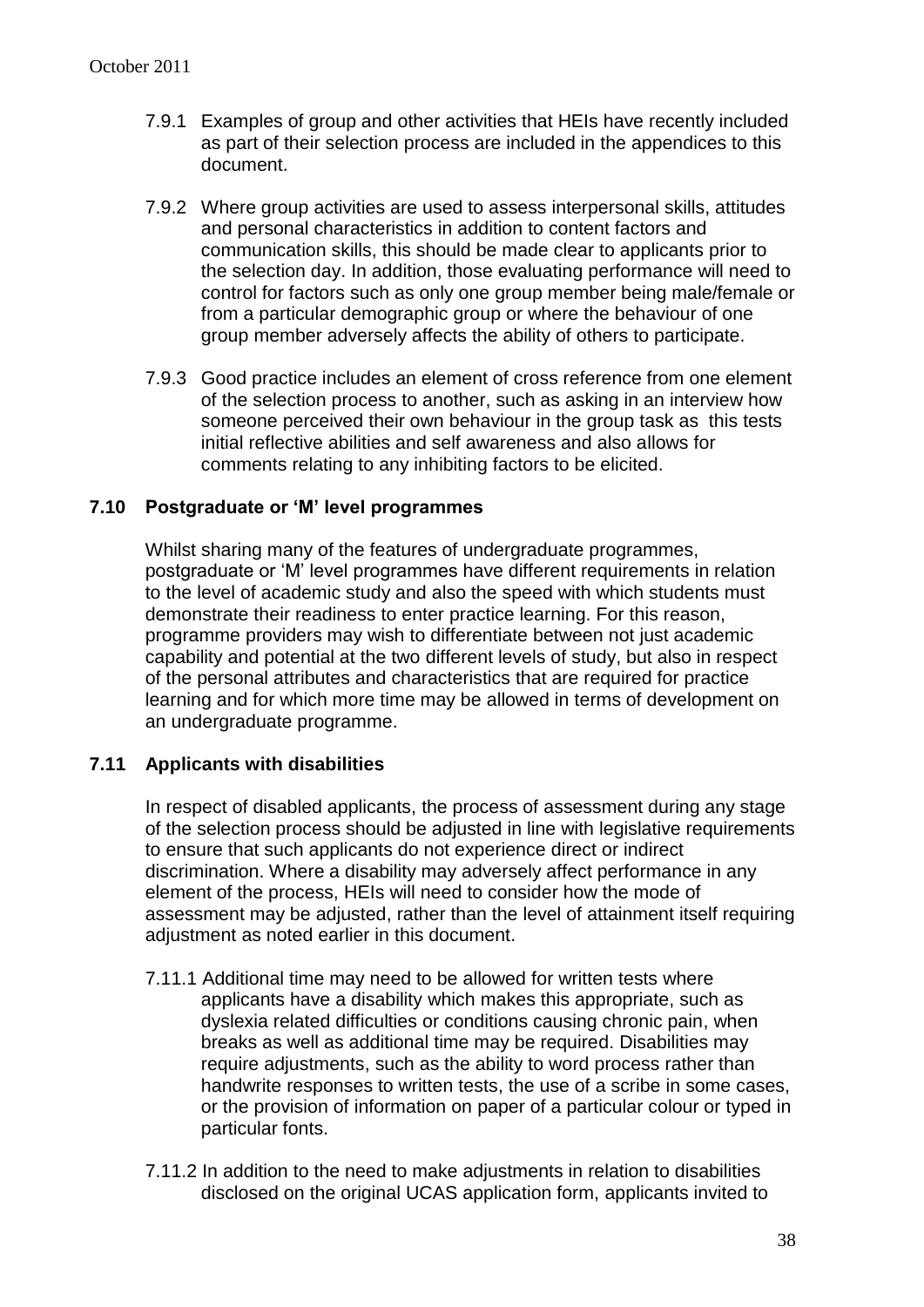attend interviews and other tests should be encouraged to disclose any disabilities in a supportive manner that explains that this then enables adjustments to be made to the assessment process.

- 7.11.3 Furthermore, HEIs are also required to anticipate adjustments to tests and assessment processes and so are advised to have strategies in place, possibly after consultation with their own disability advisers, as to appropriate adjustments that may benefit all applicants and also address the needs of many of the applicants with the more frequently disclosed disabilities such as dyslexia. This is not to say that the HEIs should not then, in addition, consider the individual's particular needs and wishes, but that anticipatory adjustments are important.
- 7.11.4 For example, all information about tests and elements of the selection paper could usefully be printed in Arial size 14 font on pale pastel coloured paper. This is a standard recommended adjustment for many of the Specific Learning Disabilities such as dyslexia.
- 7.11.5 Where interviews or group exercises are assessing the ability to communicate in spoken English, this may give rise to concerns where an applicant has a disability affecting speech. The competence standard here is the ability to communicate effectively orally. The process by which this occurs and is assessed could include assessing the ability to communicate via an interpreter or through computer mediated software for example.
- 7.11.6 Where the disclosed disability relates to anxiety related difficulties, the provision of timely information about the assessment process and some contact prior to the selection day may be sufficient to limit the disadvantage that the applicant may otherwise experience, but this will need to be considered further on an individual basis.

#### **7.12 Evaluation of selection processes**

Programmes should evaluate their selection processes on a regular basis and should seek and respond to applicant feedback, in line with SPA good practice guidance and HPC requirements.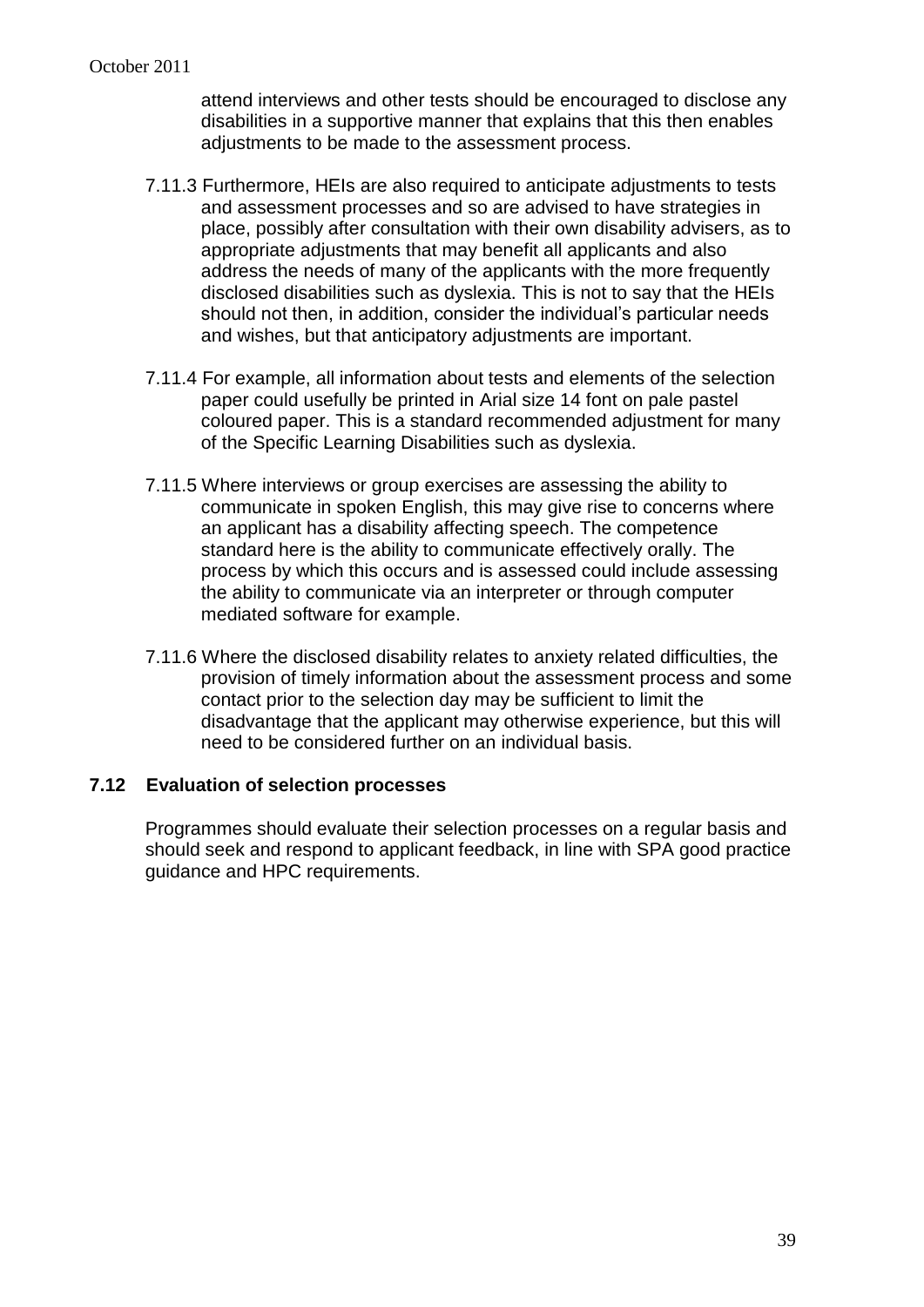## **8. Particular issues affecting seconded or sponsored students**

### **8.1 Retained places for work-based students**

Where applicants apply outside of UCAS for a work-based or similar route, the number of places retained for such applicants should be made clear in publicity materials so that other applicants have an accurate sense of how many places are available through the UCAS and other routes.

### **8.2 Separate consideration during decision-making**

Where sponsored students are considered, the programme team should ensure that decisions about offers of places and offers of secondment, although related, are appropriately separated during decision making processes. This is so that sponsored students do not have additional or fewer 'hurdles' to pass than non sponsored students. It is recommended that decisions about whether applicants meet the standard entry requirements are made first (i.e. could they be made an offer in the same way as any other applicant) and the question of secondment or sponsorship by the employer is considered after this.

### **8.3 Appropriate APL policies**

HEI's will need to ensure that they have in place appropriate Accreditation of Prior Learning (APL) policies and procedures and this may be particularly important for this group of applicants.

### **8.4 Complaints and appeals**

HEI's and employers will need to be clear about complaint and appeals routes for seconded students. Where the decision being challenged relates to a refusal to offer a place on the programme, it is most likely that the HEI will be held responsible. In addition, where the challenge relates to the overall selection process for a place on the programme, liability will rest with the HEI.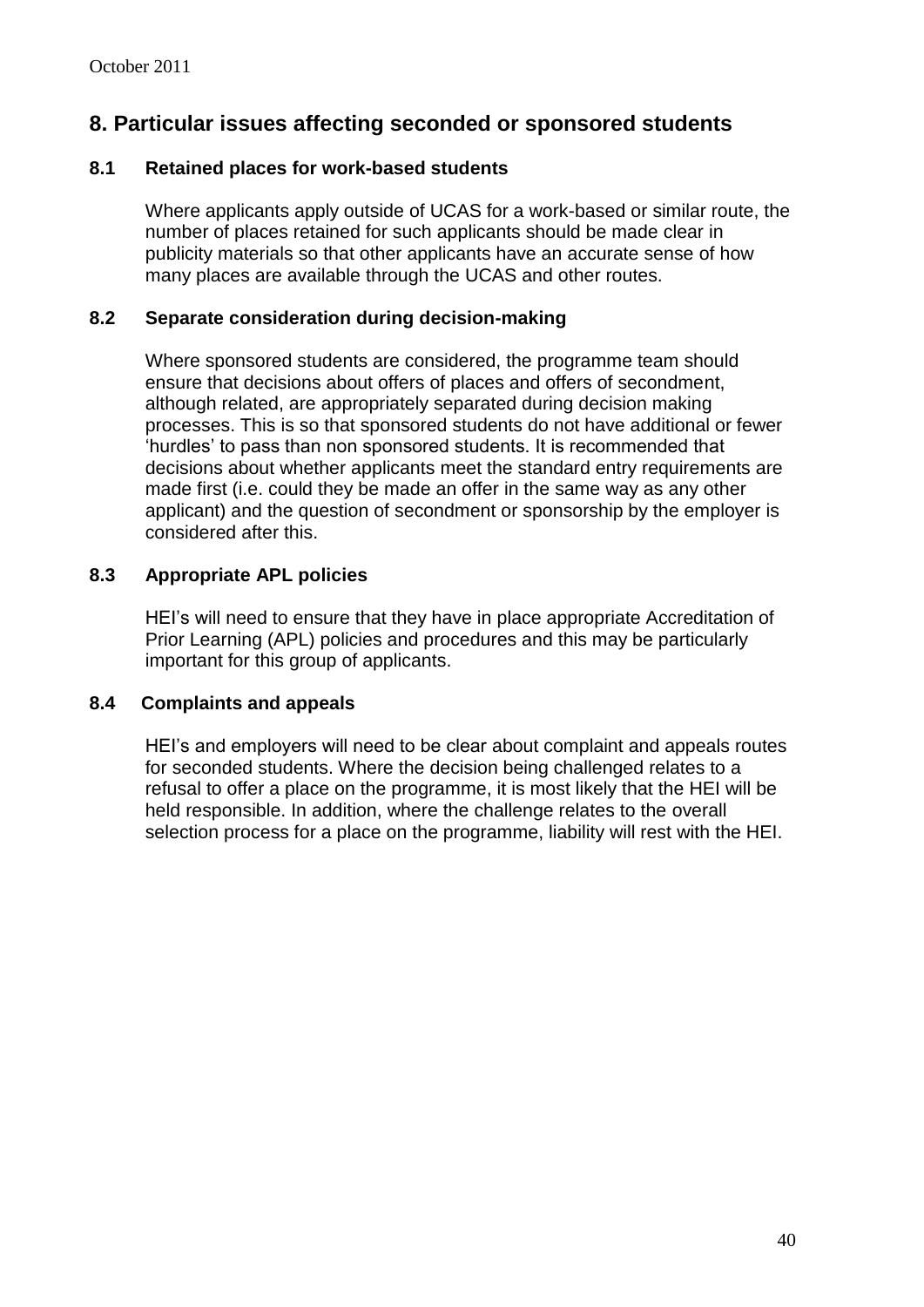# **9. Appendices and Exemplar Proformas**

### **Appendix 1: The Professional Capabilities Framework (PCF) at entry to education and training level**

These statements identify the expected framework of capability for applicants to be assessed against when applying for entry to social work initial qualifying training. These may evolve in the light of use and experience.

### **Introduction**

The statements are based on the assumption that, whilst assessment for entry should focus on **potential** for successful completion of qualifying training, there are certain qualities, skills, knowledge and values which should be present at the point of entry which make it likely that the student will be able to reach the required outcomes on completion of the course. This statement has been aligned with other elements of the PCF by the SCIE project group

Outcomes are applicable to both post-graduate and under-graduate courses on the understanding that the capabilities framework provides a standardised set of professional outcomes. Academic criteria will be different.

| <b>PCF Heading</b>          | <b>Capability statements at entry level</b>                                                                                                                                                                                                                                                                                                                                                                                                                                                                                        | <b>Criteria agreed by the SWRB</b>                                                                                                                                                                                                                       |
|-----------------------------|------------------------------------------------------------------------------------------------------------------------------------------------------------------------------------------------------------------------------------------------------------------------------------------------------------------------------------------------------------------------------------------------------------------------------------------------------------------------------------------------------------------------------------|----------------------------------------------------------------------------------------------------------------------------------------------------------------------------------------------------------------------------------------------------------|
| Professionalism             | Demonstrates an initial understanding of<br>$\bullet$<br>the role of the social worker<br>Demonstrates motivation and<br>commitment to qualify and practice as a<br>social worker<br>Identifies own potential strengths and<br>weaknesses in relation to the role of<br>social worker<br>Demonstrates an initial understanding of<br>$\bullet$<br>the importance of personal resilience<br>and adaptability in social work.<br>Demonstrates the ability to take<br>$\bullet$<br>responsibility for own learning and<br>development | Initial awareness of what social<br>work is<br>Self- awareness<br><b>Emotional resilience</b><br>Motivation and commitment to<br>$\bullet$<br>qualify and practice as a social<br>worker                                                                 |
| <b>Values and</b><br>ethics | Recognises the impact their own values<br>$\bullet$<br>and attitudes can have on relationships<br>with others<br>Understands the importance of seeking<br>the perspectives and views of service<br>users and carers<br>Recognises that social workers will need<br>to deal with conflict and use the authority<br>invested in their role.                                                                                                                                                                                          | • Self awareness<br>Understanding of the nature and<br>need to use professional<br>authority in social work'<br>• Initial awareness of what social<br>work is.<br>• Demonstrates what they have<br>learnt from own experiences.<br>• Respect for others. |
| <b>Diversity</b>            | Demonstrates an initial understanding of<br>$\bullet$<br>and diversity within society<br>difference<br>and the implications of this for social<br>work practice.                                                                                                                                                                                                                                                                                                                                                                   | • Openness to the views of<br>others.<br>• Demonstrates what they have<br>learnt from own experiences                                                                                                                                                    |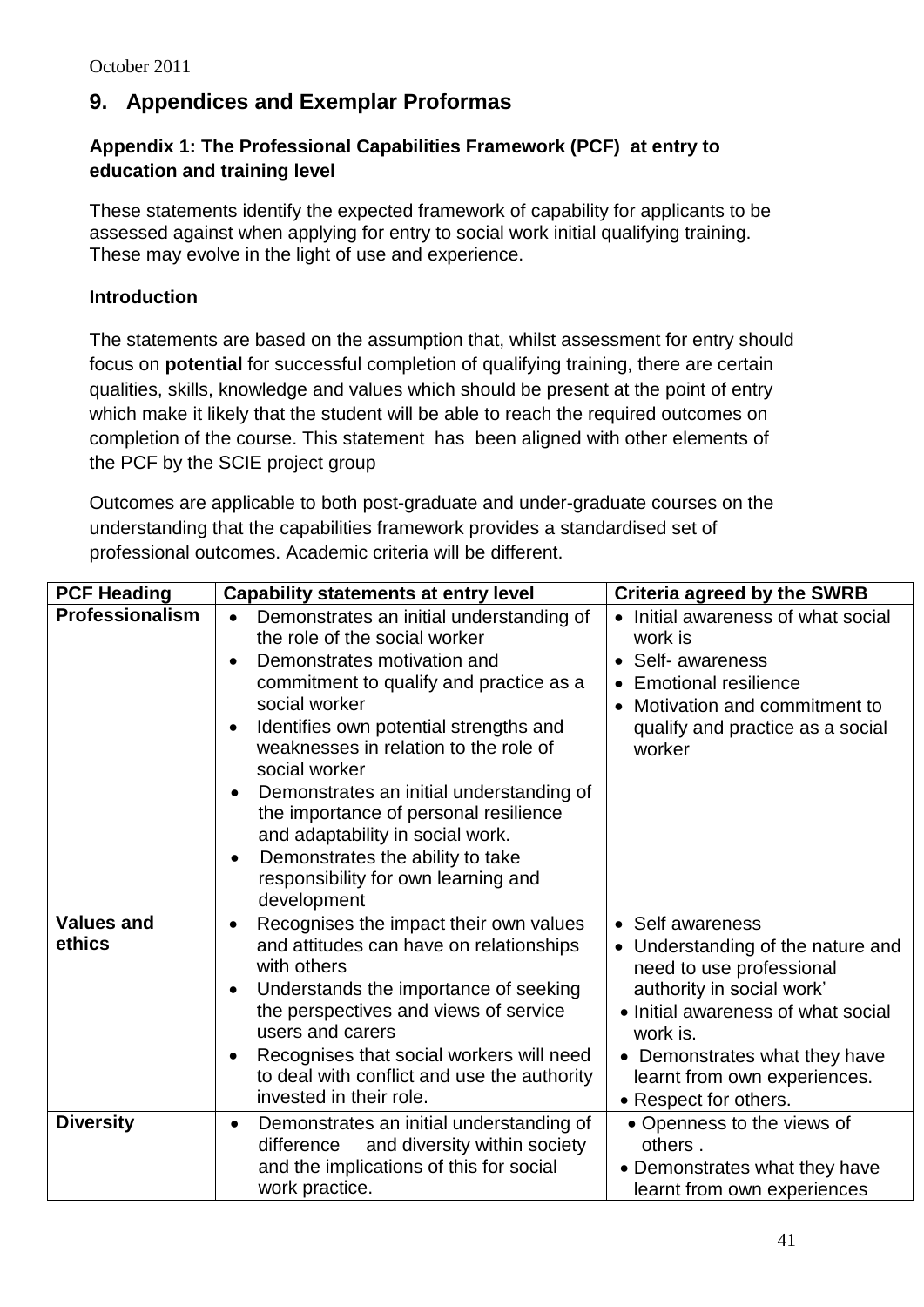|                         | Is receptive to the views of others.                                    | (broadly defined)                        |
|-------------------------|-------------------------------------------------------------------------|------------------------------------------|
|                         |                                                                         | • Ability/ willingness to change         |
|                         |                                                                         | views                                    |
| <b>Rights Justice</b>   | Recognises the contribution of social<br>$\bullet$                      | • Initial awareness of what social       |
| and Economic            | work to promoting social justice,                                       | work is                                  |
| well-being              | inclusion and equality                                                  | • Potential to think analytically and    |
|                         | Is receptive to the idea that there may                                 | critically                               |
|                         | be conflicts in the social work role                                    | • Demonstrate what they have             |
|                         | between promoting rights and enforcing                                  | learnt from their own                    |
|                         | responsibilities                                                        | experiences.                             |
| Knowledge               | Identify how own learning (formal, informal<br>$\bullet$                | • Potential to think critically and      |
|                         | and experiential) contributes to<br>understanding the social work role. | recognise some of the                    |
|                         |                                                                         | knowledge base of social work            |
| <b>Critical</b>         | Demonstrates an ability to reflect on and<br>$\bullet$                  | • Demonstrates what they have            |
| reflection and          | analyse own experience (educational,                                    | learnt from own experiences              |
| analysis                | personal, formal and informal                                           | • Self awareness                         |
|                         | • Demonstrates curiosity and critical thinking                          | Reflective capacity                      |
|                         | about social issues                                                     | Ability to think critically,             |
|                         |                                                                         | intellectual ability and curiosity       |
| <b>Intervention and</b> | Communicates clearly, accurately and<br>$\bullet$                       | <b>Communication skills</b><br>$\bullet$ |
| <b>Skills</b>           | appropriately to the level of training                                  | • Ability to write clearly               |
|                         | applied for, in verbal and written forms                                |                                          |
|                         | Demonstrates an ability to engage with<br>$\bullet$                     |                                          |
|                         | people with empathy')                                                   |                                          |
|                         | Recognises that different forms of<br>$\bullet$                         |                                          |
|                         | communication are needed for practice                                   |                                          |
| <b>Contexts and</b>     | Demonstrates understanding of<br>$\bullet$                              |                                          |
| organisations           | importance of working as a member of                                    |                                          |
|                         | a team and an organisation                                              |                                          |
| <b>Professional</b>     | Recognises how own learning,<br>$\bullet$                               | Motivation and commitment                |
| Leadership              | behaviour and ideas can influence and                                   |                                          |
|                         | benefit others                                                          |                                          |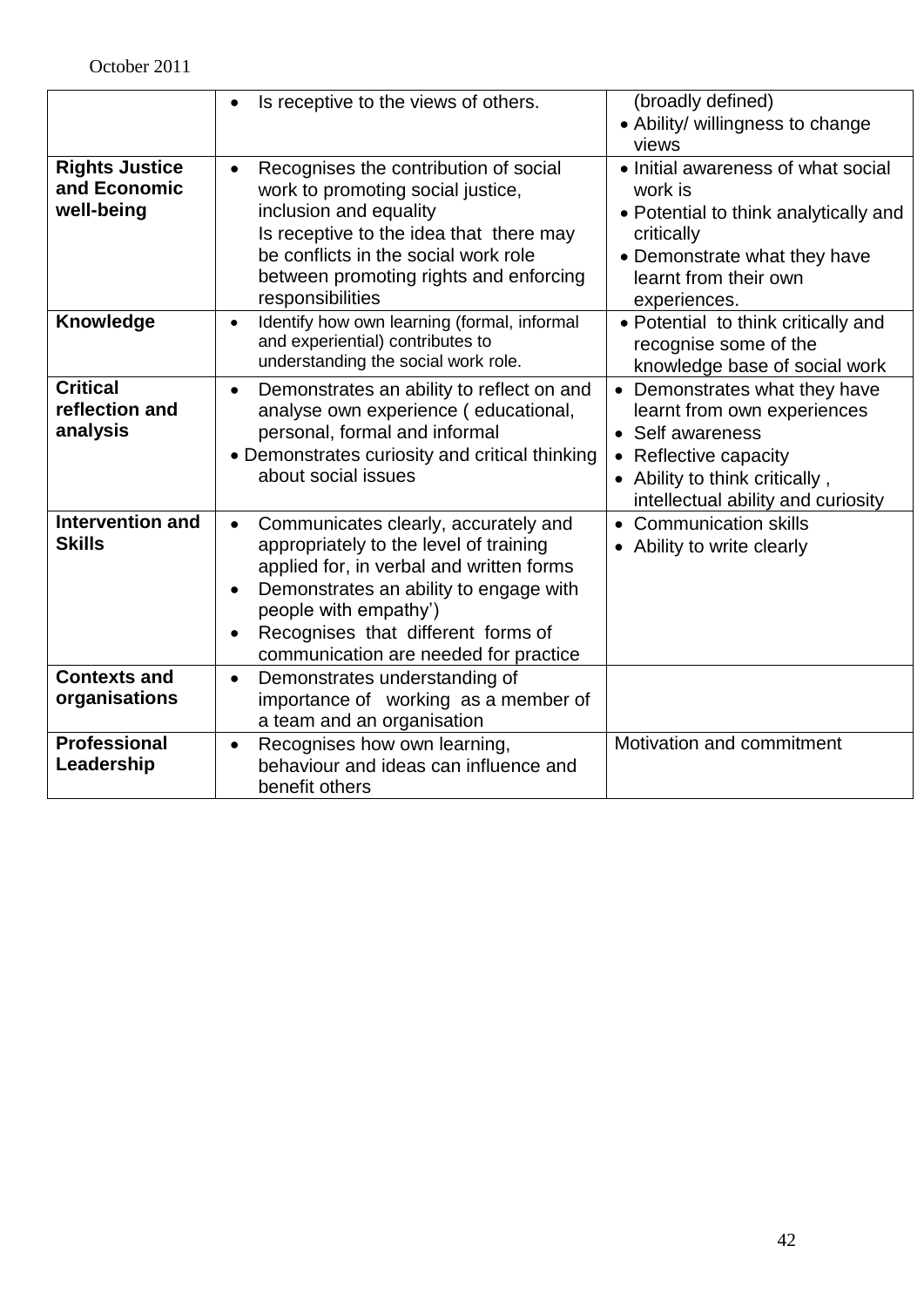### **Appendix 2: Key legislative requirements - summary of Equality Act (2010) requirements**

The Equality Act 2010 consolidates and extends a raft of previous equalities legislation. The Act will be particularly important for HEIs to consider when planning and reviewing admissions and selection processes given the significant impact that decisions made in these processes have upon applicants and given the commitment of social work education to widening access to Higher Education.

The Equality Act identifies a wider range of protected characteristics than were previously protected in discrimination legislation and also identifies prohibited acts as well as new duties and obligations.

### '**Protected characteristics'** now include:

- $\bullet$  Age
- Sex
- Race/ethnicity
- Belief/religion
- Disability
- Gender re-assignment
- Marriage or civil partnership
- Sexuality
- Pregnancy/maternity

### **'Prohibited acts'** include:

- o Direct discrimination
- o Indirect discrimination
- o Victimisation
- o Harassment
- o Discrimination arising from disability
- o Discrimination by association
- o Discrimination based on perception
- o Failure to make reasonable adjustments

At the time of drafting this guidance document most parts of the EA have been implemented, although statutory guidance remains in draft form. Excellent summaries of the legislation and the relevance for HEIs when designing and reviewing selection processes can be found at the Equality Challenge Unit's (ECU) website at: [www.ecu.ac.uk](http://www.ecu.ac.uk/)

The ECU website states:

**Section 91** of the Act prohibits the governing body of a HEI from discriminating against a person/student in the following ways:

- o in the arrangements it makes for deciding who is offered admission as a student
- o in the terms on which it offers to admit the person as a student
- o by not admitting the person as a student
- $\circ$  in the way it provides education for the student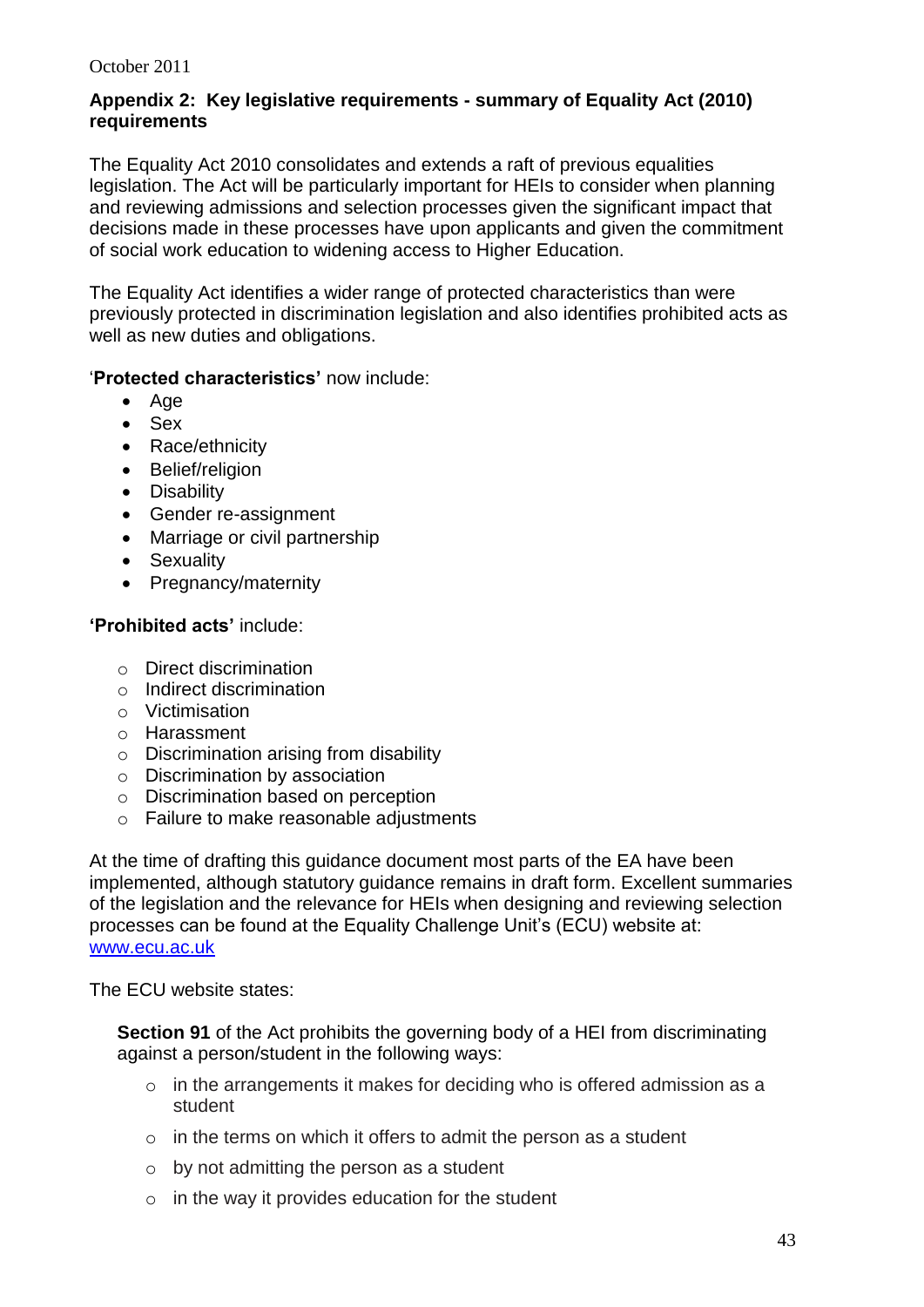- o in the way it affords the student access to a benefit, facility or service
- o by not providing education for the student
- o by not affording the student access to a benefit, facility or service
- o by excluding the student
- o by subjecting the student to any other detriment" (from: [http://www.ecu.ac.uk/publications/files/equality-act-2010-briefing.pdf/view\)](http://www.ecu.ac.uk/publications/files/equality-act-2010-briefing.pdf/view)

The duty to make '**reasonable adjustments'** (see section 19 of Act) for disabled applicants is confirmed in subsection 91(9). However, as per Schedule 13 paragraph 4(2), competence standards are exempt from this duty. Thus the process of assessment of an applicant or student may require adjustment in certain cases, but the competence standard itself will not.

The Equality Act introduces a new **Public Sector Equality Duty** (PSED). This covers all protected characteristics except for marriage and civil partnership and requires all public bodies including HEIs to:

Eliminate discrimination, harassment, victimisation and any other conduct that is prohibited by or under the Act

- o advance equality of opportunity between people who share a relevant protected characteristic and people who do not share it
- o foster good relations between people who share a relevant protected characteristic and people who do not share it
- o To advance equality of opportunity, HEIs will need to have due regard, in particular, to the need to:
- o remove or minimise disadvantages suffered by people who share a relevant protected characteristic that are connected to that characteristic
- $\circ$  take steps to meet the needs of people who share a relevant protected characteristic that are different from the needs of people who do not share it
- $\circ$  encourage people who share a relevant protected characteristic to participate in public life or in any other activity in which participation by such people is disproportionately low

"In fostering good relations, HEIs should look, in particular, to the need to tackle prejudice, and promote understanding." (From: [http://www.ecu.ac.uk/publications/files/equality-act-2010-briefing.pdf/view\)](http://www.ecu.ac.uk/publications/files/equality-act-2010-briefing.pdf/view)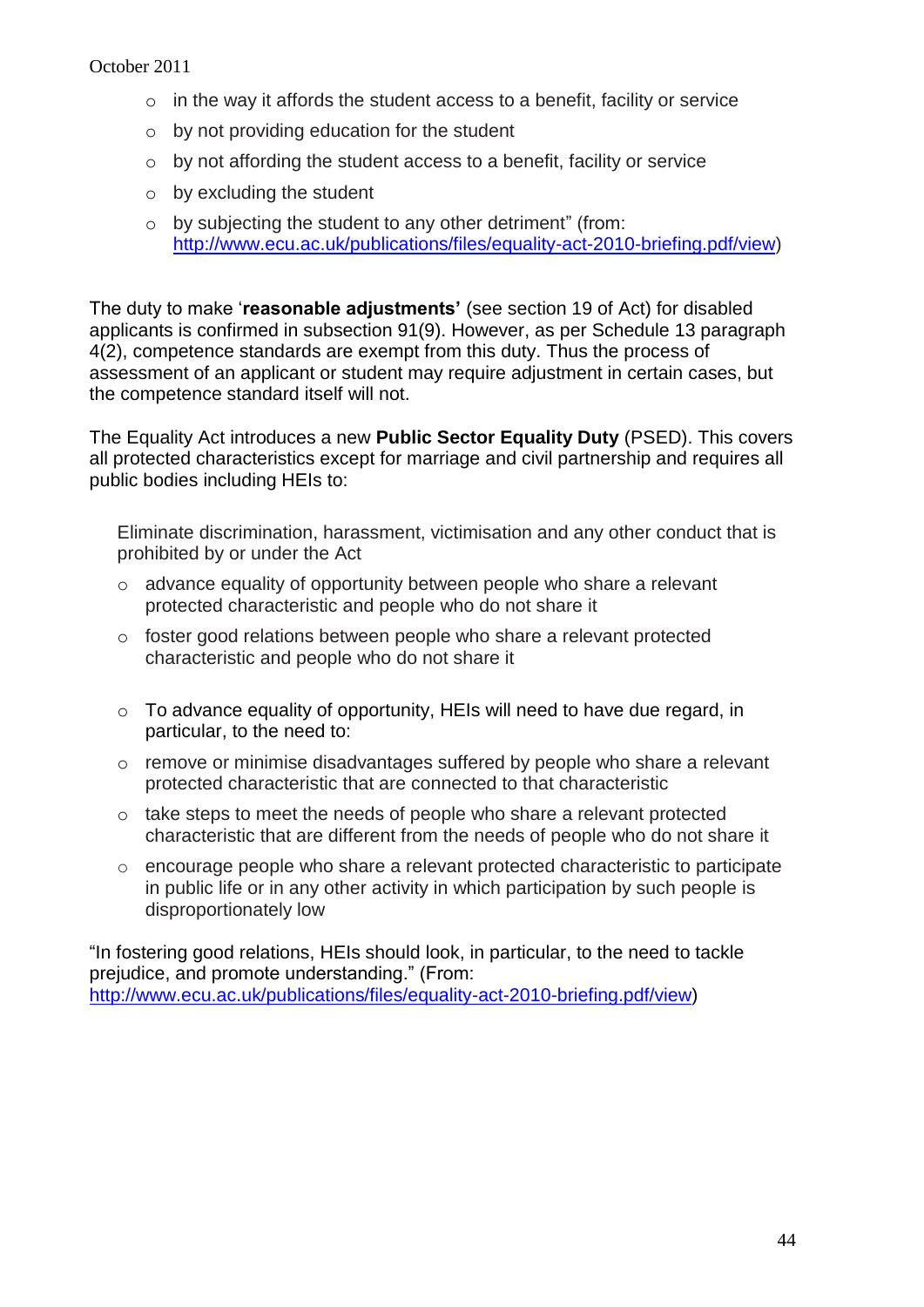### **Table of protected characteristics and the issues that are covered by in the Equality Act 2010**

| Protected characteristic                                              |     |            |                     |                                |                         |      |                    |     |                    |
|-----------------------------------------------------------------------|-----|------------|---------------------|--------------------------------|-------------------------|------|--------------------|-----|--------------------|
| Issue covered by the<br><b>Equality Act</b>                           | Age | Disability | Gender reassignment | Marriage and civil partnership | Pregnancy and maternity | Race | Religion or belief | Sex | Sexual orientation |
| Discrimination in<br>employment                                       | yes | yes        | yes                 | yes                            | yes                     | yes  | yes                | yes | yes                |
| Discrimination in provision of<br>services                            | yes | yes        | yes                 | no                             | yes                     | yes  | yes                | yes | yes                |
| Discrimination in the delivery<br>of higher education                 | yes | yes        | yes                 | no                             | yes                     | yes  | yes                | yes | yes                |
| The general statutory duty to<br>promote equality                     | yes | yes        | yes                 | no                             | yes                     | yes  | yes                | yes | yes                |
| The work of general<br>qualifications bodies                          | yes | yes        | yes                 | no                             | yes                     | yes  | yes                | yes | yes                |
| Positive action provisions of<br>the act                              | yes | yes        | yes                 | yes                            | yes                     | yes  | yes                | yes | yes                |
| Dual discrimination                                                   | yes | yes        | yes                 | no                             | no                      | yes  | yes                | yes | yes                |
| Discrimination or<br>harassment linked to<br>perceived characteristic | yes | yes        | yes                 | no                             | no                      | yes  | yes                | yes | yes                |
| Discrimination or<br>harassment by association                        | yes | yes        | yes                 | no                             | no                      | yes  | yes                | yes | yes                |
| Duty to make adjustments<br>for disabled people                       | n/a | yes        | n/a                 | n/a                            | n/a                     | n/a  | n/a                | n/a | n/a                |

Table from:<http://www.ecu.ac.uk/publications/files/equality-act-2010-briefing.doc/view>

Further information and guidance regarding the Equality Act can be found at: [http://www.ecu.ac.uk/publications/managing-reasonable-adjustments-in-higher](http://www.ecu.ac.uk/publications/managing-reasonable-adjustments-in-higher-education)[education](http://www.ecu.ac.uk/publications/managing-reasonable-adjustments-in-higher-education)

[http://www.equalityhumanrights.com/legal-and-policy/equality-act/equality-act-codes](http://www.equalityhumanrights.com/legal-and-policy/equality-act/equality-act-codes-of-practice/)[of-practice/](http://www.equalityhumanrights.com/legal-and-policy/equality-act/equality-act-codes-of-practice/)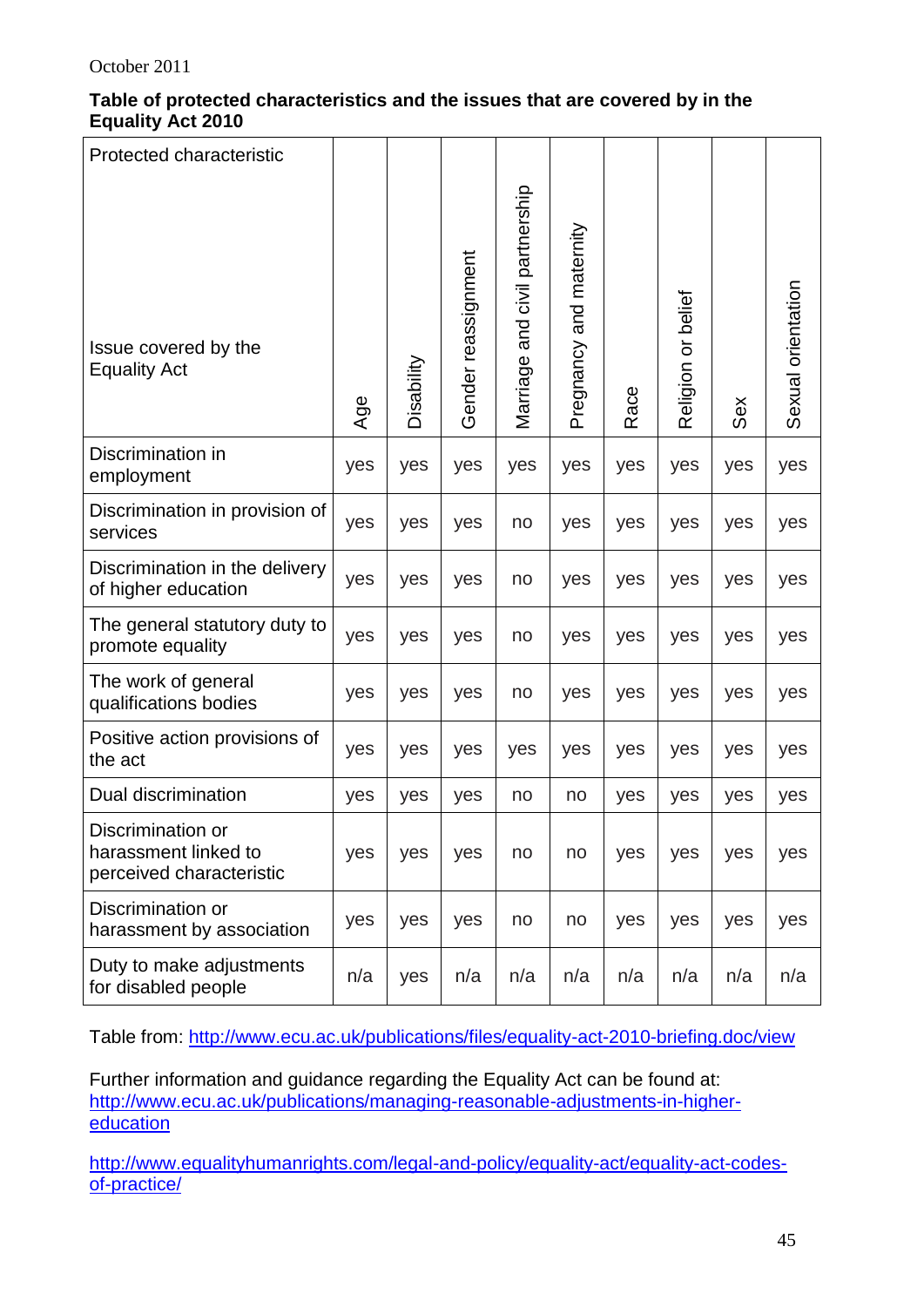<http://www.equalityhumanrights.com/advice-and-guidance/new-equality-act-guidance/>

[http://www.equalityhumanrights.com/uploaded\\_files/EqualityAct/fehe\\_nsg\\_2.doc](http://www.equalityhumanrights.com/uploaded_files/EqualityAct/fehe_nsg_2.doc)

**Age discrimination:** It is important to note in this document the guidance already in existence relating to age discrimination and admissions to the professions. The useful document available at: [http://www.ecu.ac.uk/publications/age-limits-medical](http://www.ecu.ac.uk/publications/age-limits-medical-healthcare-social)[healthcare-social](http://www.ecu.ac.uk/publications/age-limits-medical-healthcare-social) summarises guidance following an examination of concerns relating to medical training and the possible age discrimination claims that may arise from declining admission to very young or older applicants. The document states that:

"20. The duties of care owed by teaching institutions under common law and under legislation intended to safeguard vulnerable people, both to social work students and to clients, are likely to justify institutions in refusing to accept applications from very young students or applicants who, for whatever reason, could present a risk to themselves or others. However, a blanket refusal for applicants of particular ages will run the risk of being in breach of antidiscrimination law – the maturity, vulnerability etc. of each individual applicant should be taken into account."

The ECU guidance document acknowledges that despite the commitment to diversity, 'caution' had been exercised in respect of admitting older applicants to medical degrees. Arguments in favour of a more exclusive practice have varied:

"Some have focused on the arduousness of the training and its length, and suggested that older students with family and other responsibilities would find it hard to complete their courses in these circumstances. Other institutions have pointed to the fact that the NHS would not have the benefit of the services of mature entrants for very long, and questioned whether the substantial cost to the public purse of training mature entrants is a sensible use of public money."

It would seem that such approaches within HEIs are likely to be unlawful in the light of equalities duties, as well as being factually problematic. Within social work, mature applicants have traditionally been valued. However, it is worth noting here that the age discrimination legislation applies equally of course to younger applicants. The ECU guidance clarifies that:

" Institutions are advised that a minimum age of entry would be unlawful unless institutions are able to justify this age-based approach. However, an institution's duty of care to students is likely to justify their refusing to accept students much younger than 17½ or 18."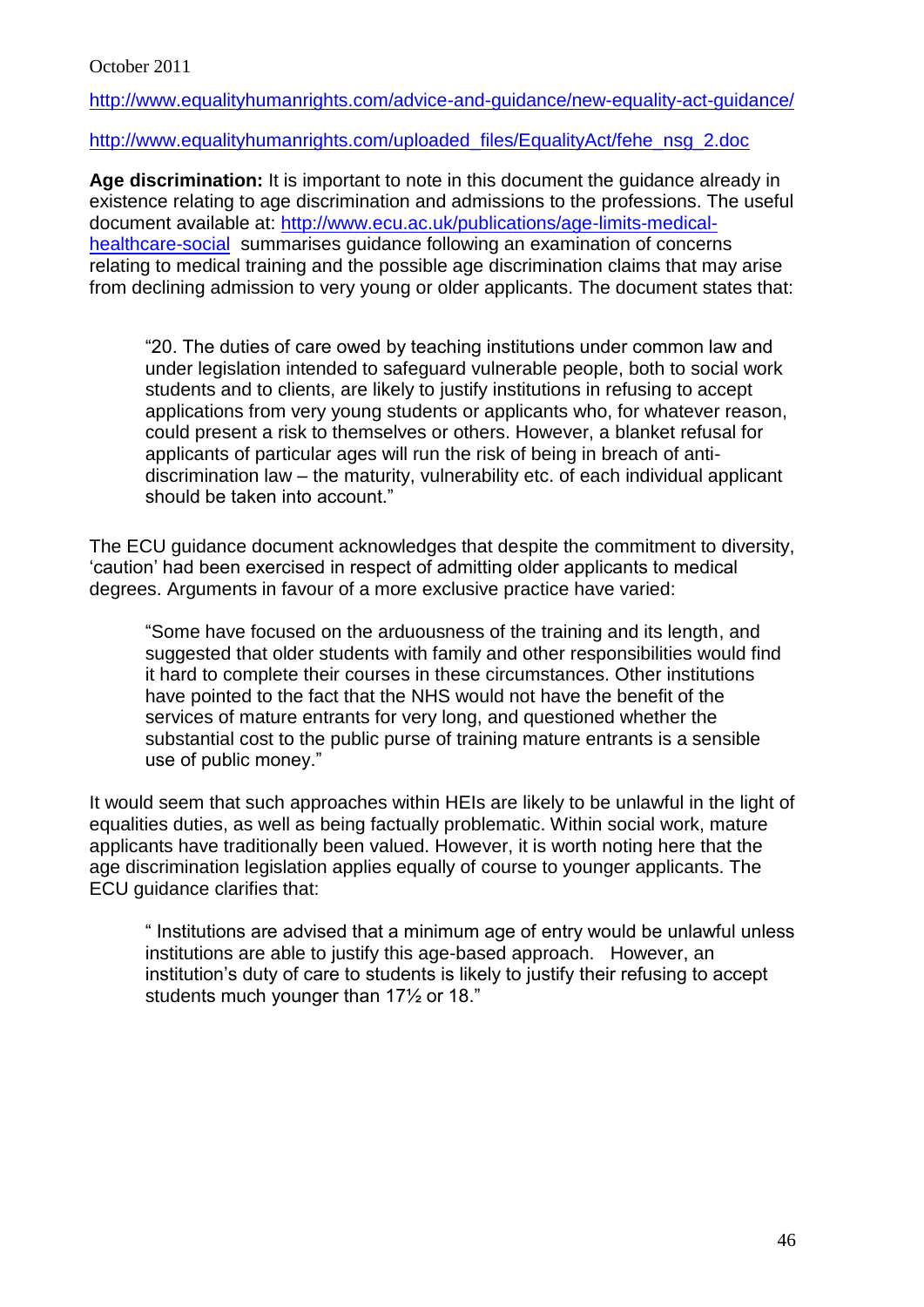### **Appendix 3: Models of service user and carer participation in selection decisions**

Different models of participation in the arena of student selection exist and this summary cannot replicate all possible variations. However, two main models form the basis for variants of those that might be considered best practice and represent a move away from a more tokenistic or minimal involvement whereby stakeholders participate only in the design of the process or in the setting of interview questions. Both offer distinct advantages and potential disadvantages.

### *Model one***:**

In this model used by a range of HEIs, service users and carers are involved in all stages of the selection process, taking an equal place on interview panels alongside employers and academic colleagues. All members of the panels ask questions of applicants in an agreed and planned way and the decision reached at the end of the selection day will be a shared decision unless it is impossible to reach an agreement, in which case the Admissions tutor will adjudicate.

In this model, all stakeholders are represented at all stages of the selection day. This means that where there is a welcome meeting and group exercise and then individual interviews, participation is in all elements of the day.

Informal feedback suggests that this model is particularly valued by applicants and represents the nature of partnerships and participation on the degree programme itself in many cases. The model is costly to deliver effectively given the need for proper payment for time and skill and for training in preparation for involvement, and so in many cases is only possibly due to the existence of funding at the present time to enable such extensive participation.

### *Model two:*

An alternative model used by a range of HEIs, often where the pool of service user and carer partners is either relatively small or includes a range of new members, or where groups have opted to work in this way, is to have separately run components within a selection day.

This model often involves service users and carers meeting with applicants, in groups or individually, and running an activity designed to assess particular elements of the applicants' suitability or readiness for professional training. This assessment complements that conducted by HEI staff and employers in interviews and feedback is used in making a final judgment. In many HEIs, satisfactory performance in both elements of the selection day is required in order to secure an offer.

This model offers the advantage of giving control of one aspect of the selection day to service users and carers and this may result in more 'real' and authentic decision making in some cases. However, the less positive element is that it could be seen to limit participation and partnership working to that one element and may be perceived in this way by applicants.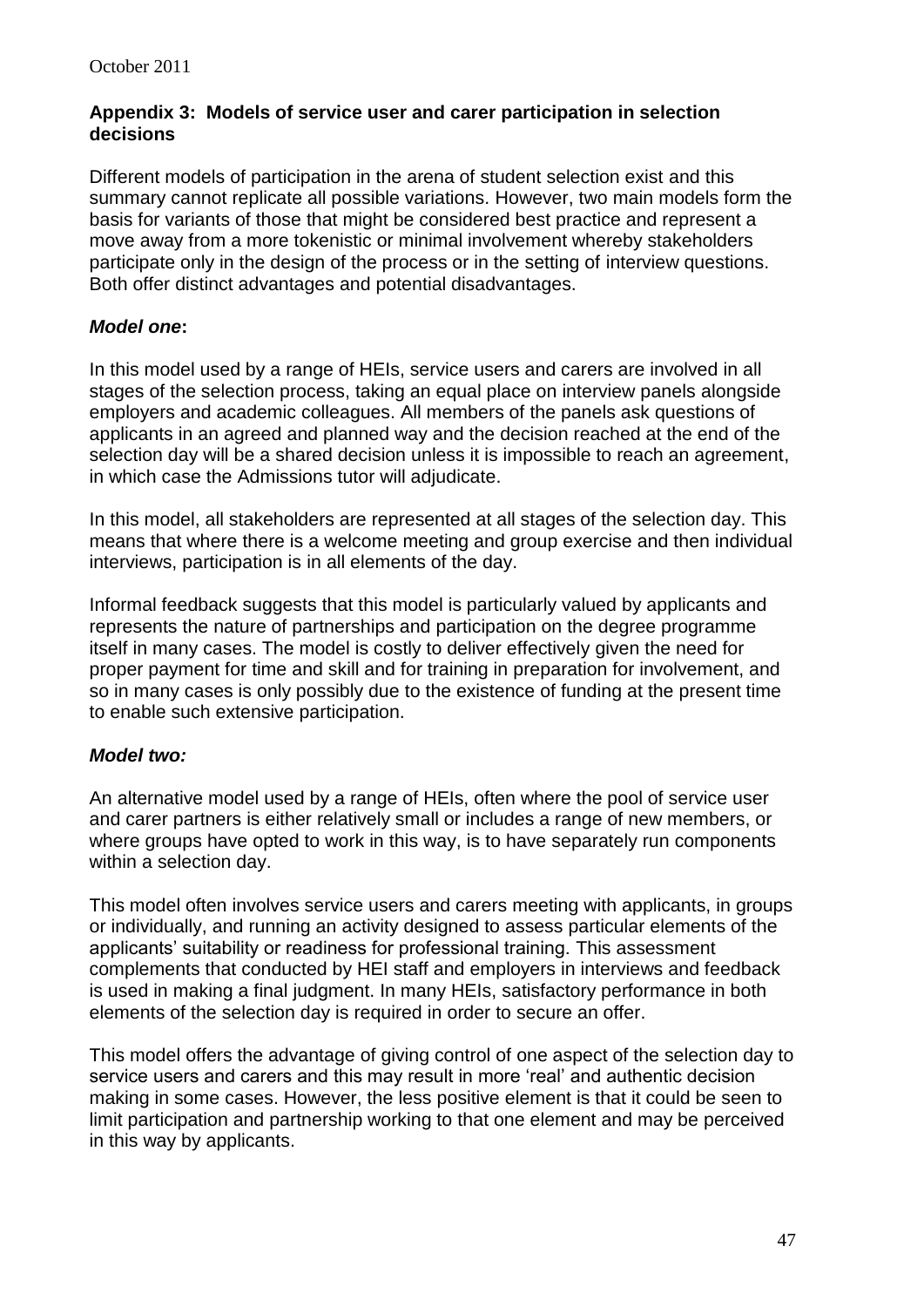### **Appendix 4: Self declaration form for English, Maths and IT qualifications and competence**

### **BA/MA SOCIAL WORK**

As you may be aware, candidates entering social work training must satisfy selectors for the course that they possess English and Maths at GCSE grade C or above or certificated equivalents. In many cases, this is apparent from the initial application form, but not in all cases.

We would not wish to reject applications simply because a candidate does not already have those qualifications. However, we will be required to satisfy ourselves that either those qualifications have already been obtained or that they will be acquired prior to enrolment onto the course.

For those candidates with no formal English or Maths qualification at the required level, evidence of your plans to obtain this will be required before an offer can be made. Please confirm below the qualifications you have and/or your plans to obtain the required qualifications below:

| <b>NAME</b>                                  |                                                                                    |
|----------------------------------------------|------------------------------------------------------------------------------------|
| The Maths qualification I have is:           |                                                                                    |
|                                              |                                                                                    |
| The English Language qualification I have is |                                                                                    |
|                                              | English (Language) GCSE grade                                                      |
|                                              |                                                                                    |
|                                              |                                                                                    |
| below:                                       | Please state your current IT competence by selecting the most applicable statement |

I hold an IT qualification at Level 2 or above YES/NO

I do not hold an IT qualification but regard myself as competent and confident in using the following tools, or recognize that I require further support with this as detailed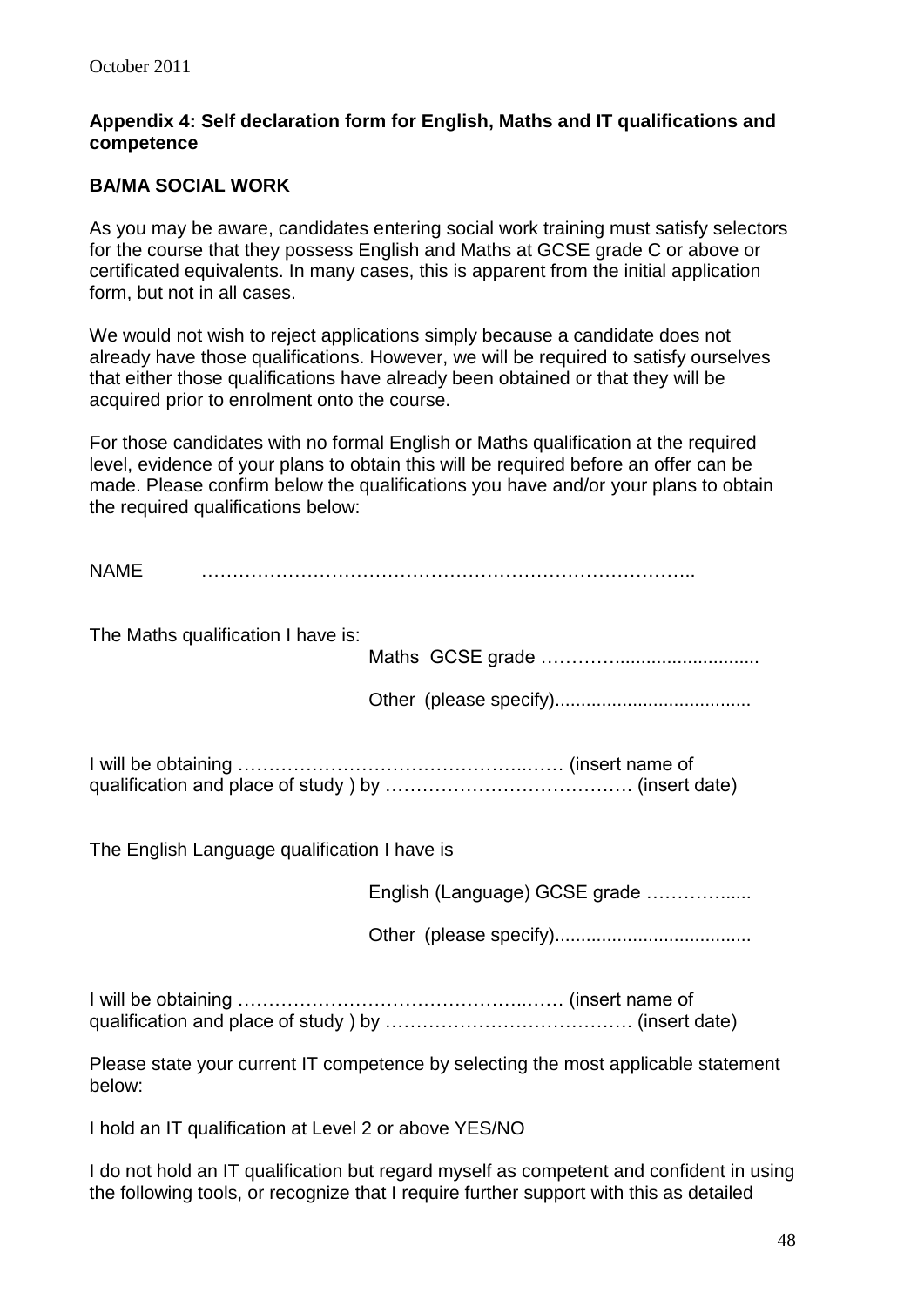below. (please note that qualifications in IT are not required prior to entry but given the nature of the work involved in social work education and practice, any areas in which you are not confident at this stage may be highlighted as recommended areas for further learning prior to commencing the course and certainly prior to your first placement:

Competent not yet competent

Word processing

Emails

Use of the internet (searching etc)

Use of spreadsheets

Use of databases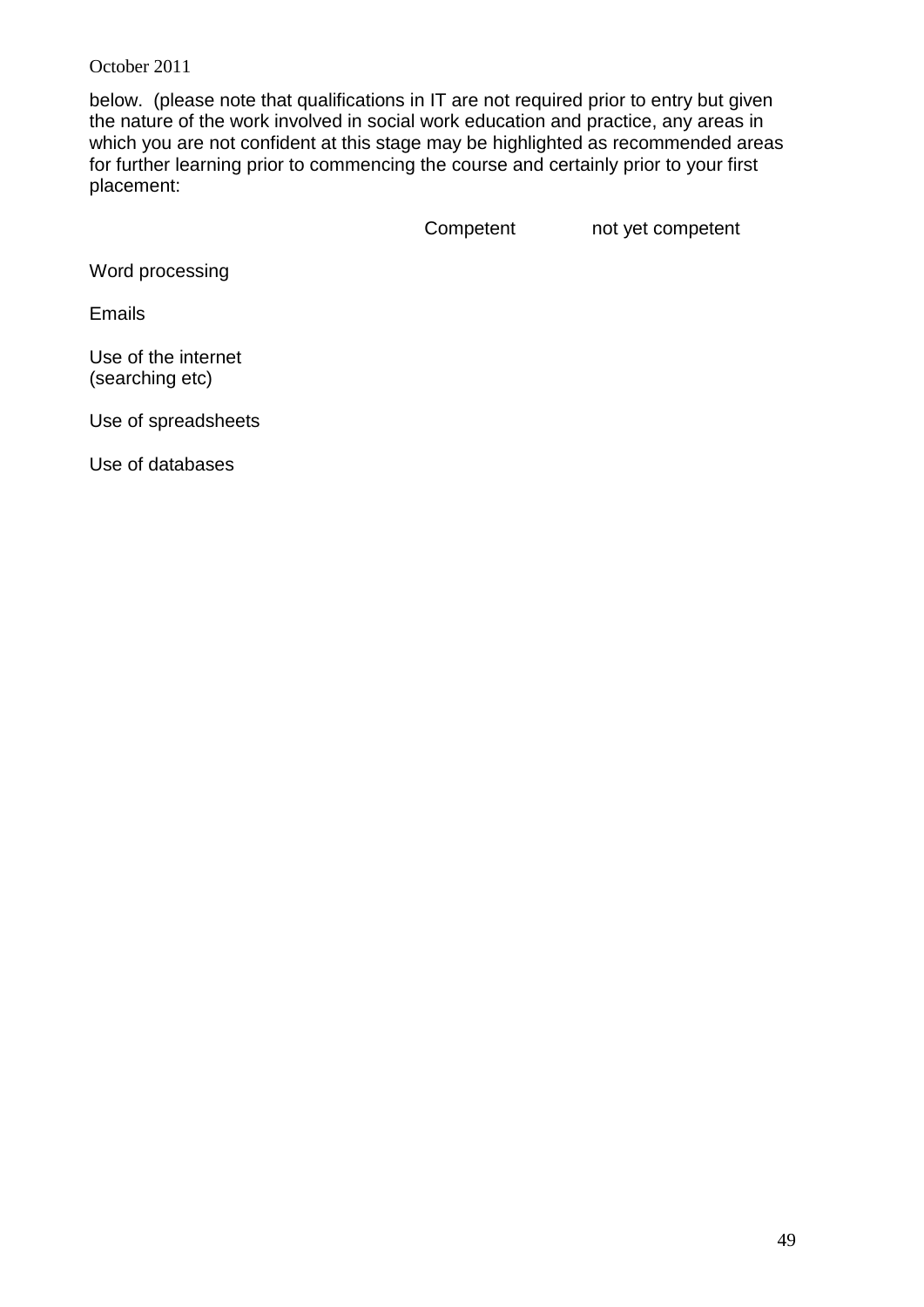### **Appendix 5: Examples of interview and other tools used in the selection process**

(Please note that these have been anonymised and may represent composite documents)

### **Appendix 5a: BA Interview and grading schedule**

### **BA (Hons) SOCIAL WORK**

**Date:** ............................................... **Interviewers:** ..........................................................................................

**Candidate's Name:** .............................................................. **Total score:**

Please score the candidate's performance on the following scale; adding comments (as explicit as possible) below any of the items where you think these might be helpful.

|  |  |             | High Average Low Very poor |
|--|--|-------------|----------------------------|
|  |  | 5 4 3 2 1 0 |                            |

### **1. Awareness of motivation and commitment:**

#### **5 4 3 2 1 0**

Can you tell us something about how you've come to the decision to apply for a place on the social work course now? *[Note to interviewers - prompt re timing and subject choice if needed]*

### **2. Teamwork**

#### **5 4 3 2 1 0**

a) What do you contribute to a team/group? Also, what do you find difficult about working in teams or groups?

b) How does that compare with your experience earlier this morning in the group exercise?

 *[i.e. tests reflection on the morning process observed by the interviewers]*

#### **3. Understanding of, and commitment to, Anti-Oppressive and Anti discriminatory practice**

### **5 4 3 2 1 0**

Tell us about an experience you have had of **either** being discriminated against yourself or witnessing discriminatory behaviour (whether intentional or not). What were your reactions to this and how might this affect your work with others? *[i.e. tests appreciation of the significance of discrimination but also tests how they see themselves in relation to wider movements in society]*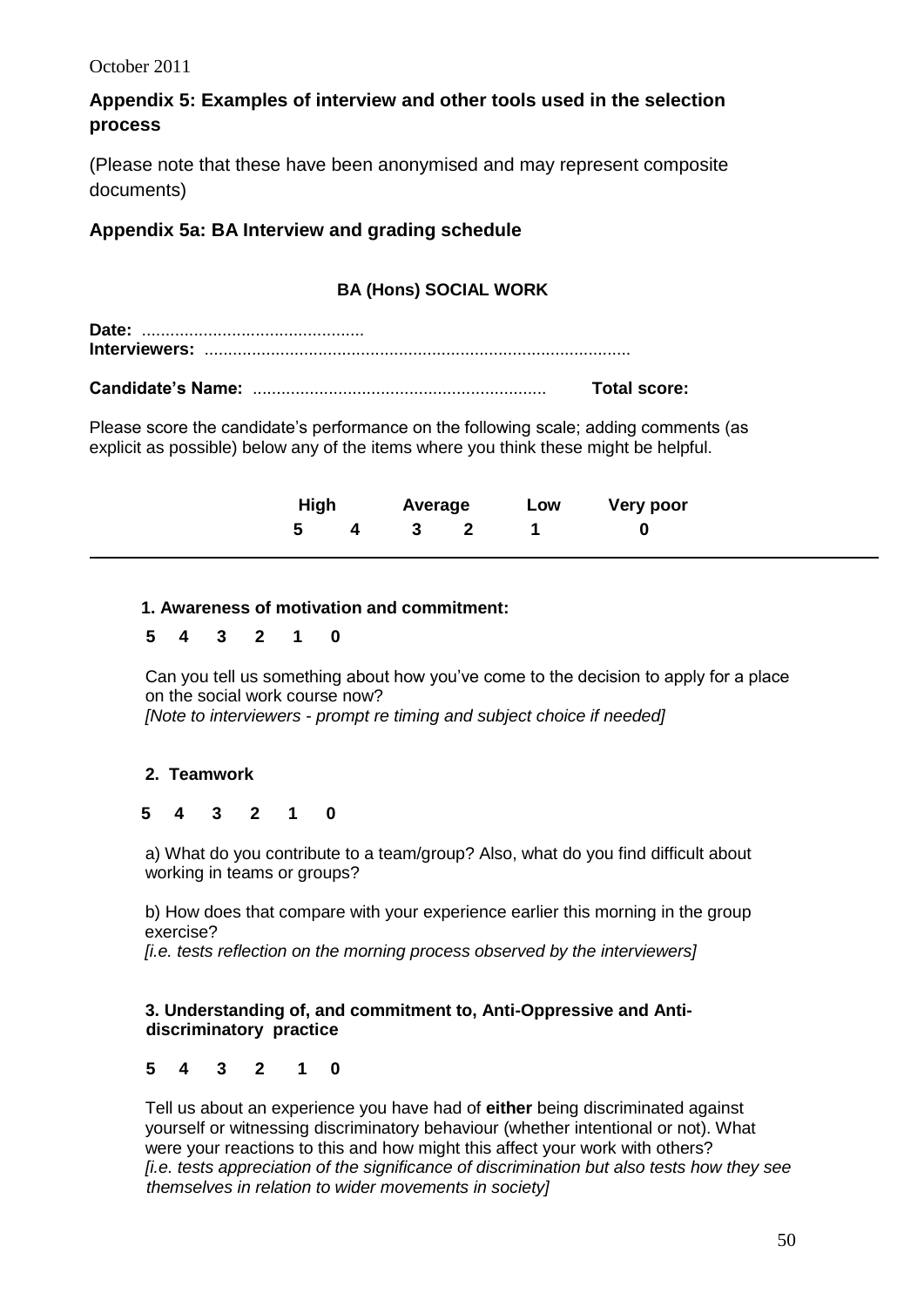#### **4. Academic ability and potential**

#### **5 4 3 2 1 0**

Think about some reading you have done that has helped you to prepare to train to be a social worker. Tell us a little about what you found interesting, why and what questions this reading raised.

 *[NB – although the reading will ideally be relevant for social work and ideally will correspond to the example of work they had submitted, this will not always be possible as some will be studying for other exams at the moment – main focus here is assessing academic potential and intellectual curiosity.]*

#### **5. Communicator – articulate speaker and good listener**

 **5 4 3 2 1 0**  *[Based on your overall impression during the interview of communication skills]*

#### **CRIMINAL CONVICTIONS:**

#### **This must be asked of all applicants:**

'I notice from the self declaration form that you have completed that you have/have not (as appropriate) declared that you have previous convictions, cautions or formal warnings or disciplinary issues. We need to use this time at the end of your interview to check that you have declared everything (including spent convictions and cautions/reprimands and warnings and even very old disciplinary issues) as any offer of a place is likely to be withdrawn should further information come to light later on. Is there anything else you'd like to add to your earlier declaration at all?'

Where applicants have declared something, please ask them to explain the circumstances around their offence/disciplinary background and record significant points and your reactions to their reflections upon it below or on the reverse of this form.

#### *Interviewer comments*

Please explain your rating – especially important if you have recommended the candidate as highly recommended or unsuitable. Reasons for unsuitability must be fully explained to give the Admissions Tutor grounds for an informed decision. **Please remember when writing comments that these notes may be shown to applicants if they request access to their files.**

NB - Candidates scoring less than 17 would usually not be offered a place on the course.

Taking all factors into account, do you assess the candidate overall to be: (please circle)

| <b>Highly recommended:</b> | Strong candidate and should definitely be offered a<br>place |
|----------------------------|--------------------------------------------------------------|
|                            |                                                              |

- **B Recommended:** Suitable candidate for a place
- **C Unsuitable:** Not suitable for social work training (please give reasons and any suggestions to guide applicant with possible future applications below)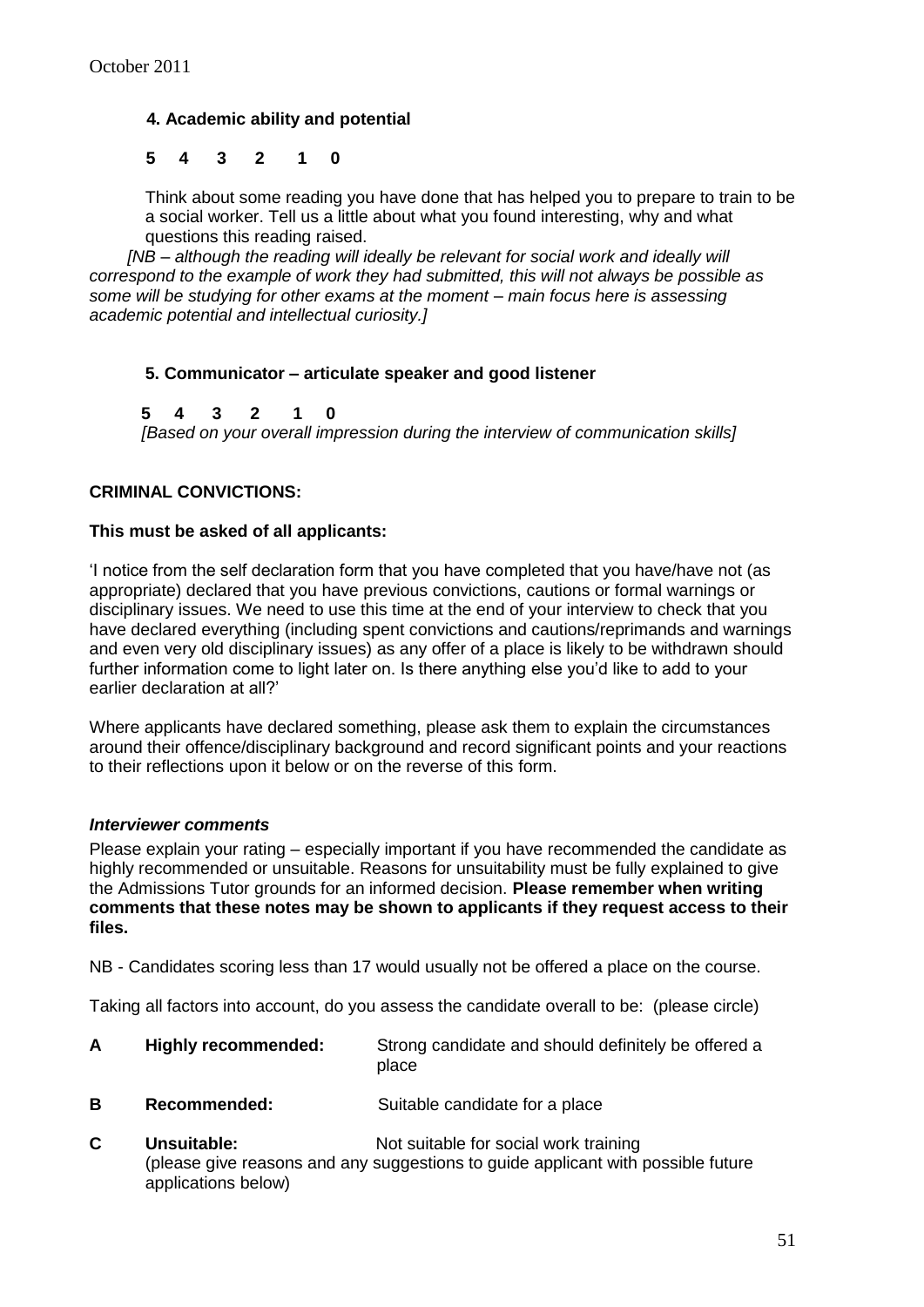### Appendix 5B BA/MA Group Exercise Scoring Sheet Selection date: Selectors:

Page ...... of .....

| <b>Applicant name</b> | <b>Spoken</b><br><b>English</b> | <b>Ability to</b><br>express own<br>views | <b>Openness to views of</b><br>others and ability to<br>respond appropriately to<br>views of others. | <b>General ability to</b><br>work cooperatively<br>with others | <b>Demonstrates appropriate</b><br>intellectual/academic<br>ability/curiosity in<br>discussions | <b>Total</b><br>score<br>/25 |
|-----------------------|---------------------------------|-------------------------------------------|------------------------------------------------------------------------------------------------------|----------------------------------------------------------------|-------------------------------------------------------------------------------------------------|------------------------------|
|                       |                                 |                                           |                                                                                                      |                                                                |                                                                                                 |                              |
|                       | Score:                          | Score:                                    | Score:                                                                                               | Score:                                                         | Score:                                                                                          |                              |
|                       |                                 |                                           |                                                                                                      |                                                                |                                                                                                 |                              |
|                       | Score:                          | Score:                                    | Score:                                                                                               | Score:                                                         | Score:                                                                                          |                              |
|                       | Score:                          | Score:                                    | Score:                                                                                               | Score:                                                         | Score:                                                                                          |                              |
|                       |                                 |                                           |                                                                                                      |                                                                |                                                                                                 |                              |
|                       | Score:                          | Score:                                    | Score:                                                                                               | Score:                                                         | Score:                                                                                          |                              |

**Any comments about significant whole group factors (such as external disturbances or group composition issues): NB – scoring guide available in interviewers' handbook.**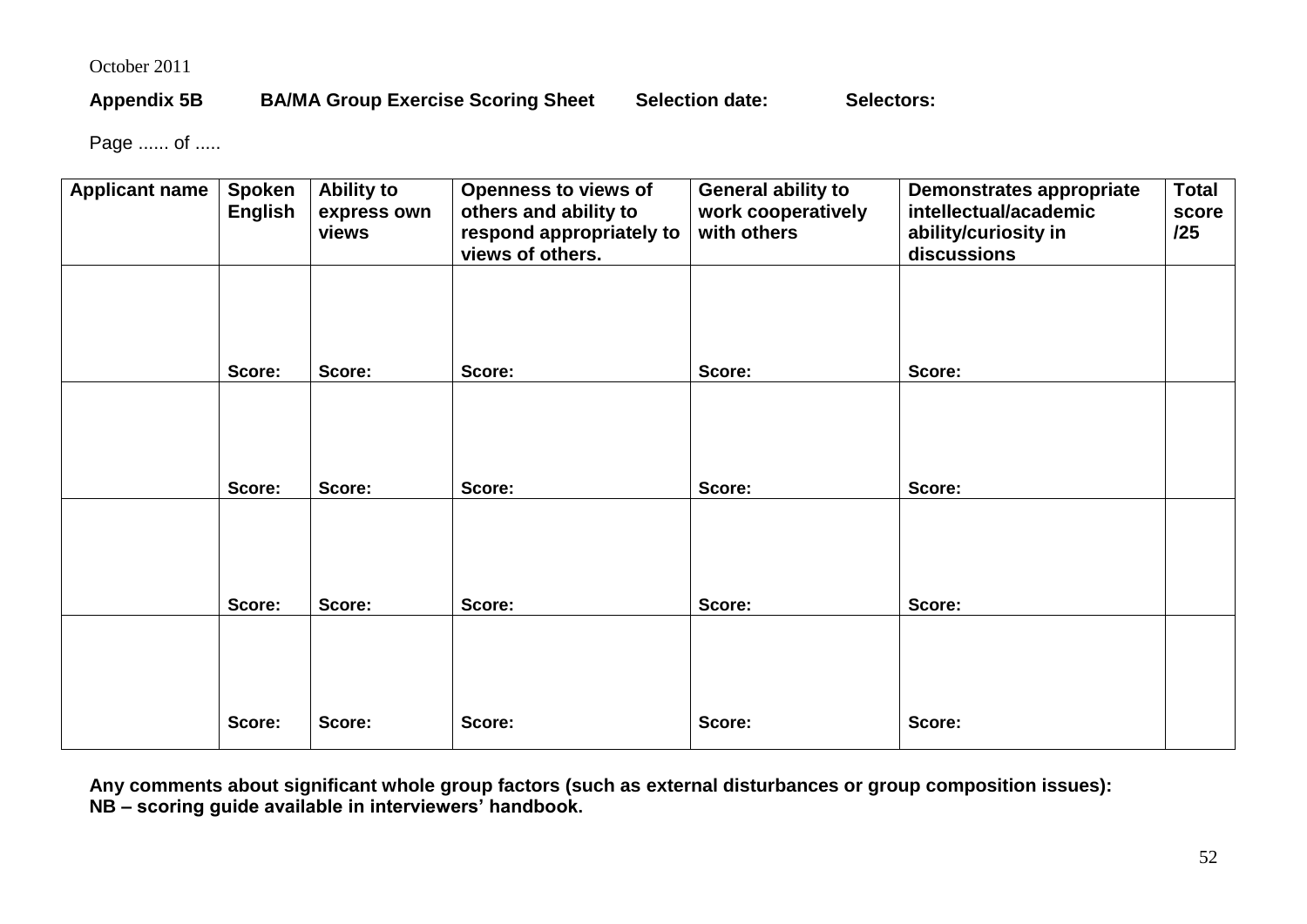#### **Appendix 5C MA social work- interview schedule**

**Date:** ............................................... **Interviewers:** ..........................................................

**Candidate's Name:** .............................................................. **Total score:** ...................

Please score the candidate's performance on the following scale; adding comments (as explicit as possible) below any of the items where you think these might be helpful.

|             |  |  | High Average Low Very poor |
|-------------|--|--|----------------------------|
| 5 4 3 2 1 0 |  |  |                            |
|             |  |  |                            |

#### **1. Awareness of own strengths and limitations**

 **5 4 3 2 1 0** Why do you think you will make a good social worker? What challenges do you think you may face and why? Use examples from your personal and practice experiences. *Note to interviewers - probe re emotional and intellectual challenges if not addressed in answer given]*

#### **2. Academic/Intellectual readiness and capacity**

 **5 4 3 2 1 0** How has any aspect of your undergraduate studies or any reading you have done in preparation for your application helped you understand the Social Work role and task? *[Note to interviewers - can explore and ask applicant to expand upon reading referred to in extended personal statement if this is necessary/ helpful]*

#### **3. Understanding of, and Commitment to, AOP/ADP 5 4 3 2 1 0**

Tell us about an experience you have had of **either** being discriminated against yourself or witnessing discriminatory behaviour (whether intentional or not). What were your reactions to this and how might this affect your work with others?

#### **4. Follow up question in relation to extended personal statement material**

 **5 4 3 2 1 0**

To be based upon applicant's motivation for professional training and any relevant personal factors that may help or hinder this process.

#### **5. Communicator – articulate speaker and good listener**

 **5 4 3 2 1 0**

*(Based on your overall impression during the interview of communication skills)*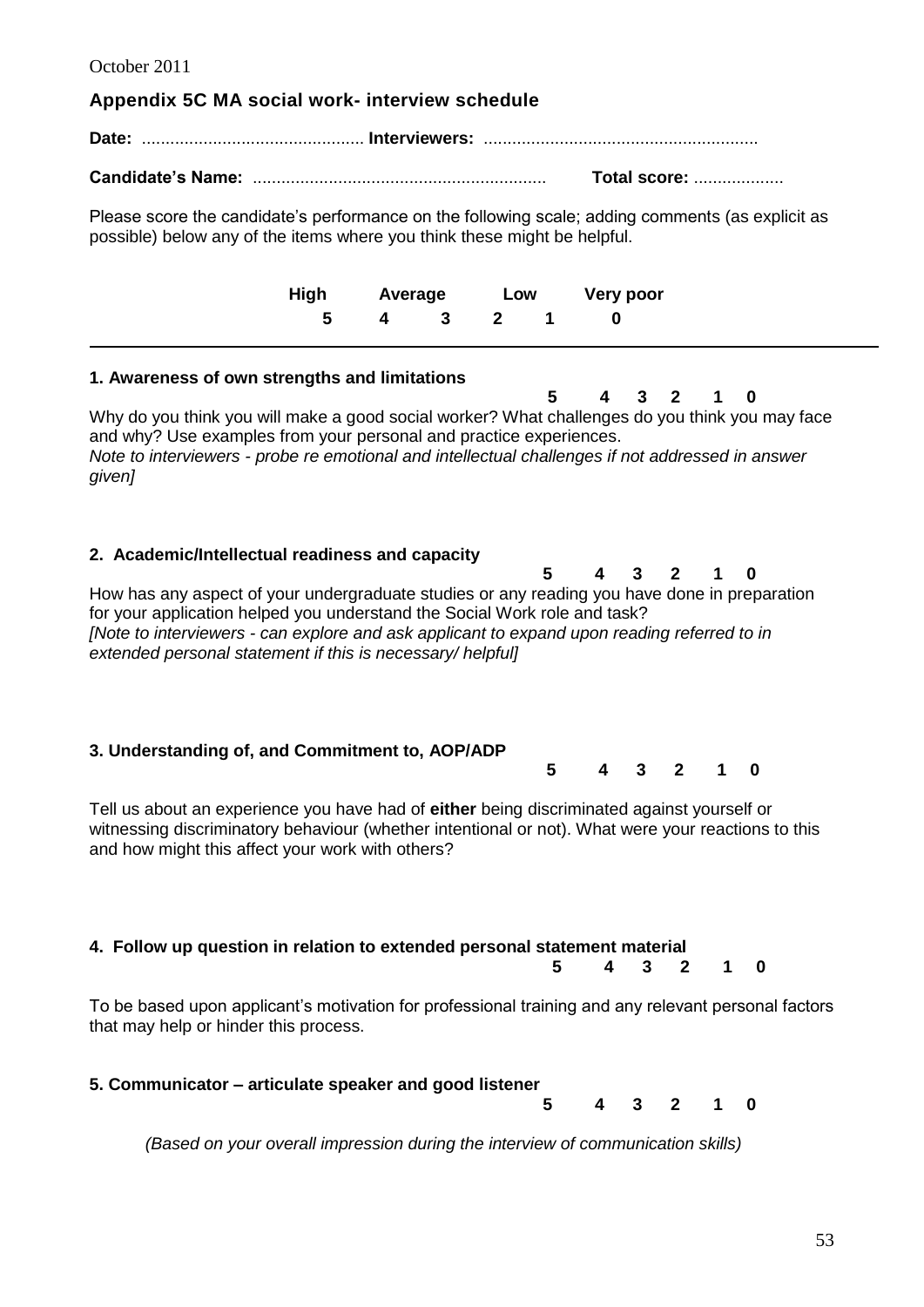### **Appendix 5D: BA Social Work: Group Exercise**

### **Applicants' Guidance and task details**

Where do we draw the boundary between personal and professional relationships? How should social workers present themselves to service users? Can you answer *always* or *never* to the questions below? If your answer to a question is that it depends, what does it depend on?'

**The task:** After introductions, the interviewers observing your group will divide you into subgroups and allocate a section of this exercise for you to discuss.

You will have **5 minutes** to read that section through individually and to consider your own responses and initial thoughts. You will discuss your views and compare with others in your subgroup for **15 minutes**. The following **15 minutes** will be spent with each subgroup feeding back the nature of their discussions to the whole group.

#### **Every group member will identify during this process something they have reconsidered or thought about more as a result of somebody else's contribution.**

The interviewers will maintain time boundaries and will draw discussions together at the end of the session, but will otherwise remain as silent observers of your work.

#### **Areas for discussion:**

#### **1. Reciprocation:**

Do service users use your title in speaking to you – e.g. address you as Mr…. or Miss…or Ms…?

Do you use titles in speaking to service users?

Would you accept a service from a service user (such as advise you on what is wrong with your laptop computer; would you employ them – possibly as a gardener or to redecorate your house; would you buy items from them such as Avon or other home shopping products)?

#### **2. Interview culture:**

On a home visit would you accept:

- A hot drink?
- A snack such as a sandwich?
- A loan of dry clothing –if yours had been soaked in the rain?

#### **3. Self-disclosure:**

Do you compare life experiences with service users:

- Let them know how you feel about their circumstances?
- Let them know what sort of a day you've had?
- Talk about your work with other service users?

Do you share personal information with service users:

 Would you give your personal mobile phone number, email or Facebook address if you have one?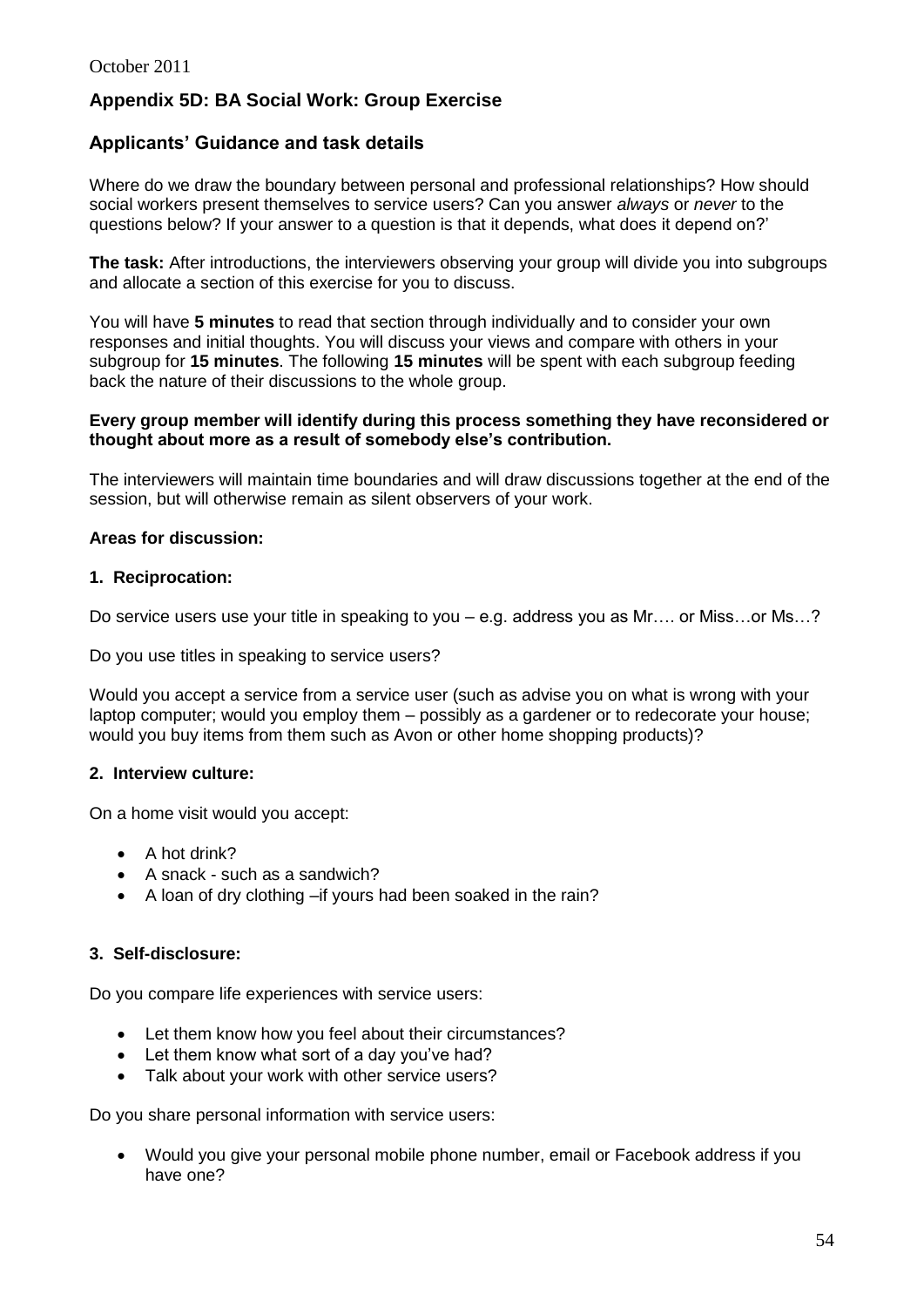### **4. Social contact:**

Would you accept any of the following from a service user with whom you have been working:

- $\bullet$  A lift?
- A request for you to attend the funeral of a relation of a service user?
- An invitation to a social outing at the end of your contact?
- Would you avoid going to a place (such as a café or a pub) where you knew a service user socialized?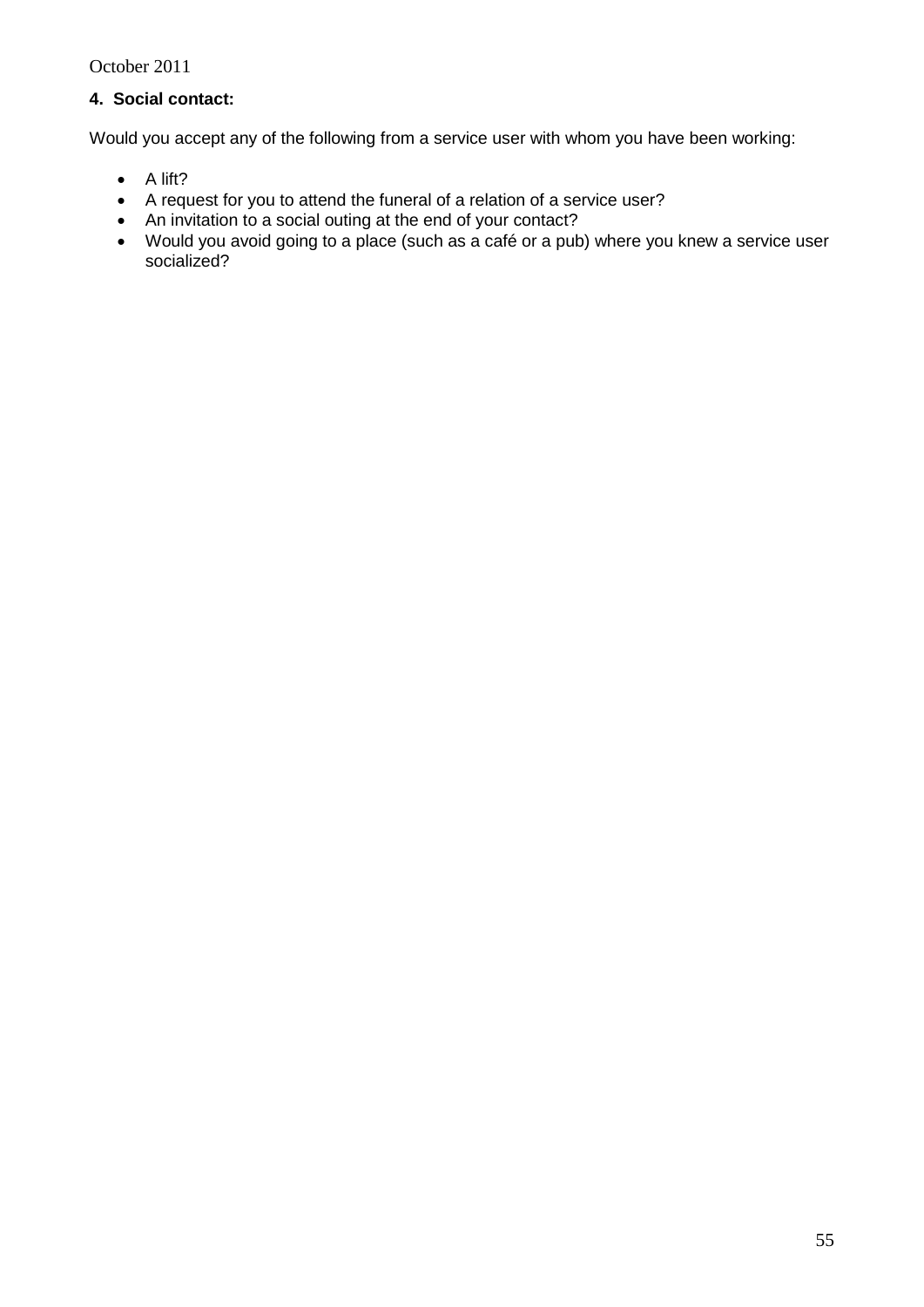### **Appendix 5E: MA Social Work: Group Exercise**

#### **Applicants' guidance and task details to be given on selection days**

This exercise will assess your ability to work effectively in groups in recognition of the importance of this aspect of professional work and also on the MA degree!

**The task:** After introductions, the interviewers observing your group will observe your work as a group.

Remember that we are interested in the WAY in which you work here as much as the WHAT you contribute and your academic and analytical skills.

You may want to begin by introducing yourselves so that you know who you all are at the start of this exercise.

The interviewers will maintain time boundaries and will draw discussions together at the end of the session, but will otherwise remain as silent observers of your work.

At the end you will be asked to reflect and comment on your own conduct in and contribution to the exercise and on the discussion overall.

#### **Question for discussion:**

**If you were selecting students for this programme today what attributes and capabilities would you be looking for in a candidate and secondly what might lead you to have reservations about a candidate? Please ensure you discuss both aspects of the question.**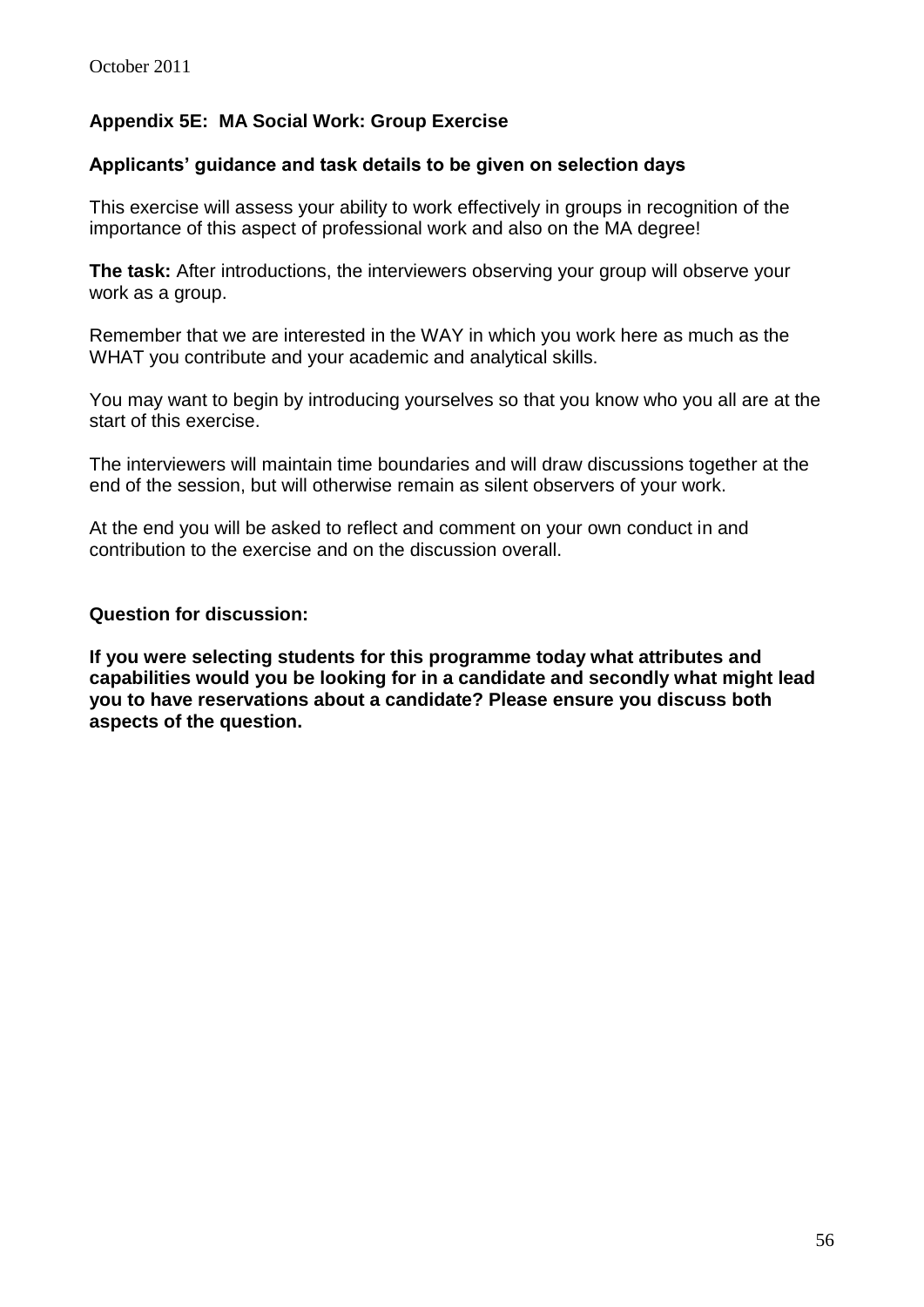### **Appendix 6: Criminal convictions and suitability declaration form examples**

### **6A: 1st Example of Self-declaration for criminal convictions and suitability**

### **BA/MA in Social Work**

### **CONFIDENTIAL**

Please complete this form and return it with your stage two documents. Your reply will be treated in the strictest confidence by those required to have access to it. You will be asked to complete a more detailed suitability declaration form that refers to other issues in addition to those mentioned here if you are invited to attend interview.

### **EXPLANATORY NOTES**

- 1. For some time, Local authorities in England and Wales have been required to check with the Police as to the existence and content of any criminal record before appointing staff who will have substantial access to children. This requirement has also applied to students taken on practice placements. Students have been required to give their consent for checks to be made and for the information to be shared with those responsible for placements and with course staff as necessary.
- 2. By virtue of the Rehabilitation of Offenders Act 1974 (Exceptions) Order 1975. Section 4(2) of the 1974 Act does not apply to the questions below. You are therefore not entitled to withhold information about a previous conviction on the grounds that it is, for other purposes, a spent conviction under the Act.
- 3. Since 2002, the 'Police Check' has been replaced with a check carried out by the Criminal Records Bureau (CRB). This process involves a more detailed check (at the required 'enhanced' level of disclosure) than the previous 'police check' system. The CRB check will result in information about all convictions (spent or otherwise), cautions, warnings and reprimands being disclosed. CRB disclosures also include information from the Departments of Health and Education about people deemed to be unsuitable for work with children and/or vulnerable adults.
- 4. You will have time at your interview to discuss any disclosures you have to make in relation to these matters. Whilst the fact that an applicant has a criminal record may not in itself automatically prevent someone being accepted onto the programme, it does need to be explored and the withholding of relevant information will be taken very seriously and is likely to lead to the withdrawal of any offer of a place or to termination of training once the course has started.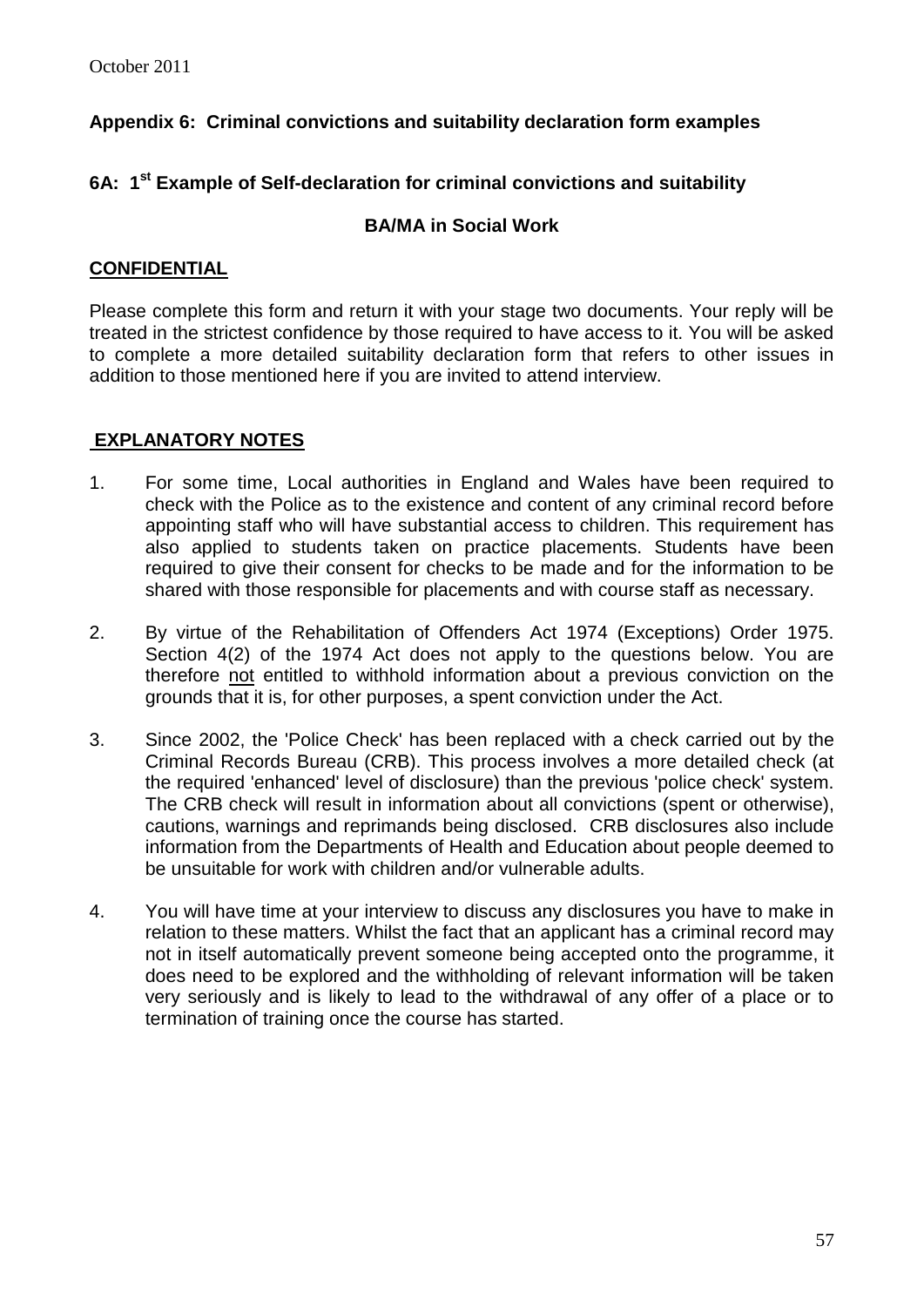### **BA (HONS) in Social Work**

| Name | Date of Birth | Address |
|------|---------------|---------|
|      |               |         |
|      |               |         |
|      | UCAS Number   |         |
|      |               |         |
|      |               |         |

### **Please answer the following two questions and sign the declaration at the bottom of the form.**

- 1. Have you ever been convicted or found guilty by any Court of any offence, received any cautions, warnings or reprimands?
	- Yes  $\square$  No  $\square$

If Yes, please give dates and full details below:

| Offence/Cautions/<br>Warnings/Repriman<br>ds e.g. theft,<br>careless driving | Date of<br>Conviction/<br>Warning/<br>Reprimand | Age when<br>convicted/<br>received<br>warning or<br>reprimand | Name of court e.g.<br><b>Brighton Magistrates</b> | Sentence e.g. fine<br>£100,<br>imprisonment/Yout<br>h custody 4<br>months | Date sentence<br>finished/will finish | Name and contact details of<br>probation officer (if any). Write<br>'none' if you do not have a<br>probation officer |
|------------------------------------------------------------------------------|-------------------------------------------------|---------------------------------------------------------------|---------------------------------------------------|---------------------------------------------------------------------------|---------------------------------------|----------------------------------------------------------------------------------------------------------------------|
|                                                                              |                                                 |                                                               |                                                   |                                                                           |                                       |                                                                                                                      |
|                                                                              |                                                 |                                                               |                                                   |                                                                           |                                       |                                                                                                                      |
|                                                                              |                                                 |                                                               |                                                   |                                                                           |                                       |                                                                                                                      |
|                                                                              |                                                 |                                                               |                                                   |                                                                           |                                       |                                                                                                                      |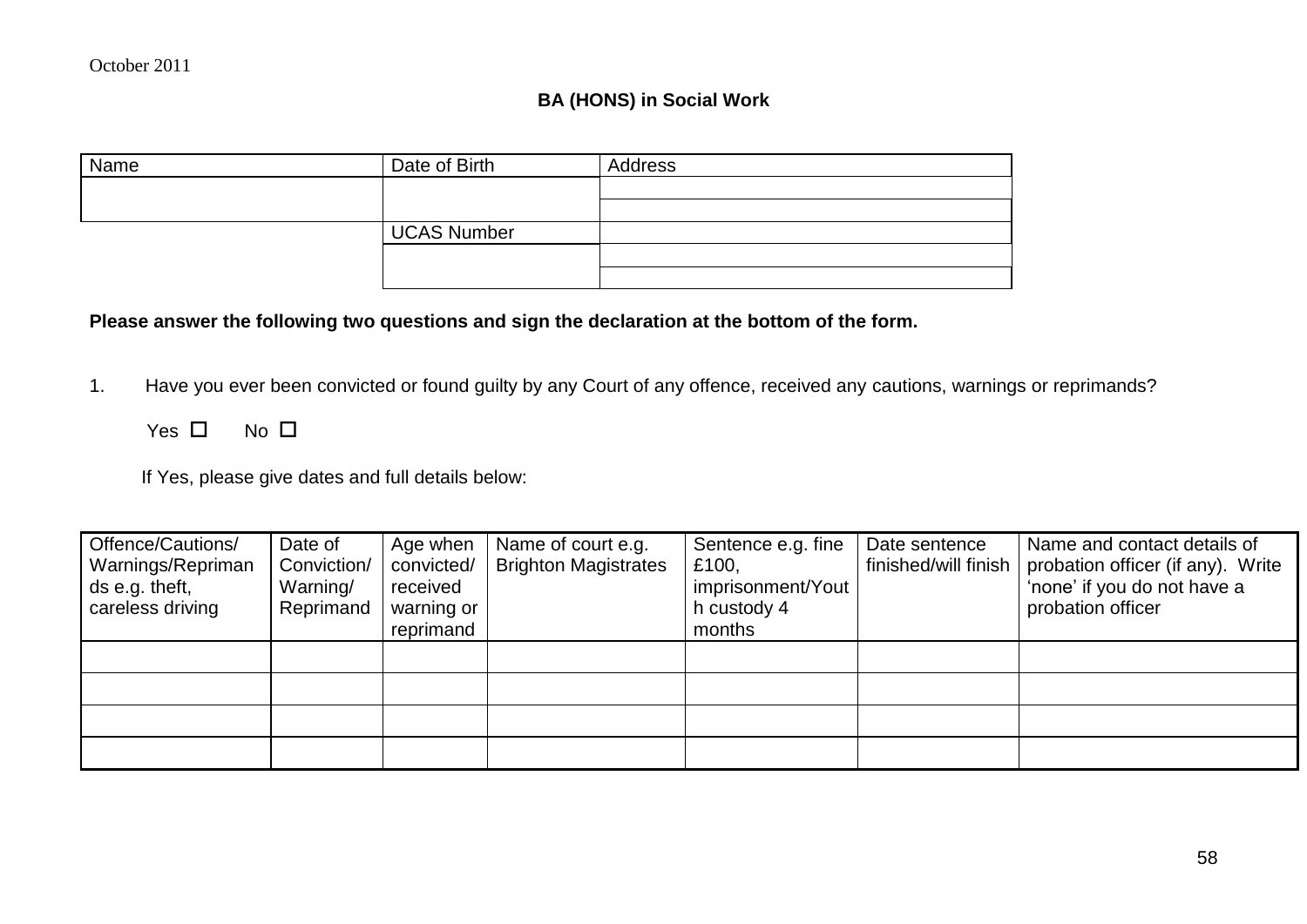(If you wish to provide any further information please write it on a separate sheet headed with your name, address and UCAS number and attach securely to this form.)

2. Are you aware that you have ever been deemed unsuitable for work with vulnerable clients?

Yes  $\Box$  No  $\Box$ 

If yes, please give details:

3. Have you ever been subject to disciplinary procedures whilst employed or as a student?

| Yes | No. | ப |
|-----|-----|---|
|     |     |   |

| If yes, please give details: |  |  |
|------------------------------|--|--|
|------------------------------|--|--|

**Declaration** I confirm that I have read and understood the Explanatory Notes and have answered the above questions in full. I have provided details of all offence(s) and conviction(s). I have no other convictions for which I am awaiting sentence. In providing the contact details of my probation officer I hereby agree that he/she can be approached by the University and I agree that any information given by the probation officer can be used in assessing my application. Should I be offered a place at University and be convicted of any further offence prior to my registration with the University I will provide this information to the Admissions Officer promptly and understand that the University reserves the right to review and potentially revoke any offer I have received.

Signed.................................................................................................... Date..............................

| Date |  |
|------|--|
|------|--|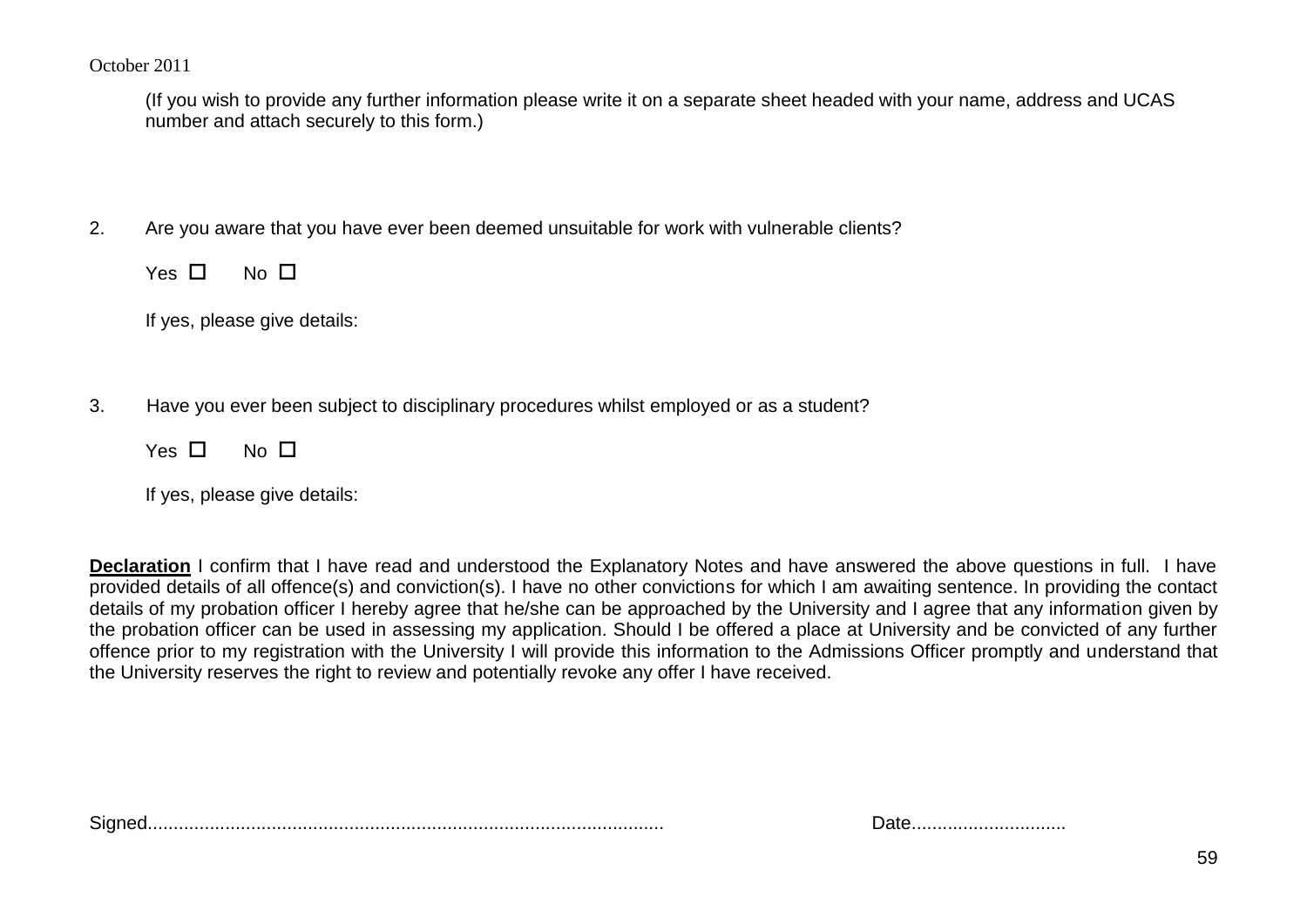### Appendix 6B  $-2^{\text{nd}}$  Example of self-declaration of criminal convictions

### **SELECTION INFORMATION**

#### **RECORD OF CRIMINAL CONVICTIONS**

#### **DECLARATION**

I am aware that I am required to disclose any previous convictions as an element in the information process. Failure to do so may jeopardise any offer of a place on the Professional Social Work Programme or, if subsequently discovered, the withdrawal of an offer of a place on the Programme.

I therefore, declare that

- 1. a) I have no convictions / formal cautions
	- b) I have the following convictions/formal cautions (please give details of offence, sentence, date).

(Please delete as appropriate)

2. a) Have you ever been the subject of any form of disciplinary action in a work situation?

(Please delete as appropriate)

b) If yes, please provide details:

Signed: \_\_\_\_\_\_\_\_\_\_\_\_\_\_\_\_\_\_\_\_\_\_\_\_\_Date:

Print Name: \_\_\_\_\_\_\_\_\_\_\_\_\_\_\_\_\_\_\_\_\_\_\_\_\_\_\_\_\_\_\_\_\_\_\_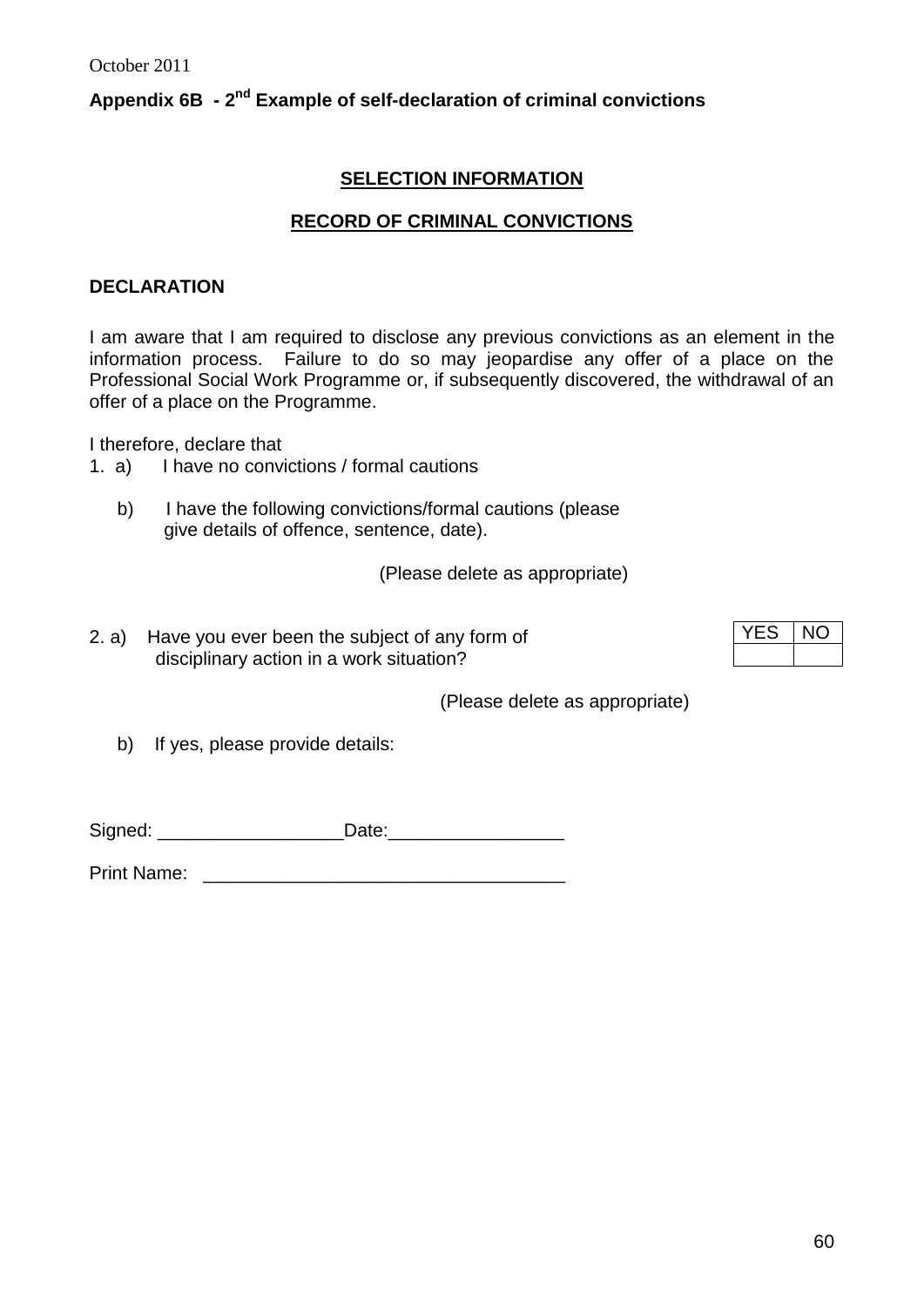**Appendix 6C: Declaration of Suitability for Social Work**

# Declaration of Suitability for Social Work

**Name: ………………………………………………………………….**

(Please print your **full name** here)

When you have completed this form, please check the details, sign and date it and bring it with you when you attend for interview (if you are currently an applicant) or **return it to the Social Work Office xxxxxxx** if you are a returning student in an envelope marked 'CONFIDENTIAL - Social Work Suitability Declaration'

As people's circumstances change, we require all registering and returning students to complete this form as well as those applying for places upon the course. However, as detailed in the Suitability Procedure in the programme handbook, please do not wait until the next formal request to complete one of these forms to notify us of any changes. It is your responsibility to ensure that the programme director and/or admissions tutor depending upon whether you are a current student or applicant are notified of any relevant changes.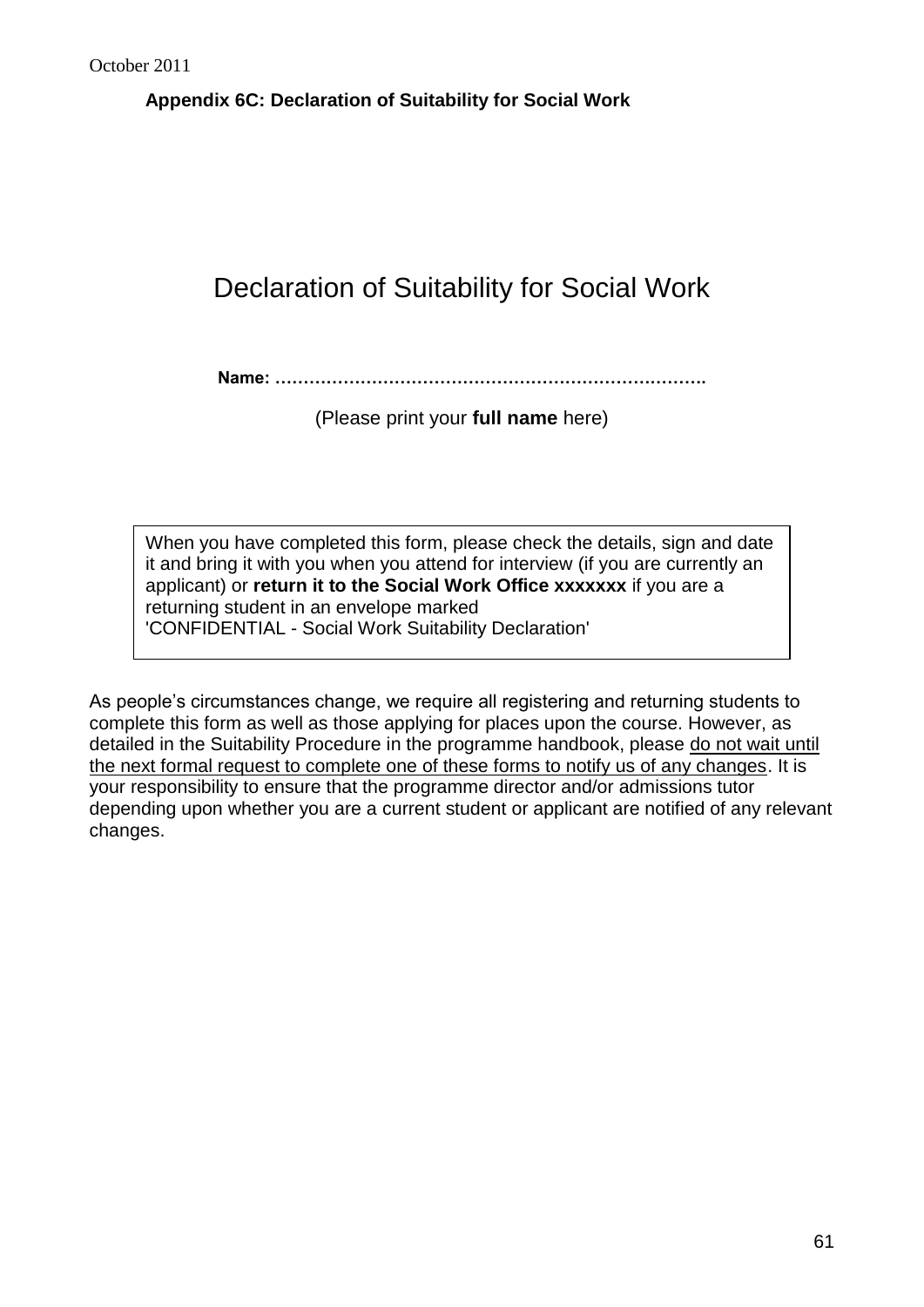### **1. Introduction**

It is important that social work programme providers ensure that those who embark upon professional training are those most suitable to do so. To this effect, applicants will need to undergo the following checks:

- a) enhanced checks by the Criminal Records Bureau (CRB) and its successors; and
- b) confirmation that any health condition they experience is not likely to impact upon their ability to practice safely.

In addition to these statutory requirements, universities may seek other relevant information to help them make a well-informed judgment about an applicant's suitability to enter social work training so long as this is done in a fair and transparent way.

This programme wishes to preserve entry to a wide range of people from diverse backgrounds and does not wish to automatically exclude students who have a criminal or disciplinary record, or have previously experienced poor health, or have had contact with social service departments. We recognise that in many instances, there is no simple criterion of suitability and thus, each case will be assessed individually. You will be informed if your declaration is thought to require further consideration, and in the event that this results in your offer being withdrawn, you will be informed of the general reason (subject to any restrictions on passing on confidential information contained within the Data Protection Act 1998).

Please read and complete the following sections carefully. If you are unsure how to proceed or have any queries, contact the Programme Director who will advise you. The information that you provide will be treated as confidential within the organisational boundaries of the BA and MA Social Work programmes.

Please note; if you refuse to provide additional relevant information or otherwise assist in this process, the offer of a place on the programme may be withdrawn. Failure to disclose relevant information which is subsequently discovered could lead to a suitability investigation and your exclusion from training. While the University is making a prospective judgment as to your suitability to train as a social worker on its programme, **the Health and Care Professions Council ultimately makes the decision whether you are suitable for entry on the register upon application at the end of your studies.** 

### **2. Criminal convictions and legal records**

Social work is exempted from certain provisions of the Rehabilitation of Offenders Act 1974, and information about all previous convictions must be provided. A conviction does not automatically debar a student and the programme will seek further information about the circumstances to make an informed and considered judgment about a candidate's suitability in such instances. You can make further representations in writing and you may be invited to discuss your application directly with the admissions tutor or the programme director.

| YES NO |  |
|--------|--|
| YES NO |  |
| YES NO |  |
| YES NO |  |
| YES NO |  |
|        |  |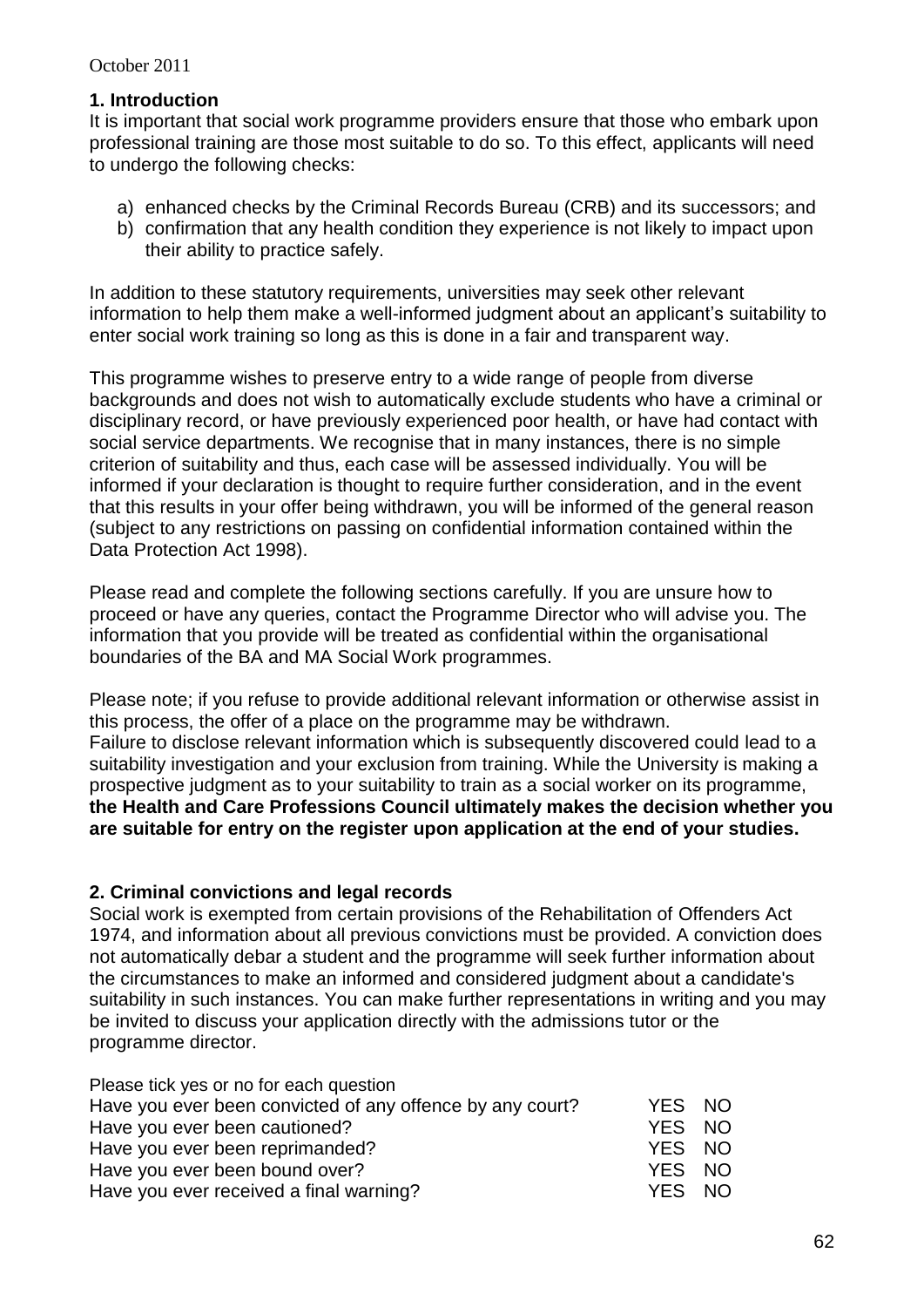Do you have any prosecutions pending? The MO YES NO Have you ever been disqualified from working with children by an order under the Criminal Justice and Court Services Act (2000)? YES NO

*If you have answered 'yes' to any of these questions, please give full details (date, court, offence, sentence, outcome, charge, etc). Continue overleaf if necessary.*

63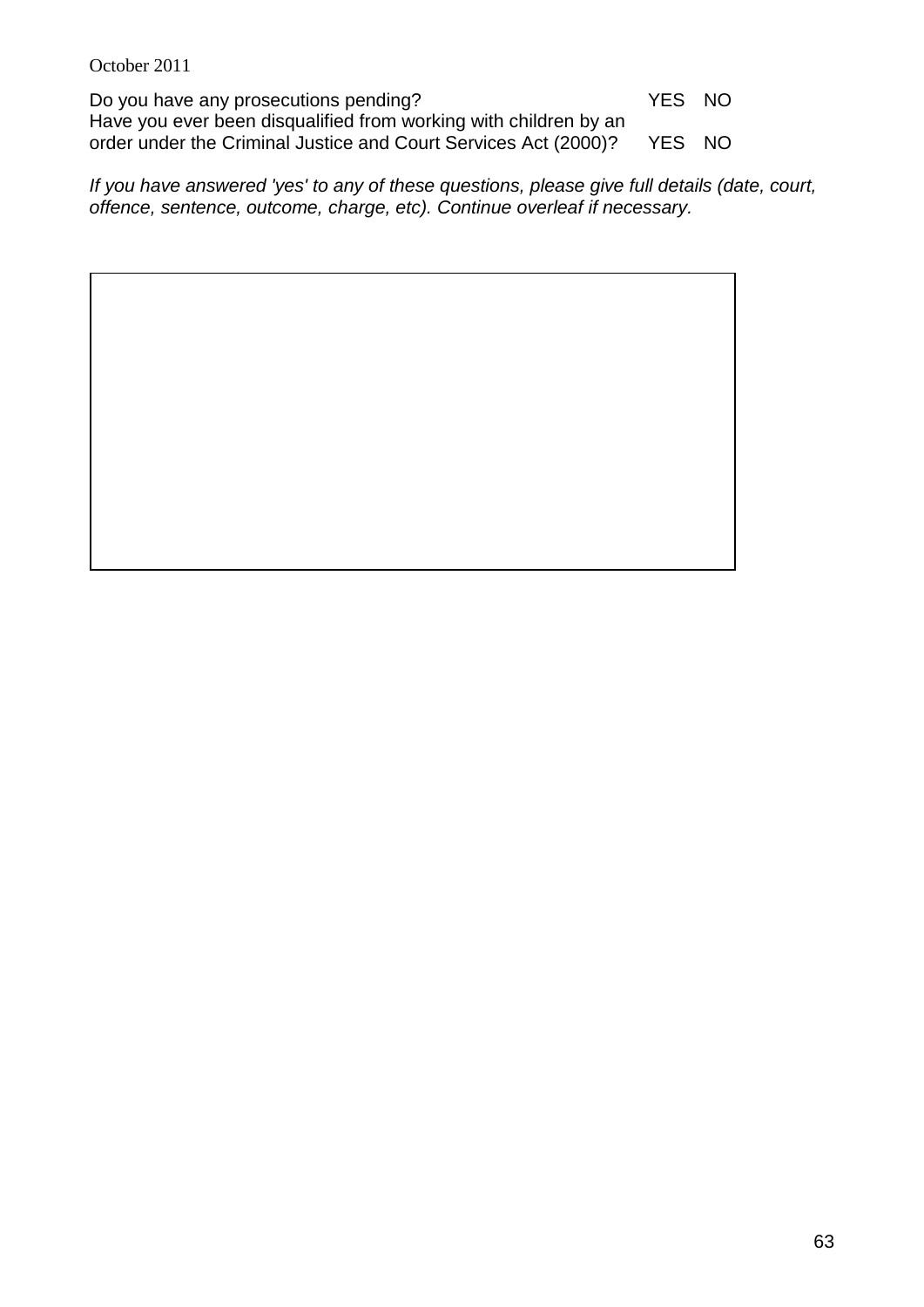### **3. Disciplinary record, unprofessional conduct, and notifiable listings**

Social service agencies and members of the public who receive services are entitled to expect the highest standards of reliability and integrity from social workers and it is imperative that the qualifying award is held only by those whose personal and professional conduct merits this trust. The BA and MA social work programmes require that you make a declaration in this regard.

Please answer the following questions carefully. If you answer 'YES' to any of the questions, you will be contacted by the Programme Director who will seek further information about your circumstances and may make other relevant inquiries to colleges and former employers to enable an informed decision to be made about your application. At this stage, you can make further representations in writing and you may be invited to discuss your application directly with the admissions tutor or the programme director.

*Please tick yes or no for each question*

| $\circ$ | Are you currently the subject of any disciplinary investigation?   | <b>YES</b> | <b>NO</b> |
|---------|--------------------------------------------------------------------|------------|-----------|
| $\circ$ | Have you ever had a disciplinary finding against you?              | <b>YES</b> | <b>NO</b> |
| $\circ$ | Have you ever had your employment terminated for unprofessional    |            |           |
|         | behaviour or misconduct?                                           | <b>YES</b> | NO.       |
| $\circ$ | Have you ever been suspended or disqualified from any              |            |           |
|         | professional training programme?                                   | YES.       | NO.       |
| $\circ$ | Have you ever been suspended or deregistered for professional      |            |           |
|         | misconduct by any other professional register?                     | YES        | NO.       |
| $\circ$ | Have you ever been listed upon the Protection of Vulnerable        |            |           |
|         | Adults (POVA) register, the Protection of Children Act list (POCA) |            |           |
|         | or Section 142 of the Education Act (2000), (formerly List 99)?    | YES.       | NO.       |
| $\circ$ | Have you previously enrolled on a social work training             |            |           |
|         | programme?                                                         | <b>YES</b> | - NO      |
| $\circ$ | Have any child/ren in your care, or the household in which you     |            |           |
|         | live/d, been placed upon a child protection register/subject to a  |            |           |
|         | child protection plan or placed in care?                           | YES        |           |

*If you have answered 'yes' to any of these questions, please give full details (outcome, date, employer, course, college, reason for non-completion, etc.)*

(Continue overleaf if necessary)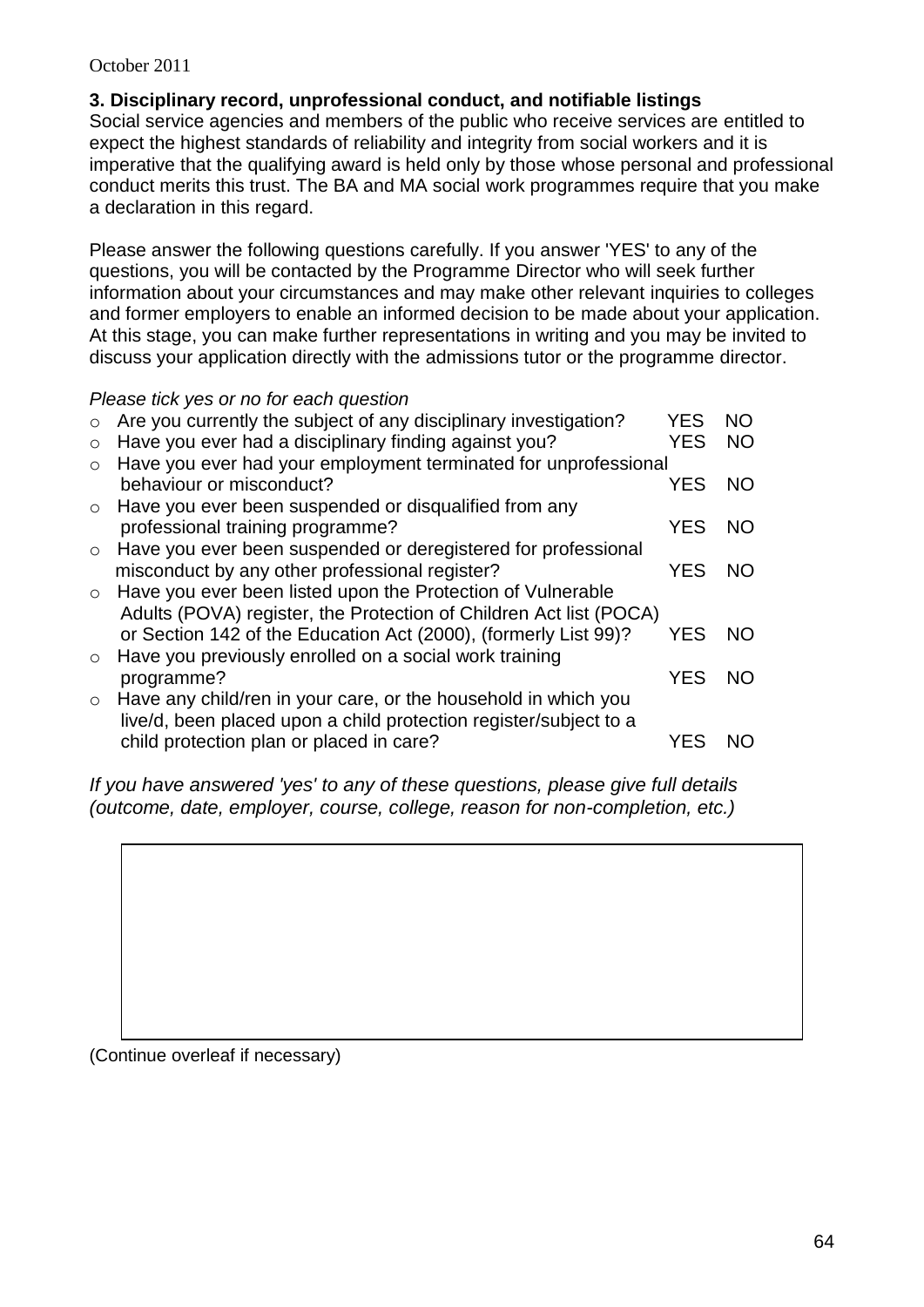### **4. Personal health and circumstances**

In line with legal principles regarding equality and proportionality, we do not require applicants or students to disclose details of any short or long term health difficulties. However, social work is a demanding and sometimes stressful occupation and the practice of social work is often undertaken with people who are vulnerable, at risk, or whose capacity to manage their own affairs is temporarily or permanently impaired. Accordingly, the programme seeks to ensure that all students are willing and able to identify and manage their own needs in a way that avoids any risk to the safety of service users, or to themselves.

If you answer 'NO' to any of the questions, you will be contacted by the Programme Director who will seek further information about your circumstances, and may make other inquiries to enable an informed decision to be made about your application. At this stage, you can make further representations in writing, and you may be invited to discuss your application directly with the admissions tutor or the programme director. In the case of medical conditions, with your consent, further information may be sought from your doctor, or a medical consultant but this will not be done by academic members of staff. As mentioned above, this will be managed by Occupational Health service colleagues.

| Please tick yes or no for each question<br>Do you undertake to seek guidance for any new or worsening of an<br>existing medical difficulty? | <b>YES</b> | -NO |
|---------------------------------------------------------------------------------------------------------------------------------------------|------------|-----|
| Do you agree to only undertake practice or placements when you<br>are sufficiently well to do so?                                           | YES NO     |     |

*If you have answered 'no' to any of these questions, we will contact you for further information and/or may re-refer you to occupational health services.* 

(Continue overleaf if necessary)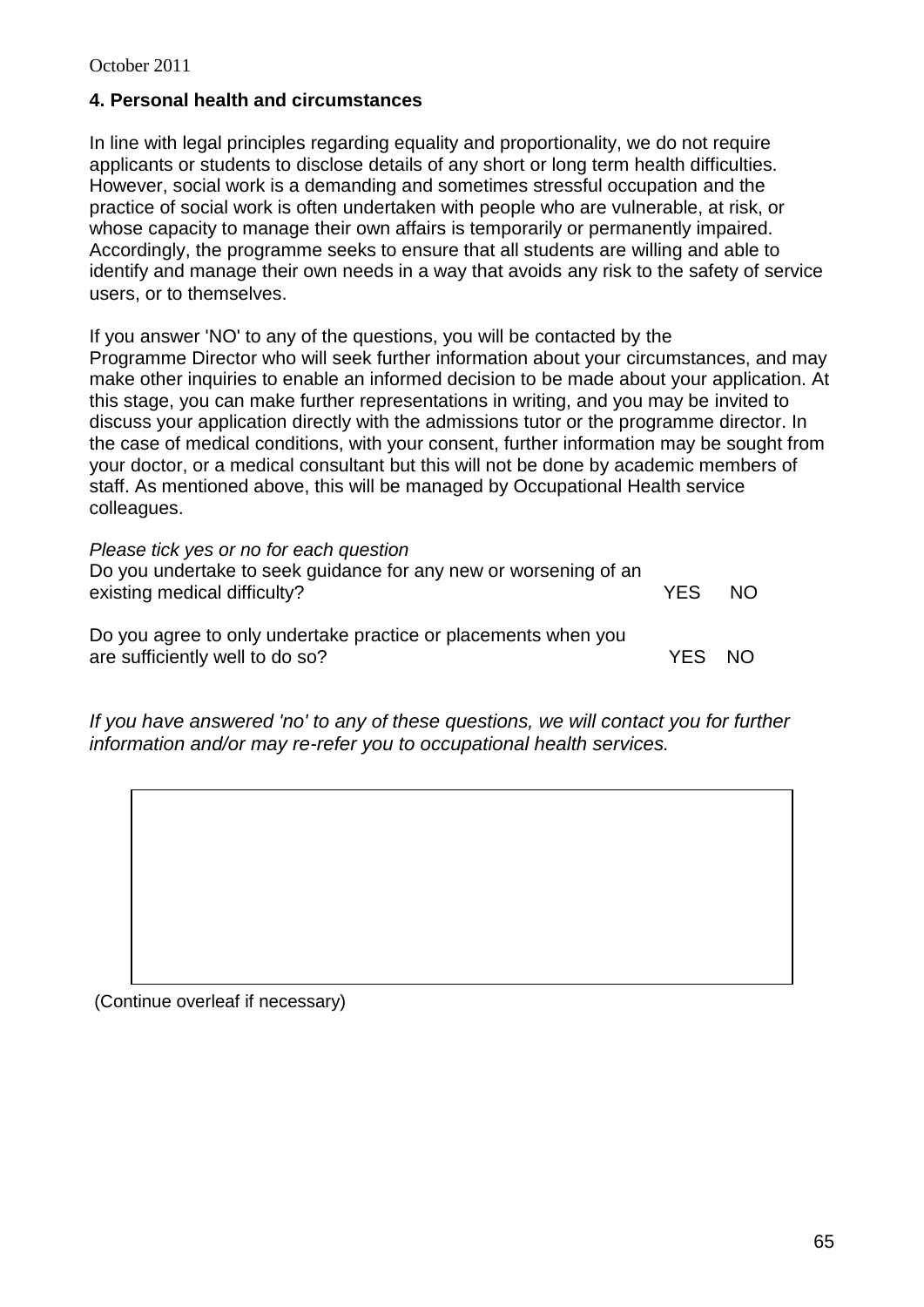### **5. Disability**

Disability need not be a barrier to training and qualification and in accordance with the provisions of the Disability Discrimination Act (2005) and the Equality Act 2010 the University will make 'reasonable adjustments' to meet your personal requirements. *Please note* that for the purposes of this declaration you do not need to make any statement about your disability. The university believes that you should have a choice about when, and whether, you wish to declare a disability. If you do wish to discuss what adjustments might be required, you may do this informally prior to interview, or may wait until after the results of your interview have been communicated to you. Once you have been offered a place we will meet with you to discuss your requirements, and will formally record what adjustments and arrangements will be made. The needs of students with disabilities will be prioritised in the allocation of practice learning placements. If you have any further enquiries or concerns in regard to disability please contact the Programme Director directly or the Student Support Unit.

### **6. Your declaration**

.

I understand that the information that I have provided will be checked against my Enhanced Criminal Records Bureau or successor body's disclosures and that my signature affirms that this is full and accurate declaration.

I understand that if I refuse to provide additional relevant information or otherwise assist in this suitability process that the provisional offer of a place on the programme may be withdrawn.

I also understand that failure to disclose relevant information is regarded as a serious matter and that if it is discovered after I have been accepted upon the programme, it could result in a suitability investigation which may lead to exclusion from training.

I agree that the information that I give may be used to assess my suitability for social work training.

| Signature |  |  |
|-----------|--|--|
| Date:     |  |  |

|       | Seen and approved on behalf of the programme by: |  |  |
|-------|--------------------------------------------------|--|--|
| Date: |                                                  |  |  |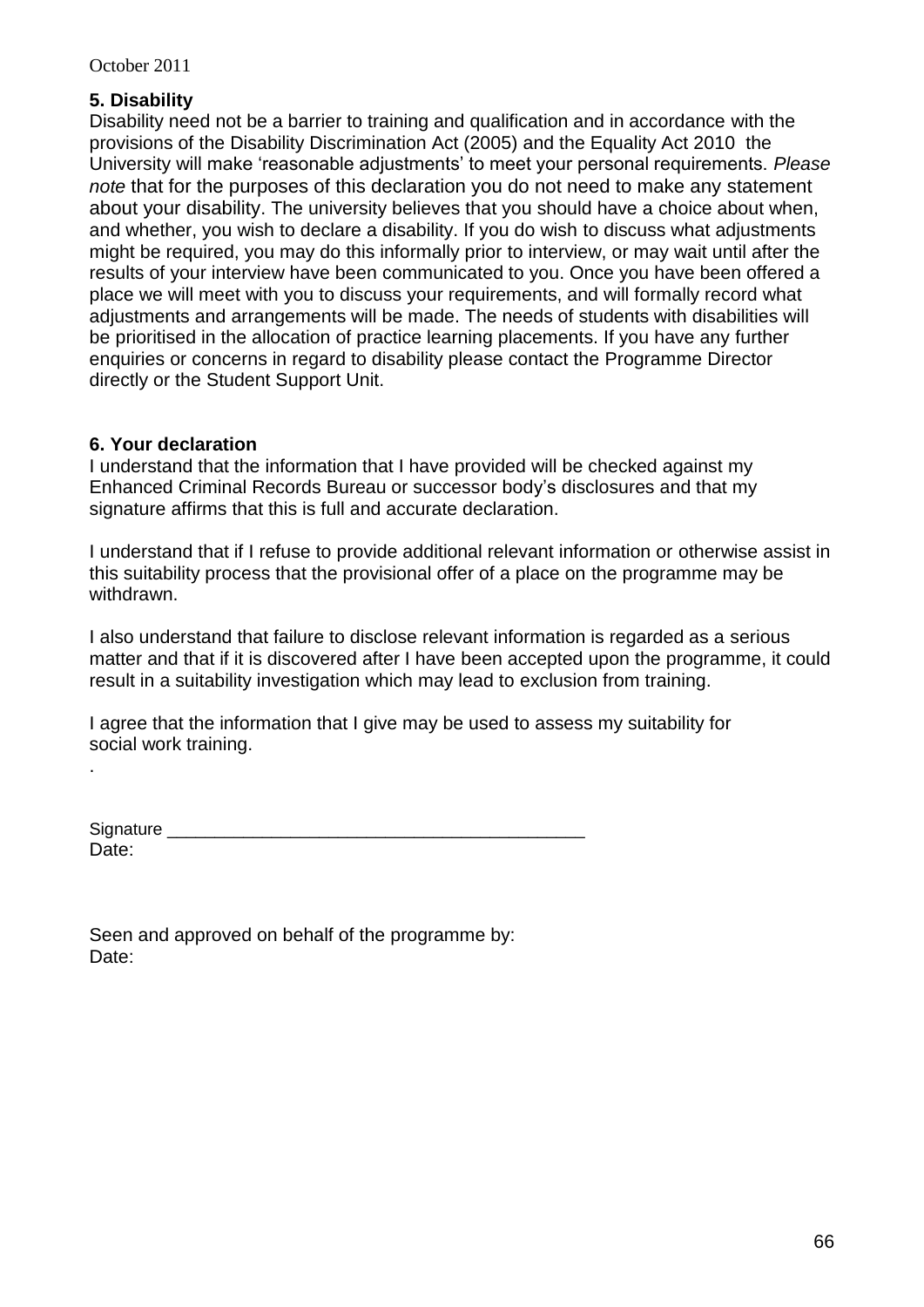# **Appendix 7: Cross-referencing admission requirements to modes of assessment – an example**

| Requirement/mode of<br>assessment as<br>appropriate to this level<br>of study and stage in<br>process | <b>UCAS</b><br>form | Pre-<br>inter<br>view<br>scree<br>ning<br>tool | Individual<br>interview | Group<br>exercise | Written<br>test | Other/comments     |
|-------------------------------------------------------------------------------------------------------|---------------------|------------------------------------------------|-------------------------|-------------------|-----------------|--------------------|
| <b>Maths GCSE/equivalent</b>                                                                          | X                   |                                                |                         |                   |                 | X self declaration |
| <b>English GCSE/equivalent</b>                                                                        | X                   |                                                |                         |                   |                 | X as above         |
| IT competence                                                                                         | X                   |                                                |                         |                   |                 | X as above         |
| Ability to write clearly and<br>accurately in English                                                 | X                   | x                                              |                         |                   | X               |                    |
| <b>Spoken English</b>                                                                                 |                     |                                                | x                       | X                 |                 |                    |
| Appropriate academic<br>qualifications                                                                | X                   |                                                |                         |                   |                 |                    |
| Intellectual potential/curiosity                                                                      | X                   |                                                | X                       |                   | X               |                    |
| <b>Motivation and commitment</b>                                                                      | X                   | x                                              | x                       |                   |                 |                    |
| <b>Understanding of social work</b><br>role                                                           | X                   |                                                | x                       |                   |                 |                    |
| Self awareness - strengths and<br>weaknesses                                                          |                     | x                                              | X                       |                   |                 |                    |
| Self-awareness - impact of<br>own views on others                                                     |                     | x                                              | X                       | X                 |                 |                    |
| <b>Awareness of key SW values</b>                                                                     |                     |                                                | x                       | X                 | x               |                    |
| <b>Appreciation of seeking views</b><br>of service users and carers                                   |                     |                                                | X                       |                   | X               |                    |
| Recognition of need to deal<br>with conflict                                                          |                     |                                                | X                       |                   |                 |                    |
| Open to views of others                                                                               |                     | X                                              | x                       | x                 |                 |                    |
| <b>Awareness of diversity issues</b>                                                                  |                     |                                                | X                       | X                 |                 |                    |
| Conflicts inherent in SW re<br>rights and responsibilities                                            |                     |                                                | X                       |                   |                 |                    |
| Ability to reflect upon own                                                                           |                     | X                                              | X                       | X                 |                 |                    |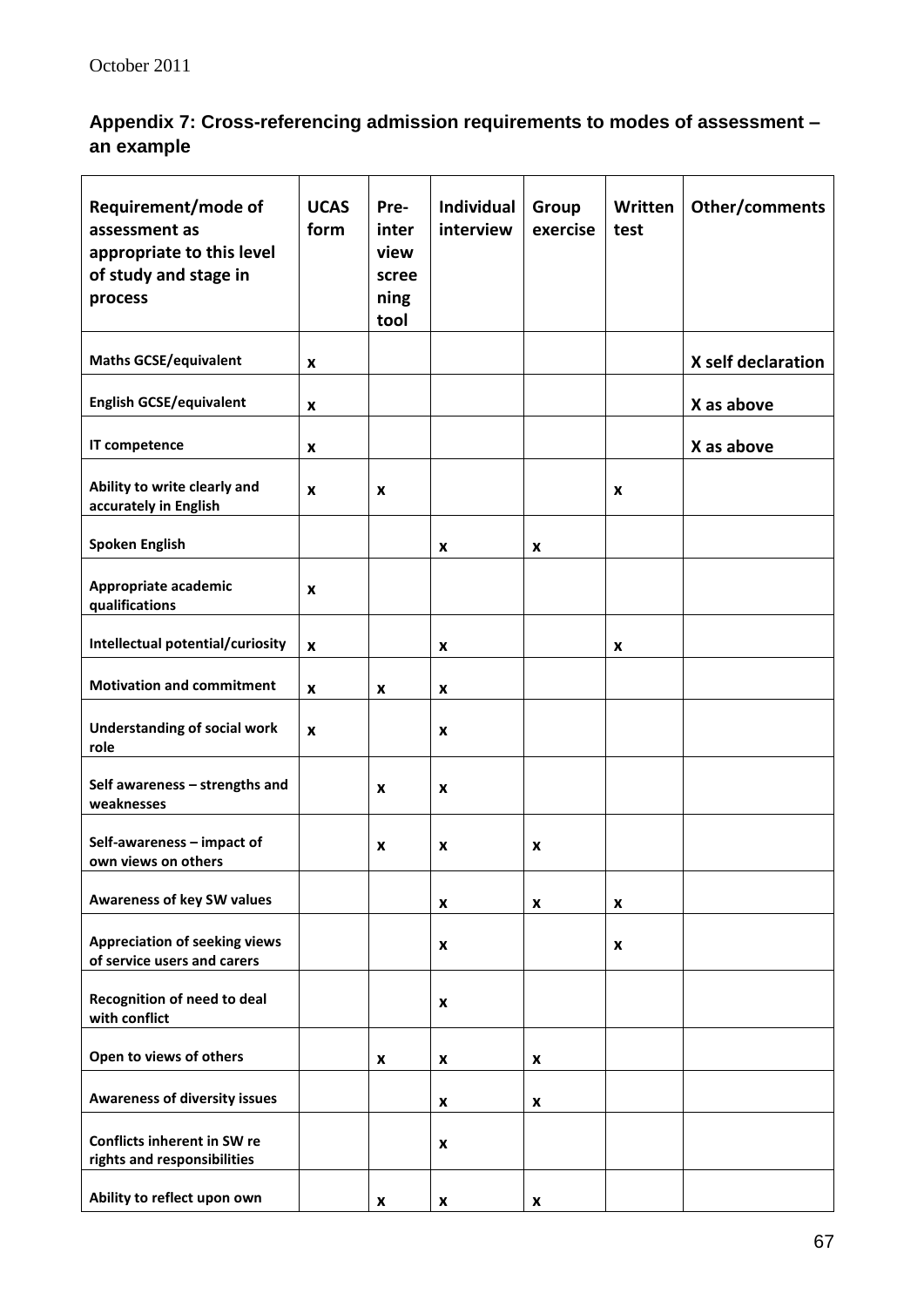| learning                                                                      |                  |                  |                  |   |   |  |
|-------------------------------------------------------------------------------|------------------|------------------|------------------|---|---|--|
| <b>Capacity to build relationships</b>                                        |                  | $\boldsymbol{x}$ | $\boldsymbol{x}$ | X |   |  |
| <b>Communicates clearly</b>                                                   | X                | X                | X                | X | X |  |
| <b>Understanding of importance</b><br>of team work                            | X                | X                | X                | X |   |  |
| Understands importance of<br>working within an<br>organisation/accountability | $\boldsymbol{x}$ |                  | X                |   |   |  |
| Takes responsibility for own<br>learning                                      | X                | $\boldsymbol{x}$ | $\boldsymbol{x}$ |   |   |  |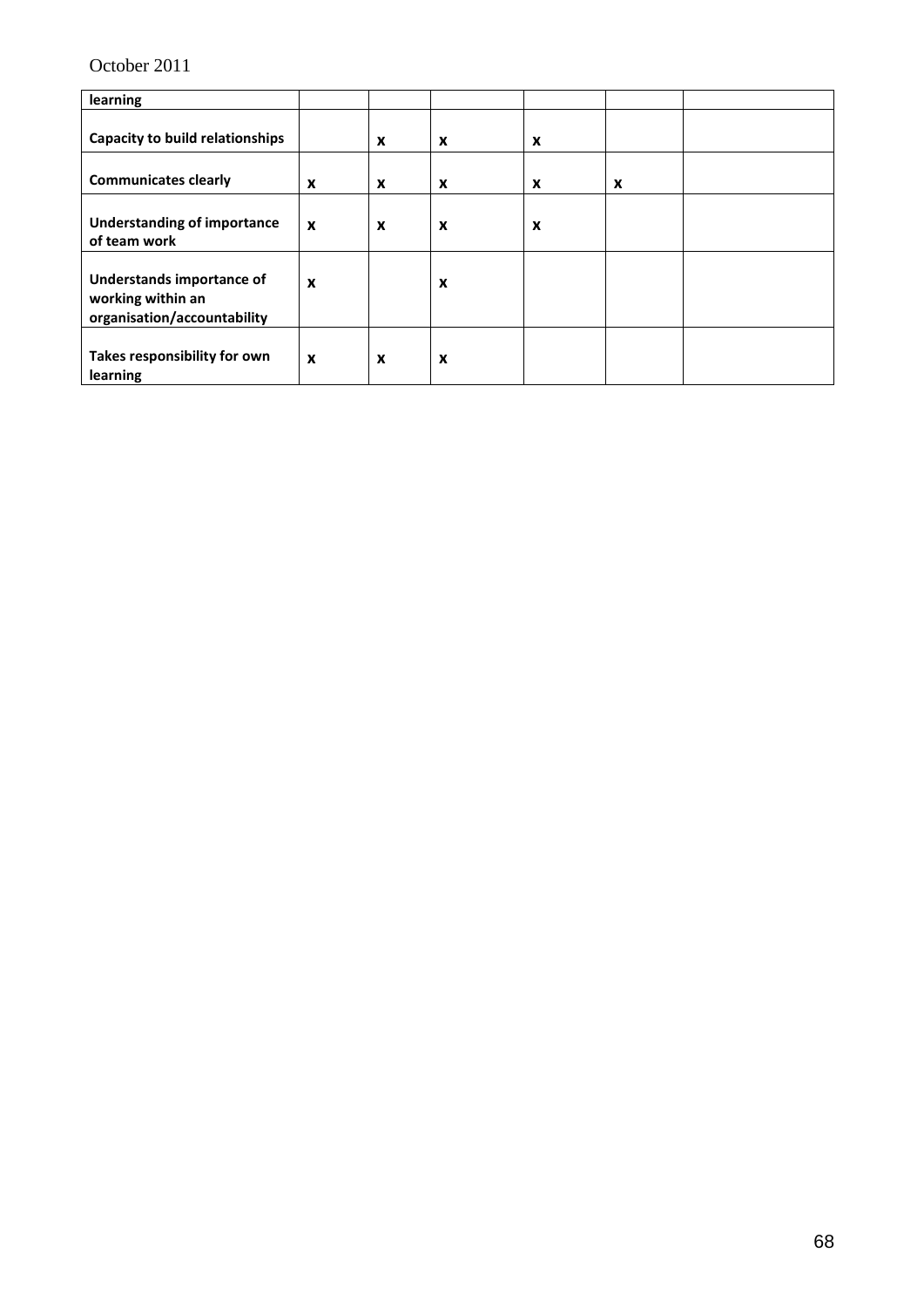**Appendix 8: Sample pre-interview and interview screening tools**

**Appendix 8A : extended personal statement proforma**

# **BA Social Work**

### **Stage two: extended personal statement proforma**

**This part of the selection process requires you to provide us with some additional written information about yourself in relation to social work. We recognise that some of the questions ask for personal information, but we feel that within social work, we must be aware of the impact we have on others and that we must be willing within social work training to think about the impact of our own experiences.**

**Please complete each section as carefully as you can making sure that you base your response on specific examples rather than just general statements. Please note that you are asked to respond to each question in UP TO 150 words.**

**This information will be used to decide whether to invite you for the final stage in the selection process - the interview day and may be referred to during your interview.**

**If you require this proforma in a different format or electronically because of any disability related needs, please do let us know.**

#### **1. Motivation and commitment to social work training and studying on demanding professional course**

a) Please write about an aspect of social work that particularly interests you and tell us how you have explored this?

b) What have you **read** and how has this helped you explore your area of particular interest?

#### 2. **Demonstrating tenacity and ability to deal with the unexpected.**

Social work does not always happen in the way in which it was planned and sometimes unexpected difficulties and barriers can affect the progress of your work. Please tell us about times in your life when you have demonstrated 'staying power' or determination to see something through.

### **3. Stress**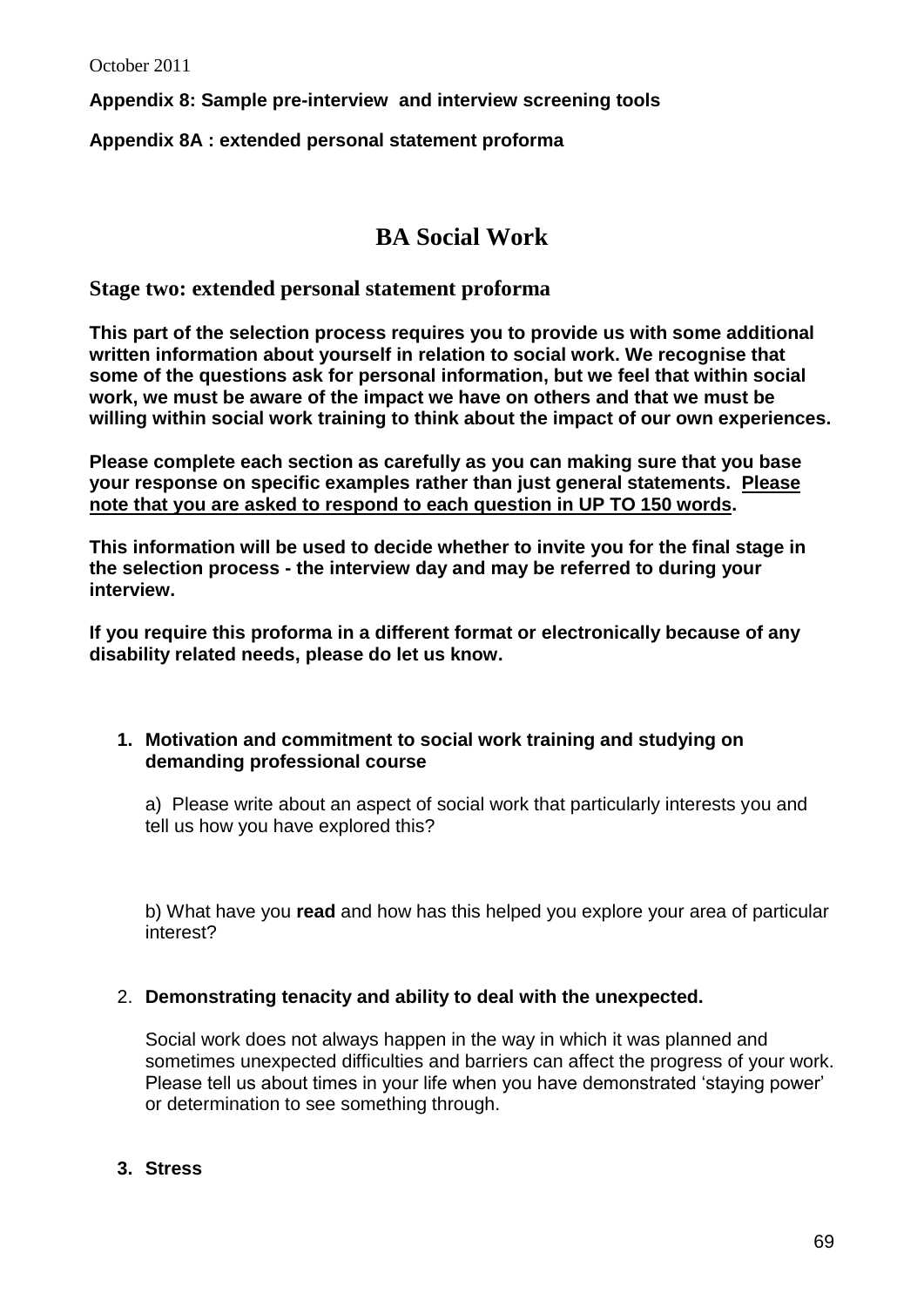Social work can be demanding and stressful. Tell us about a time when you have felt stressed – how did you know you were experiencing stress and what did you do to manage it?

### **4. Impact of relationships**

Social work practice is about relationships that we have with others. Our experience of relationships can affect how we relate to others now and in the future. Then tell us about a relationship that has given you strength, and one in which you have struggled. What have you learned about **yourself** from thinking about these relationships?

### **5. The helping relationship**

Tell us as openly as you can what you think you have gained from helping people (friends/ family/ in work setting) and also what you have found difficult or frustrating about being in a helping role:

### **6. Preparedness for study at this level**

Embarking upon this course will require a 'step up' in terms of level of study. Please tell us how you have managed this transition before and what strategies you have in place for managing this if you obtain a place on this course.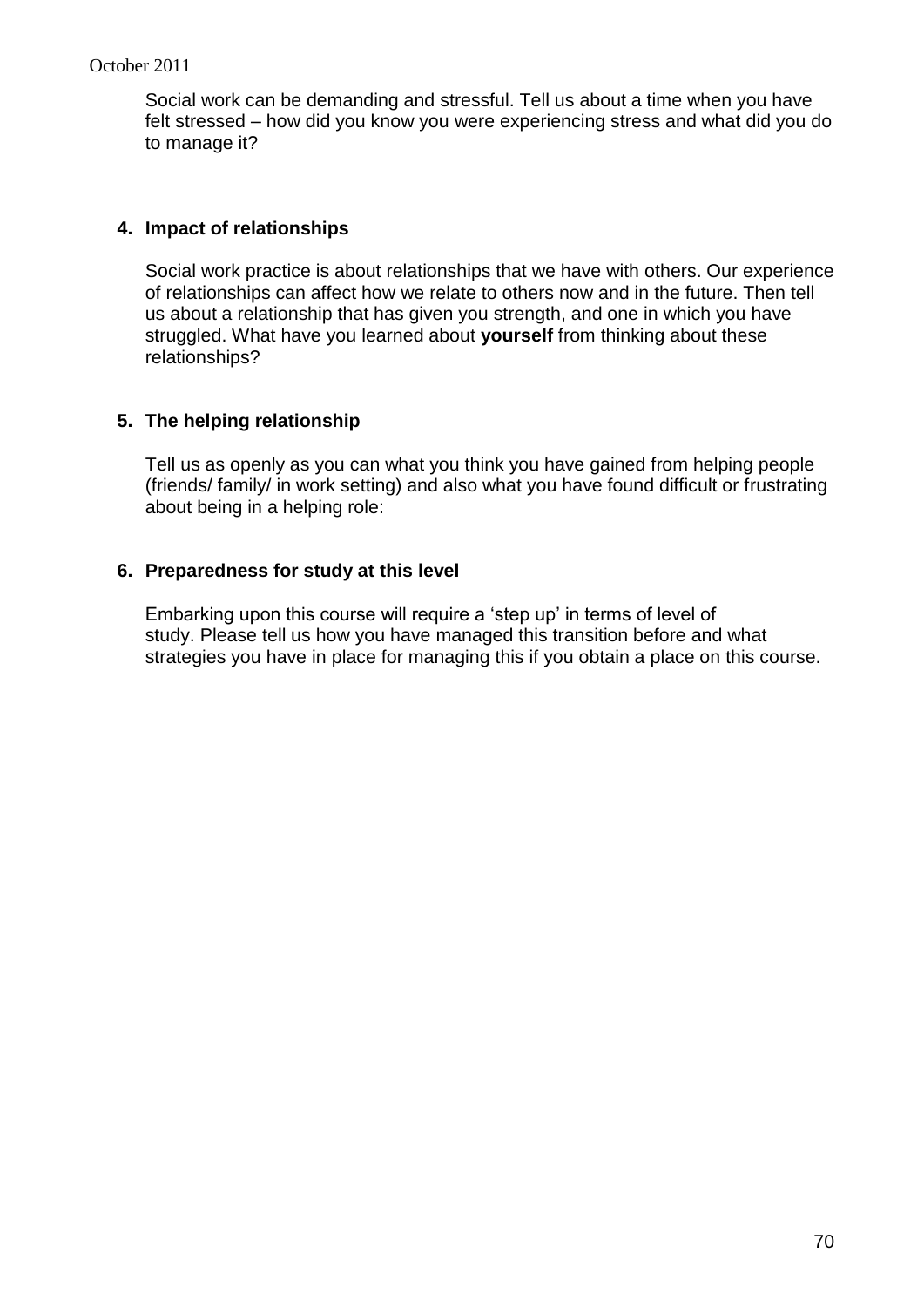### **Appendix 8 B: Supplementary Application Form**

#### **BA (Hons) Social Work Supplementary Application Form**

All applications to the BA (Hons) Social Work must be made via UCAS initially. However, the UCAS form does not give us enough information to assess your suitability as a candidate for the course. This Supplementary Application Form is designed to give you the opportunity to tell us a bit more about yourself and your reasons for wanting to embark on a social work career. Please note, however, that completion of this form is not a guarantee you will be offered an interview. If you have any questions about this form please feel free to contact ….

#### **1. Name (please use block capitals)**

#### **2. UCAS Number:** …

………………………………………….

# **3. Short Courses or other training/academic achievements not mentioned on your UCAS form**<br>Course Title

Organised by Date

#### **4. Fitness for Practice**

The BA (Hons) Social Work course entails a professional qualification. In addition to your academic abilities, we are also concerned about your ability to undertake the practice element of the course. In order to make a judgement about this, we require further information about your thoughts and experiences. **It is important that you answer all of the following questions as honestly and as fully as you can.** Your answers should also help you decide whether social work is the correct profession for you.

- a) Please tell us what you have learnt from your experiences e.g. a work place, placements, volunteering or other personal experiences that may help you in your desire to practice as a social worker. Please include full details of any additional experience not included on your UCAS form
- b) What is your understanding of discrimination?
- c) What experiences of discrimination have you witnessed? What have you learnt from this?

#### **5. Preparation for Interview**

We expect all candidates to prepare for interview. Please research **one** topic only from the following list; this will form the basis of a **discussion at interview.**

- 1. Individual Budgets
- 2. Domestic Abuse
- 3. Issues Facing Older People
- 4. Asylum and Immigration
- 5. Disability
- 6. Mental Health Issues
- 7. 'Looked After' Children
- 8. Carers
- 9. Substance Abuse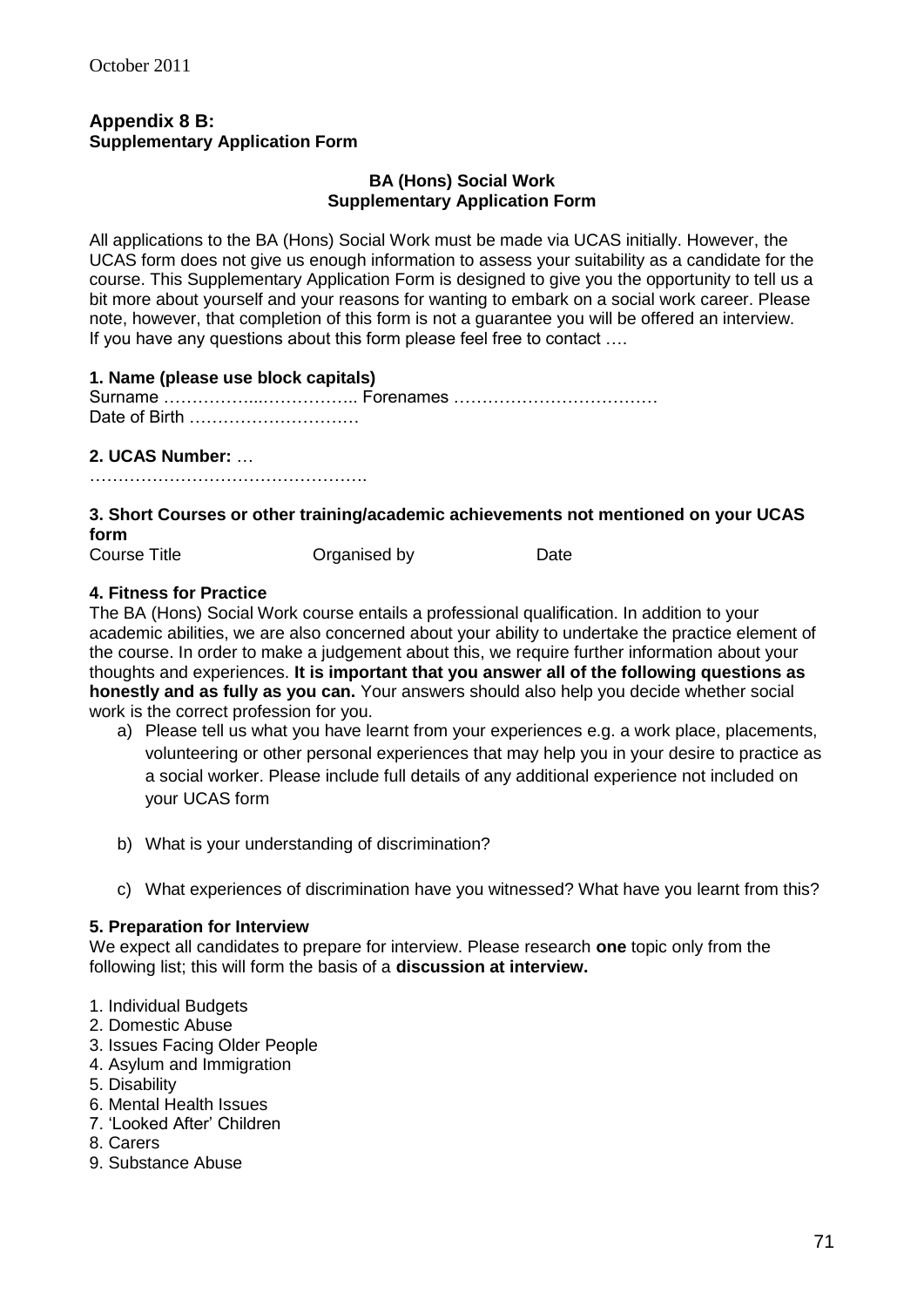**6**. There may be supplementary questions asked at interview to provide the opportunity for you to demonstrate your readiness for the programme

#### **7. Convictions**

**(This section must be completed and signed whether or not you have any convictions)** The degree programme includes periods of placement. As such all students must agree to undergo enhanced criminal records bureau checks and health checks to ensure their suitability. The terms of the Rehabilitation of Offenders Act 1974 do not permit you to withhold information about past offences. **You must disclose all convictions, bindovers and cautions, and any judgments or investigations pending on this form.** Any information that you provide will not automatically lead to a rejection of your application; however withholding relevant information will. All information will be treated in the strictest confidence, and if you are called for interview you will have a chance to discuss any information that you give here. **If in doubt, please include it.**

#### **DECLARATION** (delete as appropriate)

- I **DO NOT** have any Court convictions/bind-overs/cautions nor any judgments or investigations pending
- **I HAVE** Court convictions/bindovers/cautions or judgments or investigations pending. (Please give a complete list below and continue on a separate sheet if necessary). Failing to provide a complete list at this stage will result in any application or offer being withdrawn. All applications providing complete information will be considered.

Signed ………………………………………………………………… Date ……….………………

#### **8. References**

We require both a **professional** and an **academic** reference. In each case the referee should, as far as possible, comment on your suitability for social work. Normally the referee given on your UCAS form provides an **academic** reference. If so, the referee given below must, therefore, be someone who can comment on your **professional** aptitude and/or ability. Alternatively, if your UCAS reference is employment based, this referee must be someone who can comment on your **academic** ability. If you have any queries about this please contact the Admissions Office in the first instance.

#### **9. Equal Opportunities**

You are asked to complete the enclosed Equal Opportunities monitoring form. No name is requested on this form.

#### **10. Declaration**

I hereby declare that, to the best of my knowledge, the information given by me in this application is true.

Signed ……………………………………………………………... Date ………………………….

#### **Please return this Application Form by the requested date to:**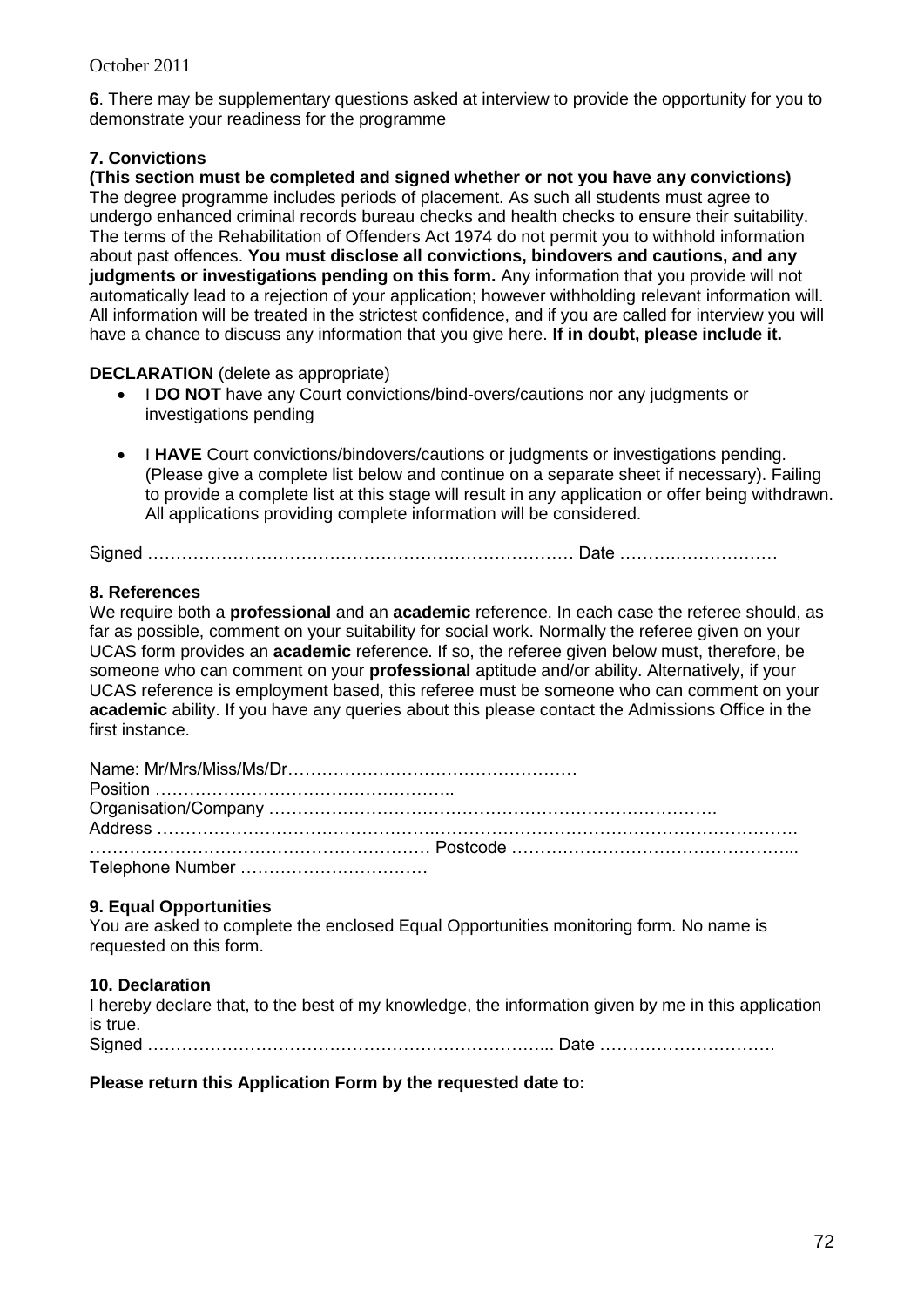## **Appendix 9: Admissions tutor checklist for design and review of selection process**

| <b>Requirement</b>                                                                                                | <b>Comments and confirmations</b> |
|-------------------------------------------------------------------------------------------------------------------|-----------------------------------|
| Mandatory individual interviews                                                                                   |                                   |
| Minimum entry requirements (240 tariff<br>points where relevant and 2:1 usually for<br>PG)                        |                                   |
| Clarity of information to applicants and<br>prospective applicants                                                |                                   |
| Assessment against first level of PCF and<br>mapping to chosen selection tools                                    |                                   |
| Ensure compliance with equalities legislation                                                                     |                                   |
| Inclusion of employers in selection                                                                               |                                   |
| Inclusion of service users and carers in<br>selection                                                             |                                   |
| <b>Written test</b>                                                                                               |                                   |
| Maths and English at grade C GCSE or<br>certified equivalence                                                     |                                   |
| Minimum of 7 overall in IELTS                                                                                     |                                   |
| Pre-course assessment of<br>personal/professional suitability including<br>criminal convictions and health checks |                                   |
| Consideration given to use of holistic<br>assessment of applicants using range of<br>methods/tools                |                                   |